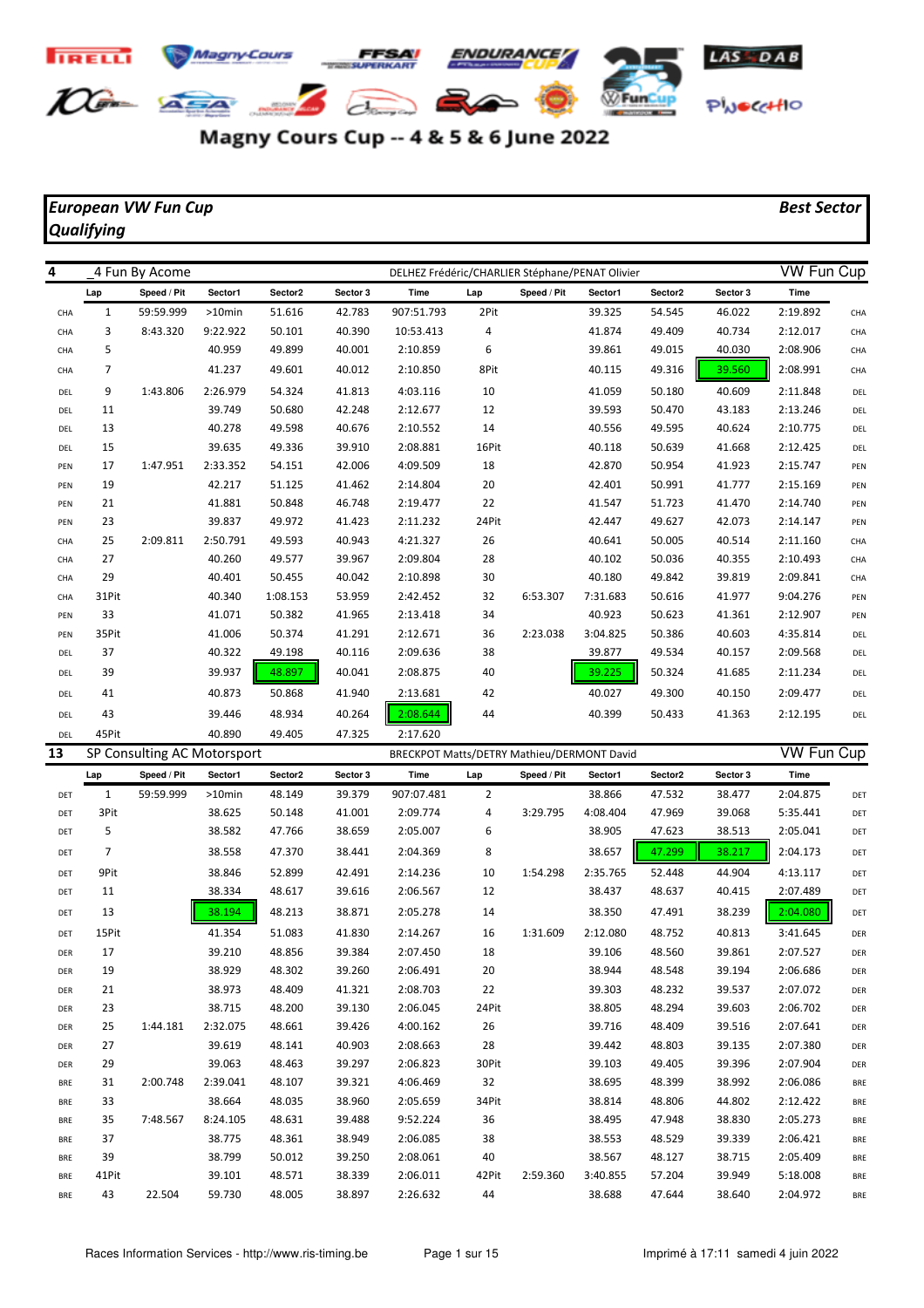| <b>BRE</b> | 45               |                        | 40.801    | 50.275   | 39.435   | 2:10.511                                              | 46             |             | 38.385    | 47.913  | 39.392   | 2:05.690          | <b>BRE</b> |
|------------|------------------|------------------------|-----------|----------|----------|-------------------------------------------------------|----------------|-------------|-----------|---------|----------|-------------------|------------|
| <b>BRE</b> | 47Pit            |                        | 38.594    | 48.052   | 40.619   | 2:07.265                                              |                |             |           |         |          |                   |            |
| 19         | AP Mecanic       |                        |           |          |          | BROCARD Germain/PIAT Mickael/MESSMER Christian        |                |             |           |         |          | <b>VW Fun Cup</b> |            |
|            | Lap              | Speed / Pit            | Sector1   | Sector2  | Sector 3 | Time                                                  | Lap            | Speed / Pit | Sector1   | Sector2 | Sector 3 | Time              |            |
| <b>BRO</b> | $\mathbf{1}$     | 59:59.999              | $>10$ min | 51.911   | 43.188   | 907:52.356                                            | $\overline{2}$ |             | 39.439    | 50.641  | 42.075   | 2:12.155          | <b>BRO</b> |
| <b>BRO</b> | 3Pit             |                        | 40.397    | 50.955   | 40.028   | 2:11.380                                              | 4              | 49.925      | 1:29.555  | 49.275  | 40.218   | 2:59.048          | <b>BRO</b> |
| <b>BRO</b> | 5                |                        | 40.176    | 48.663   | 39.742   | 2:08.581                                              | 6              |             | 40.013    | 49.730  | 40.017   | 2:09.760          | <b>BRO</b> |
| <b>BRO</b> | $\overline{7}$   |                        | 40.620    | 49.909   | 39.741   | 2:10.270                                              | 8              |             | 39.561    | 49.375  | 40.302   | 2:09.238          | <b>BRO</b> |
| <b>BRO</b> | 9Pit             |                        | 39.780    | 56.636   | 39.006   | 2:15.422                                              | 10             | 3:58.124    | 4:38.298  | 49.274  | 39.902   | 6:07.474          | <b>BRO</b> |
| <b>BRO</b> | 11               |                        | 41.307    | 49.133   | 40.489   | 2:10.929                                              | 12             |             | 39.683    | 49.001  | 40.663   | 2:09.347          | <b>BRO</b> |
| <b>BRO</b> | 13               |                        | 39.679    | 49.396   | 40.531   | 2:09.606                                              | 14Pit          |             | 39.984    | 49.080  | 38.891   | 2:07.955          | <b>BRO</b> |
| MES        | 15               | 1:31.389               | 2:13.086  | 1:11.258 | 43.276   | 4:07.620                                              | 16             |             | 40.603    | 51.896  | 42.793   | 2:15.292          | MES        |
| MES        | 17               |                        | 42.596    | 51.359   | 41.692   | 2:15.647                                              | 18             |             | 40.485    | 51.291  | 42.291   | 2:14.067          | MES        |
| MES        | 19               |                        | 40.644    | 51.397   | 41.476   | 2:13.517                                              | 20             |             | 40.769    | 51.395  | 42.892   | 2:15.056          | MES        |
| MES        | 21               |                        | 40.847    | 51.874   | 43.174   | 2:15.895                                              | 22Pit          |             | 40.210    | 54.794  | 43.412   | 2:18.416          | MES        |
| MES        | 23               | 1:41.155               | 2:21.227  | 52.033   | 41.474   | 3:54.734                                              | 24             |             | 55.819    | 52.016  | 41.530   | 2:29.365          | <b>MES</b> |
| MES        | 25               |                        | 40.551    | 51.647   | 42.616   | 2:14.814                                              | 26Pit          |             | 41.156    | 50.996  | 42.183   | 2:14.335          | MES        |
| PIA        | 27               | 1:24.636               | 2:06.777  | 50.491   | 41.409   | 3:38.677                                              | 28             |             | 40.118    | 49.769  | 40.310   | 2:10.197          | PIA        |
| PIA        | 29               |                        | 39.840    | 50.933   | 40.655   | 2:11.428                                              | 30             |             | 39.713    | 49.525  | 40.011   | 2:09.249          | PIA        |
| PIA        | 31               |                        | 40.166    | 49.896   | 40.297   | 2:10.359                                              | 32             |             | 40.027    | 49.664  | 39.878   | 2:09.569          | PIA        |
| PIA        | 33Pit            |                        | 40.102    | 51.917   | 55.742   | 2:27.761                                              | 34             | 7:51.491    | 8:30.525  | 51.753  | 40.518   | 10:02.796         | PIA        |
| PIA        | 35               |                        | 39.713    | 48.763   | 39.824   | 2:08.300                                              | 36             |             | 39.630    | 50.065  | 42.787   | 2:12.482          | PIA        |
|            |                  |                        |           |          |          |                                                       |                |             |           |         |          |                   |            |
| PIA        | 37               |                        | 39.183    | 49.018   | 39.355   | 2:07.556                                              | 38Pit          |             | 39.983    | 49.306  | 39.267   | 2:08.556          | PIA        |
| <b>BRO</b> | 39               | 3:48.676               | 4:30.489  | 49.366   | 40.788   | 6:00.643                                              | 40             |             | 39.968    | 49.141  | 40.073   | 2:09.182          | <b>BRO</b> |
| <b>BRO</b> | 41               |                        | 39.904    | 49.110   | 40.386   | 2:09.400                                              | 42Pit          |             | 40.106    | 49.537  | 38.624   | 2:08.267          | <b>BRO</b> |
| 27         | <b>CG Racing</b> |                        |           |          |          | MOERENHOUT David/COUSCOURAS Andreas/LAARISSI Soufiane |                |             |           |         |          | <b>VW Fun Cup</b> |            |
|            | Lap              | Speed / Pit            | Sector1   | Sector2  | Sector 3 | Time                                                  | Lap            | Speed / Pit | Sector1   | Sector2 | Sector 3 | Time              |            |
| COU        | $\mathbf{1}$     | 59:59.999              | $>10$ min | 51.889   | 43.420   | 909:02.325                                            | $\overline{2}$ |             | 42.125    | 53.407  | 43.729   | 2:19.261          | cou        |
| COU        | 3                |                        | 42.144    | 51.224   | 43.043   | 2:16.411                                              | 4              |             | 42.198    | 50.684  | 42.407   | 2:15.289          | cou        |
| COU        | 5                |                        | 41.892    | 50.548   | 42.798   | 2:15.238                                              | 6              |             | 42.336    | 51.637  | 43.118   | 2:17.091          | cou        |
| COU        | $\overline{7}$   |                        | 41.342    | 50.695   | 42.144   | 2:14.181                                              | 8              |             | 42.357    | 51.461  | 41.369   | 2:15.187          | cou        |
| COU        | 9Pit             |                        | 40.770    | 52.325   | 41.020   | 2:14.115                                              | 10             | 2:10.098    | 2:49.983  | 50.430  | 41.722   | 4:22.135          | LAA        |
| LAA        | 11               |                        | 41.097    | 50.854   | 41.012   | 2:12.963                                              | 12             |             | 41.289    | 50.032  | 39.998   | 2:11.319          | LAA        |
| LAA        | 13               |                        | 40.288    | 49.790   | 40.170   | 2:10.248                                              | 14             |             | 41.074    | 50.666  | 41.514   | 2:13.254          | LAA        |
| LAA        | 15               |                        | 40.673    | 50.723   | 41.455   | 2:12.851                                              | 16             |             | 40.488    | 51.148  | 40.249   | 2:11.885          | LAA        |
| LAA        | 17Pit            |                        | 40.457    | 51.462   | 42.120   | 2:14.039                                              | 18             | 2:00.269    | 2:44.894  | 52.523  | 43.099   | 4:20.516          | MOE        |
| MOE        | 19               |                        | 41.058    | 51.938   | 41.865   | 2:14.861                                              | 20             |             | 41.101    | 50.665  | 42.331   | 2:14.097          | MOE        |
| MOE        | 21               |                        | 40.897    | 51.492   | 41.115   | 2:13.504                                              | 22             |             | 41.243    | 50.314  | 41.675   | 2:13.232          | MOE        |
| MOE        | 23               |                        | 41.235    | 50.892   | 40.940   | 2:13.067                                              | 24             |             | 39.952    | 49.651  | 41.542   | 2:11.145          | MOE        |
| MOE        | 25               |                        | 40.715    | 51.458   | 40.455   | 2:12.628                                              | 26             |             | 40.443    | 50.182  | 40.788   | 2:11.413          | MOE        |
| MOE        | 27Pit            |                        | 41.596    | 51.232   | 42.106   | 2:14.934                                              | 28             | 2:27.570    | 3:09.010  | 52.592  | 42.793   | 4:44.395          | COU        |
| COU        | 29               |                        | 42.343    | 51.033   | 42.832   | 2:16.208                                              | 30             |             | 41.385    | 50.615  | 41.455   | 2:13.455          | COU        |
| COU        | 31               |                        | 41.407    | 53.008   | 42.578   | 2:16.993                                              | 32             |             | 42.162    | 50.756  | 41.918   | 2:14.836          | COU        |
| COU        |                  |                        |           |          |          |                                                       |                |             |           |         |          |                   | LAA        |
| LAA        | 33Pit            |                        | 41.706    | 51.175   | 43.032   | 2:15.913                                              | 34             | 10:26.449   | $>10$ min | 50.476  | 40.745   | 12:37.260         |            |
|            | 35               |                        | 40.695    | 49.982   | 41.205   | 2:11.882                                              | 36             |             | 40.730    | 53.090  | 40.196   | 2:14.016          | LAA        |
| LAA        | 37               |                        |           |          |          |                                                       |                |             | 39.661    |         |          |                   |            |
|            |                  |                        | 40.254    | 49.911   | 41.307   | 2:11.472                                              | 38             |             |           | 49.684  | 40.185   | 2:09.530          | LAA        |
| LAA        | 39Pit            |                        | 40.442    | 50.458   | 39.719   | 2:10.619                                              | 40             | 1:32.508    | 2:14.444  | 51.162  | 40.437   | 3:46.043          | MOE        |
| MOE        | 41               |                        | 42.137    | 49.843   | 40.718   | 2:12.698                                              | 42             |             | 40.922    | 49.947  | 41.167   | 2:12.036          | MOE        |
| MOE        | 43               |                        | 40.694    | 49.958   | 40.604   | 2:11.256                                              | 44             |             | 40.432    | 49.935  | 40.035   | 2:10.402          | MOE        |
| MOE        | 45               |                        | 40.067    | 49.359   | 39.615   | 2:09.041                                              | 46Pit          |             | 40.268    | 52.330  | 47.333   | 2:19.931          | MOE        |
| 40         | VFC-Team 40      |                        |           |          |          | TRENCHANT Patrice/DUTERME Simon                       |                |             |           |         |          | <b>VW Fun Cup</b> |            |
|            | Lap              | Speed / Pit            | Sector1   | Sector2  | Sector 3 | Time                                                  | Lap            | Speed / Pit | Sector1   | Sector2 | Sector 3 | <b>Time</b>       |            |
| 46         |                  | VFC-les As du Batiment |           |          |          | DE HOE Eric/LECLOUX Didier/SIMONE Mathieu             |                |             |           |         |          | <b>VW Fun Cup</b> |            |
|            | Lap              | Speed / Pit            | Sector1   | Sector2  | Sector 3 | Time                                                  | Lap            | Speed / Pit | Sector1   | Sector2 | Sector 3 | Time              |            |
| SIM        | $\mathbf{1}$     | 59:59.999              | $>10$ min | 53.363   | 41.777   | 908:06.375                                            | $\overline{2}$ |             | 41.651    | 55.280  | 41.510   | 2:18.441          | <b>SIM</b> |
| SIM        | 3                |                        | 41.518    | 52.642   | 41.123   | 2:15.283                                              | 4Pit           |             | 42.722    | 54.028  | 41.434   | 2:18.184          | SIM        |
| SIM        | 5                | 1:00.340               | 1:42.985  | 58.604   | 46.164   | 3:27.753                                              | 6              |             | 41.384    | 51.646  | 41.478   | 2:14.508          | SIM        |
| SIM        | 7Pit             |                        | 41.841    | 52.864   | 42.858   | 2:17.563                                              | 8              | 4:32.285    | 5:15.373  | 51.793  | 41.271   | 6:48.437          | SIM        |
| SIM        | 9                |                        | 41.686    | 51.089   | 40.871   | 2:13.646                                              | 10             |             | 41.738    | 51.918  | 41.664   | 2:15.320          | SIM        |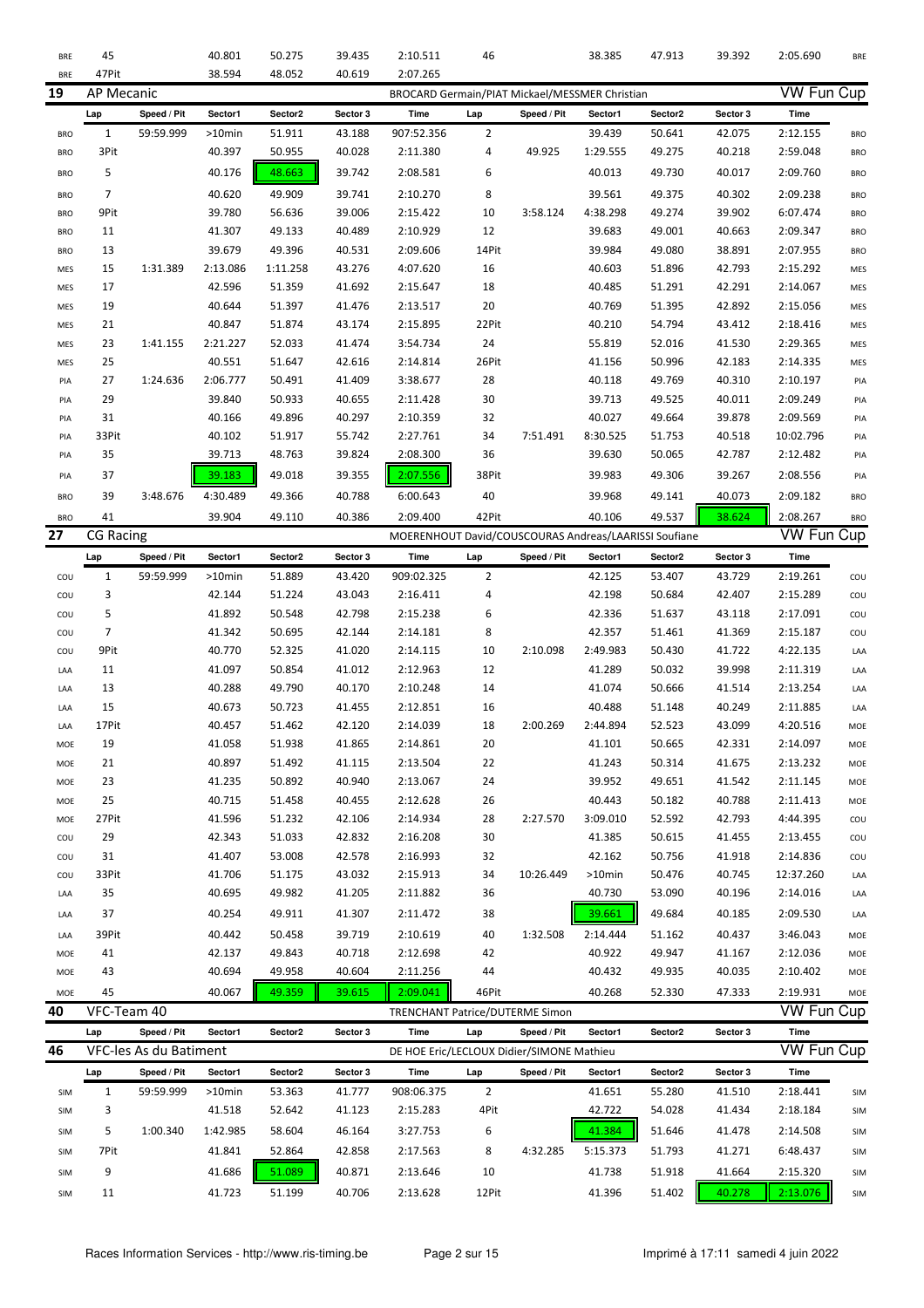| DE  | 13                 | 5:34.183                | 6:24.442  | 58.624   | 46.594   | 8:09.660                                       | 14             |             | 45.037   | 55.921  | 48.319   | 2:29.277          | DE  |
|-----|--------------------|-------------------------|-----------|----------|----------|------------------------------------------------|----------------|-------------|----------|---------|----------|-------------------|-----|
| DE  | 15                 |                         | 44.988    | 55.834   | 45.470   | 2:26.292                                       | 16             |             | 44.361   | 55.517  | 45.284   | 2:25.162          | DE  |
| DE  | 17                 |                         | 44.812    | 56.732   | 46.177   | 2:27.721                                       | 18             |             | 45.646   | 55.829  | 44.019   | 2:25.494          | DE  |
| DE  | 19                 |                         | 44.347    | 55.958   | 44.661   | 2:24.966                                       | 20             |             | 45.036   | 54.788  | 44.416   | 2:24.240          | DE  |
| DE  | 21Pit              |                         | 44.474    | 54.844   | 46.675   | 2:25.993                                       | 22             | 2:43.429    | 3:29.132 | 52.354  | 43.205   | 5:04.691          | LEC |
| LEC | 23                 |                         | 42.210    | 53.540   | 42.478   | 2:18.228                                       | 24             |             | 42.125   | 53.994  | 42.100   | 2:18.219          | LEC |
| LEC | 25Pit              |                         | 42.185    | 53.103   | 51.744   | 2:27.032                                       |                |             |          |         |          |                   |     |
| 53  |                    | Nice Cars by CG Racing  |           |          |          | <b>BOCQUET Frédéric/CARRERA Simon</b>          |                |             |          |         |          | <b>VW Fun Cup</b> |     |
|     | Lap                | Speed / Pit             | Sector1   | Sector2  | Sector 3 | Time                                           | Lap            | Speed / Pit | Sector1  | Sector2 | Sector 3 | Time              |     |
| BOC | $\mathbf{1}$       | 59:59.999               | >10min    | 48.703   | 39.434   | 907:39.226                                     | $\overline{2}$ |             | 38.950   | 49.007  | 39.410   | 2:07.367          | BOC |
| BOC | 3                  |                         | 40.769    | 51.097   | 39.654   | 2:11.520                                       | 4              |             | 39.180   | 48.644  | 39.820   | 2:07.644          | BOC |
| BOC | 5                  |                         | 39.838    | 48.648   | 40.675   | 2:09.161                                       | 6              |             | 39.125   | 48.963  | 40.204   | 2:08.292          | BOC |
| BOC | 7                  |                         | 39.323    | 48.206   | 39.335   | 2:06.864                                       | 8              |             | 38.758   | 50.401  | 40.923   | 2:10.082          | BOC |
| BOC | 9                  |                         | 40.528    | 48.309   | 39.183   | 2:08.020                                       | 10             |             | 39.180   | 48.332  | 38.944   | 2:06.456          | BOC |
| BOC | 11                 |                         | 39.135    | 50.226   | 40.021   | 2:09.382                                       | 12             |             | 39.468   | 48.883  | 39.428   | 2:07.779          | BOC |
| BOC | 13Pit              |                         | 39.624    | 48.583   | 39.143   | 2:07.350                                       | 14             | 1:40.277    | 2:18.053 | 49.989  | 39.657   | 3:47.699          | CAR |
|     | 15                 |                         | 39.964    | 49.554   | 39.383   | 2:08.901                                       | 16             |             | 39.260   | 50.230  | 40.477   | 2:09.967          |     |
| CAR | 17                 |                         |           | 48.579   |          |                                                |                |             |          | 48.996  |          |                   | CAR |
| CAR |                    |                         | 39.361    |          | 39.226   | 2:07.166                                       | 18             |             | 39.295   |         | 39.112   | 2:07.403          | CAR |
| CAR | 19                 |                         | 39.442    | 48.550   | 39.016   | 2:07.008                                       | 20             |             | 39.446   | 48.999  | 39.249   | 2:07.694          | CAR |
| CAR | 21                 |                         | 39.519    | 49.045   | 39.323   | 2:07.887                                       | 22             |             | 39.600   | 48.978  | 39.259   | 2:07.837          | CAR |
| CAR | 23                 |                         | 38.728    | 48.369   | 40.339   | 2:07.436                                       | 24             |             | 39.396   | 50.265  | 40.461   | 2:10.122          | CAR |
| CAR | 25Pit              |                         | 39.550    | 48.262   | 38.792   | 2:06.604                                       | 26             | 6:39.912    | 7:17.680 | 54.480  | 42.816   | 8:54.976          | BOC |
| BOC | 27                 |                         | 39.217    | 48.362   | 39.233   | 2:06.812                                       | 28Pit          |             | 39.340   | 48.390  | 40.538   | 2:08.268          | BOC |
| BOC | 29                 | 3:57.476                | 4:37.819  | 48.474   | 39.571   | 6:05.864                                       | 30             |             | 39.208   | 48.214  | 38.822   | 2:06.244          | BOC |
| BOC | 31                 |                         | 38.803    | 48.053   | 39.906   | 2:06.762                                       | 32Pit          |             | 39.943   | 50.855  | 40.213   | 2:11.011          | BOC |
| CAR | 33                 | 10:08.967               | $>10$ min | 49.589   | 39.945   | 12:17.589                                      | 34Pit          |             | 39.594   | 48.962  | 38.863   | 2:07.419          | CAR |
| CAR | 35                 | 3:03.576                | 3:40.708  | 48.626   | 40.534   | 5:09.868                                       | 36             |             | 39.695   | 48.487  | 39.148   | 2:07.330          | CAR |
|     |                    |                         |           |          |          |                                                |                |             |          |         |          |                   |     |
| CAR | 37Pit              |                         | 39.242    | 48.556   | 38.658   | 2:06.456                                       | 38             | 1:28.114    | 2:07.250 | 48.512  | 39.318   | 3:35.080          | BOC |
| BOC | 39                 |                         | 39.169    | 48.155   | 39.226   | 2:06.550                                       | 40             |             | 39.439   | 48.194  | 39.219   | 2:06.852          | BOC |
| BOC | 41Pit              |                         | 39.185    | 48.383   | 39.774   | 2:07.342                                       | 42             | 52.264      | 1:31.445 | 48.756  | 39.659   | 2:59.860          | CAR |
|     |                    |                         |           |          |          |                                                |                |             |          |         |          |                   |     |
| CAR | 43                 |                         | 39.058    | 48.581   | 39.713   | 2:07.352                                       | 44Pit          |             | 39.045   | 48.143  | 39.246   | 2:06.434          | CAR |
| 114 |                    | <b>Clubsport Racing</b> |           |          |          | VANDEWALLE Philip/VANHENGEL Bram               |                |             |          |         |          | <b>VW Fun Cup</b> |     |
|     | Lap                | Speed / Pit             | Sector1   | Sector2  | Sector 3 | Time                                           | Lap            | Speed / Pit | Sector1  | Sector2 | Sector 3 | Time              |     |
| VAN | $\mathbf{1}$       | 59:59.999               | >10min    | 49.418   | 42.088   | 907:30.640                                     | $\overline{2}$ |             | 39.956   | 49.188  | 41.613   | 2:10.757          | VAN |
| VAN | 3                  |                         | 39.316    | 1:00.542 | 40.909   | 2:20.767                                       | 4              |             | 39.585   | 49.295  | 39.520   | 2:08.400          | VAN |
| VAN | 5                  |                         | 39.288    | 48.497   | 39.661   | 2:07.446                                       | 6              |             | 39.281   | 48.662  | 39.176   | 2:07.119          | VAN |
| VAN | 7                  |                         | 39.146    | 48.644   | 38.881   | 2:06.671                                       | 8Pit           |             | 38.807   | 49.114  | 40.894   | 2:08.815          | VAN |
|     |                    |                         |           |          |          |                                                |                |             |          |         |          |                   |     |
| VAN | 9                  | 1:27.546                | 2:07.842  | 49.788   | 40.159   | 3:37.789                                       | $10\,$         |             | 40.666   | 50.192  | 41.536   | 2:12.394          | VAN |
| VAN | 11                 |                         | 40.894    | 50.103   | 40.607   | 2:11.604                                       | 12             |             | 40.448   | 50.005  | 39.769   | 2:10.222          | VAN |
| VAN | 13                 |                         | 40.455    | 50.181   | 39.987   | 2:10.623                                       | 14             |             | 39.771   | 50.105  | 40.958   | 2:10.834          | VAN |
| VAN | 15                 |                         | 39.580    | 49.002   | 41.018   | 2:09.600                                       | 16             |             | 39.891   | 49.427  | 39.780   | 2:09.098          | VAN |
| VAN | 17                 |                         | 40.023    | 49.566   | 39.656   | 2:09.245                                       | 18             |             | 39.345   | 48.852  | 39.637   | 2:07.834          | VAN |
| VAN | 19Pit              |                         | 39.439    | 49.217   | 40.731   | 2:09.387                                       | 20             | 2:32.669    | 3:09.833 | 48.876  | 39.395   | 4:38.104          | VAN |
| VAN | 21                 |                         | 39.361    | 49.309   | 39.775   | 2:08.445                                       | 22             |             | 39.583   | 49.901  | 39.796   | 2:09.280          | VAN |
| VAN | 23                 |                         | 39.502    | 48.950   | 39.158   | 2:07.610                                       | 24Pit          |             | 39.218   | 50.183  | 40.464   | 2:09.865          | VAN |
| VAN | 25                 | 3:10.777                | 3:48.122  | 48.932   | 39.524   | 5:16.578                                       | 26             |             | 39.664   | 48.603  | 39.074   | 2:07.341          | VAN |
| VAN | 27                 |                         | 40.697    | 48.870   | 39.653   | 2:09.220                                       | 28             |             | 39.428   | 49.777  | 39.485   | 2:08.690          | VAN |
| VAN | 29                 |                         | 39.519    | 49.629   | 39.971   | 2:09.119                                       | 30Pit          |             | 39.480   | 48.553  | 40.394   | 2:08.427          | VAN |
| VAN | 31                 | 28:31.677               | >10min    | 51.195   | 44.271   | 30:46.680                                      | 32             |             | 39.471   | 48.676  | 40.517   | 2:08.664          | VAN |
| VAN | 33                 |                         | 40.212    | 49.996   | 40.773   | 2:10.981                                       | 34             |             | 39.160   | 48.667  | 38.743   | 2:06.570          | VAN |
| VAN | 35                 |                         | 39.631    | 49.707   | 39.241   | 2:08.579                                       | 36             |             | 39.396   | 48.726  | 39.585   | 2:07.707          | VAN |
| VAN | 37Pit              |                         | 41.680    | 54.479   | 43.732   | 2:19.891                                       |                |             |          |         |          |                   |     |
| 199 | <b>DRM Credeco</b> |                         |           |          |          | DENIS Quentin/VAN DOOREN Florian/SCHEIN Julien |                |             |          |         |          | <b>VW Fun Cup</b> |     |
|     | Lap                | Speed / Pit             | Sector1   | Sector2  | Sector 3 | Time                                           | Lap            | Speed / Pit | Sector1  | Sector2 | Sector 3 | Time              |     |
| VAN | $\mathbf{1}$       | 59:59.999               | >10min    | 1:00.899 | 48.431   | 908:15.028                                     | $\overline{2}$ |             | 49.111   | 58.105  | 43.991   | 2:31.207          | VAN |
| VAN | 3                  |                         | 45.215    | 54.713   | 43.144   | 2:23.072                                       | 4              |             | 38.619   | 48.246  | 39.149   | 2:06.014          | VAN |
| VAN | 5                  |                         | 38.905    | 47.647   | 39.086   | 2:05.638                                       | 6              |             | 39.571   | 48.747  | 39.173   | 2:07.491          | VAN |
| VAN | 7                  |                         | 38.674    | 48.051   | 38.992   | 2:05.717                                       | 8              |             | 38.561   | 47.640  | 38.420   | 2:04.621          | VAN |
| VAN | 9                  |                         | 38.503    | 47.789   | 38.703   | 2:04.995                                       | 10             |             | 38.473   | 47.793  | 38.780   | 2:05.046          | VAN |
| VAN | 11                 |                         | 38.487    | 47.679   | 39.034   | 2:05.200                                       | 12Pit          |             | 38.618   | 47.517  | 38.183   | 2:04.318          | VAN |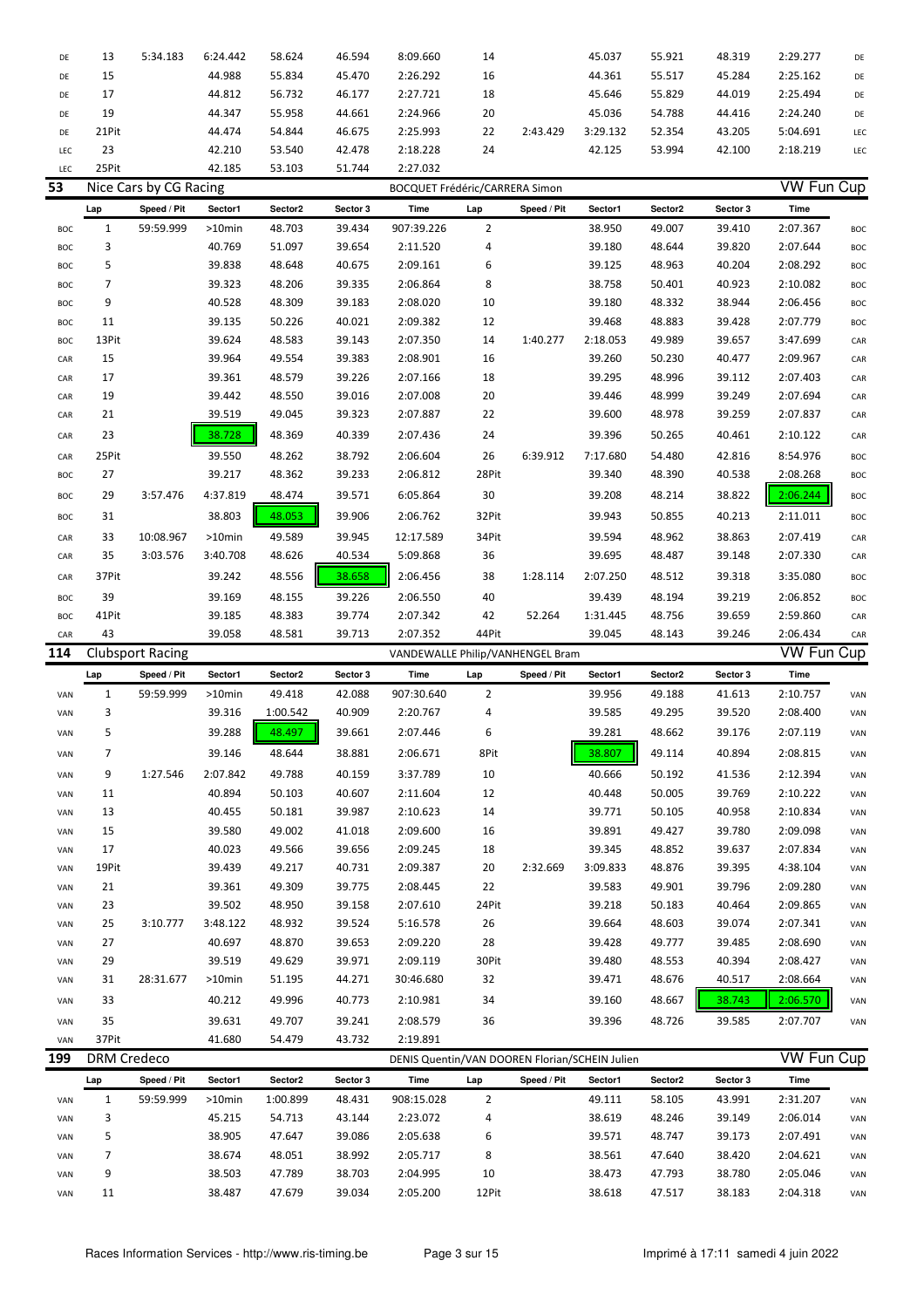| <b>SCH</b> | 13             | 1:30.786                | 2:08.479         | 48.877           | 38.881           | 3:36.237                                    | 14             |             | 38.562           | 48.032           | 38.699           | 2:05.293             | <b>SCH</b> |
|------------|----------------|-------------------------|------------------|------------------|------------------|---------------------------------------------|----------------|-------------|------------------|------------------|------------------|----------------------|------------|
| SCH        | 15             |                         | 38.694           | 47.507           | 39.217           | 2:05.418                                    | 16             |             | 38.754           | 47.411           | 39.576           | 2:05.741             | SCH        |
| <b>SCH</b> | 17             |                         | 39.245           | 47.694           | 38.977           | 2:05.916                                    | 18             |             | 38.674           | 48.156           | 39.710           | 2:06.540             | SCH        |
| <b>SCH</b> | 19             |                         | 38.771           | 48.987           | 39.851           | 2:07.609                                    | 20             |             | 38.624           | 48.051           | 39.220           | 2:05.895             | SCH        |
| SCH        | 21             |                         | 38.884           | 47.511           | 38.843           | 2:05.238                                    | 22             |             | 38.838           | 47.742           | 38.760           | 2:05.340             | SCH        |
| <b>SCH</b> | 23Pit          |                         | 38.616           | 47.420           | 38.146           | 2:04.182                                    | 24             | 1:42.770    | 2:21.051         | 53.667           | 38.756           | 3:53.474             | DEN        |
| DEN        | 25             |                         | 38.552           | 47.863           | 41.543           | 2:07.958                                    | 26             |             | 39.646           | 48.626           | 39.266           | 2:07.538             | DEN        |
| DEN        | 27             |                         | 38.836           | 49.195           | 39.607           | 2:07.638                                    | 28             |             | 38.428           | 47.644           | 41.776           | 2:07.848             | DEN        |
| DEN        | 29             |                         | 38.830           | 47.687           | 38.924           | 2:05.441                                    | 30             |             | 38.558           | 47.308           | 38.550           | 2:04.416             | DEN        |
|            |                |                         |                  |                  |                  |                                             |                |             |                  |                  |                  |                      |            |
| DEN        | 31             |                         | 39.099           | 47.820           | 39.717           | 2:06.636                                    | 32             |             | 39.253           | 47.632           | 38.958           | 2:05.843             | DEN        |
| DEN        | 33             |                         | 38.644           | 48.026           | 38.879           | 2:05.549                                    | 34Pit          |             | 38.490           | 47.654           | 38.728           | 2:04.872             | DEN        |
| VAN        | 35             | 17:30.651               | >10min           | 49.217           | 39.350           | 19:39.948                                   | 36Pit          |             | 38.773           | 47.956           | 38.582           | 2:05.311             | VAN        |
| VAN        | 37             | 3:03.395                | 3:43.843         | 47.994           | 38.924           | 5:10.761                                    | 38             |             | 38.665           | 47.819           | 38.659           | 2:05.143             | VAN        |
| VAN        | 39             |                         | 39.695           | 47.928           | 39.313           | 2:06.936                                    | 40Pit          |             | 39.032           | 47.936           | 37.473           | 2:04.441             | VAN        |
| <b>SCH</b> | 41             | 1:40.452                | 2:17.973         | 47.675           | 41.832           | 3:47.480                                    | 42             |             | 38.750           | 48.321           | 39.029           | 2:06.100             | <b>SCH</b> |
| <b>SCH</b> | 43             |                         | 38.941           | 50.872           | 39.618           | 2:09.431                                    | 44             |             | 38.942           | 48.292           | 39.675           | 2:06.909             | <b>SCH</b> |
| SCH        | 45             |                         | 38.355           | 47.546           | 38.676           | 2:04.577                                    | 46Pit          |             | 38.849           | 48.459           | 40.788           | 2:08.096             | SCH        |
| 217        |                | <b>Clubsport Racing</b> |                  |                  |                  | PEETERS Tim/LISMONT Matisse/BERTELS Olivier |                |             |                  |                  |                  | <b>VW Fun Cup</b>    |            |
|            | Lap            | Speed / Pit             | Sector1          | Sector2          | Sector 3         | Time                                        | Lap            | Speed / Pit | Sector1          | Sector2          | Sector 3         | Time                 |            |
| <b>BER</b> | $\mathbf{1}$   | 59:59.999               | $>10$ min        | 49.479           | 40.129           | 907:43.824                                  | $\overline{2}$ |             | 39.697           | 48.915           | 40.907           | 2:09.519             | <b>BER</b> |
| <b>BER</b> | 3              |                         | 38.932           | 48.950           | 41.373           | 2:09.255                                    | 4              |             | 39.707           | 49.358           | 40.125           | 2:09.190             | <b>BER</b> |
| <b>BER</b> | 5              |                         | 39.516           | 49.758           | 40.097           | 2:09.371                                    | 6              |             | 39.460           | 49.821           | 40.859           | 2:10.140             | <b>BER</b> |
| <b>BER</b> | $\overline{7}$ |                         | 39.493           | 49.405           | 39.890           | 2:08.788                                    | 8              |             | 40.162           | 49.431           | 39.760           | 2:09.353             | <b>BER</b> |
| <b>BER</b> | 9              |                         | 39.421           | 48.845           | 40.407           | 2:08.673                                    | 10             |             | 38.807           | 50.170           | 40.921           | 2:09.898             | <b>BER</b> |
| <b>BER</b> | 11             |                         | 40.399           | 49.565           | 40.044           | 2:10.008                                    | 12Pit          |             | 40.326           | 49.588           | 41.129           | 2:11.043             | <b>BER</b> |
| PEE        | 13             | 1:46.549                | 2:28.989         | 50.993           | 41.796           | 4:01.778                                    | 14             |             | 41.693           | 50.566           | 40.632           | 2:12.891             | PEE        |
| PEE        | 15             |                         | 41.523           | 50.159           | 41.071           | 2:12.753                                    | 16             |             | 41.408           | 49.933           | 40.838           | 2:12.179             | PEE        |
| PEE        | 17             |                         | 40.769           | 50.118           | 42.394           | 2:13.281                                    | 18             |             | 42.147           | 50.884           | 40.992           | 2:14.023             | PEE        |
| PEE        | 19             |                         | 40.827           | 50.797           | 41.275           | 2:12.899                                    | 20             |             | 40.991           | 51.302           | 40.835           | 2:13.128             | PEE        |
| PEE        | 21Pit          |                         | 41.005           | 50.930           | 39.761           | 2:11.696                                    | 22             | 3:12.234    | 3:55.858         | 49.811           | 40.615           | 5:26.284             | <b>BER</b> |
| <b>BER</b> | 23             |                         | 39.880           | 49.521           | 40.133           | 2:09.534                                    | 24             |             | 40.483           | 49.580           | 39.916           | 2:09.979             | <b>BER</b> |
| <b>BER</b> | 25Pit          |                         | 39.808           | 49.347           | 39.620           | 2:08.775                                    | 26             | 1:28.387    | 2:06.717         | 50.059           | 40.432           | 3:37.208             | LIS        |
| LIS        | 27             |                         | 40.167           | 50.113           | 40.248           | 2:10.528                                    | 28             |             | 39.606           | 49.007           | 40.063           | 2:08.676             | LIS        |
| LIS        | 29             |                         | 39.491           | 49.300           | 39.714           | 2:08.505                                    | 30             |             | 39.951           | 48.787           | 39.478           | 2:08.216             | LIS        |
| LIS        | 31             |                         | 39.342           | 49.283           | 39.775           | 2:08.400                                    | 32             |             | 39.882           | 49.406           | 40.045           | 2:09.333             | LIS        |
|            |                |                         | 39.495           |                  |                  |                                             |                |             |                  |                  | 39.892           | 2:07.818             |            |
| LIS        | 33             |                         |                  | 48.702           | 39.711           | 2:07.908                                    | 34             |             | 39.070           | 48.856           |                  |                      | LIS        |
| LIS        | 35Pit          |                         | 40.206           | 49.753           | 44.700           | 2:14.659                                    | 36             | 8:01.014    | 8:38.015         | 48.877           | 39.588           | 10:06.480            | LIS        |
| LIS        | 37             |                         | 40.284           | 49.123           | 39.430           | 2:08.837                                    | 38Pit          |             | 39.799           | 49.041           | 39.008           | 2:07.848             | LIS        |
| LIS        | 39             | 38.455                  | 1:16.750         | 50.628           | 39.753           | 2:47.131                                    | 40Pit          |             | 40.224           | 49.213           | 39.925           | 2:09.362             | LIS        |
| PEE        | 41             | 6:39.037                | 7:22.996         | 58.080           | 45.965           | 9:07.041                                    | 42             |             | 42.003           | 50.903           | 42.346           | 2:15.252             | PEE        |
| PEE        | 43             |                         | 40.903           | 50.994           | 41.903           | 2:13.800                                    | 44             |             | 40.692           | 50.337           | 42.041           | 2:13.070             | PEE        |
| PEE        | 45             |                         | 40.572           | 50.957           | 41.860           | 2:13.389                                    | 46Pit          |             | 40.892           | 50.450           | 46.337           | 2:17.679             | PEE        |
| 254        |                | <b>VFC-DPW Racing</b>   |                  |                  |                  | SNEPPE Davy/CLAEYS Steve/LESCROART Michiel  |                |             |                  |                  |                  | <b>VW Fun Cup</b>    |            |
|            | Lap            | Speed / Pit             | Sector1          | Sector2          | Sector 3         | Time                                        | Lap            | Speed / Pit | Sector1          | Sector2          | Sector 3         | Time                 |            |
| SNE        | $\mathbf{1}$   | 59:59.999               | >10min           | 53.668           | 42.240           | 908:01.315                                  | $\overline{2}$ |             | 42.545           | 54.905           | 42.608           | 2:20.058             | SNE        |
| SNE        | 3              |                         | 42.984           | 53.755           | 41.657           | 2:18.396                                    | 4              |             | 42.906           | 53.052           | 41.975           | 2:17.933             | SNE        |
| SNE        | 5              |                         | 42.715           | 52.987           | 42.099           | 2:17.801                                    | 6              |             | 42.585           | 52.348           | 42.036           | 2:16.969             | SNE        |
| SNE        | 7              |                         | 42.096           | 52.391           | 41.648           | 2:16.135                                    | 8              |             | 41.888           | 51.885           | 41.871           | 2:15.644             | SNE        |
| SNE        | 9              |                         | 41.850           | 51.927           | 41.991           | 2:15.768                                    | 10             |             | 42.229           | 52.418           | 41.198           | 2:15.845             | SNE        |
| SNE        | 11             |                         | 42.553           | 52.380           | 41.291           | 2:16.224                                    | 12             |             | 42.271           | 52.278           | 41.616           | 2:16.165             | SNE        |
| SNE        | 13Pit          |                         | 42.176           | 51.801           | 41.178           | 2:15.155                                    | 14             | 1:28.747    | 2:17.374         | 53.903           | 42.328           | 3:53.605             | <b>CLA</b> |
| <b>CLA</b> | 15             |                         | 42.808           | 51.591           | 41.969           | 2:16.368                                    | 16             |             | 41.151           | 51.202           | 41.394           | 2:13.747             | <b>CLA</b> |
| <b>CLA</b> | 17             |                         | 42.499           | 52.193           | 43.411           | 2:18.103                                    | 18             |             | 41.077           | 51.225           | 41.105           | 2:13.407             | <b>CLA</b> |
| CLA        | 19             |                         | 40.980           | 50.873           | 40.957           | 2:12.810                                    | 20             |             | 40.937           | 50.873           | 41.603           | 2:13.413             | <b>CLA</b> |
| CLA        | 21             |                         | 41.259           | 51.121           | 41.159           | 2:13.539                                    | 22             |             | 41.530           | 51.052           | 41.267           | 2:13.849             | <b>CLA</b> |
|            | 23             |                         |                  |                  | 41.271           |                                             |                |             |                  | 50.962           |                  |                      |            |
| <b>CLA</b> |                |                         | 41.615           | 52.919           |                  | 2:15.805                                    | 24Pit          |             | 40.916           |                  | 41.066           | 2:12.944             | <b>CLA</b> |
|            |                |                         |                  |                  |                  |                                             |                |             |                  |                  |                  |                      |            |
| LES        | 25             | 1:21.850                | 2:05.801         | 52.542           | 43.162           | 3:41.505                                    | 26             |             | 42.241           | 53.631           | 43.374           | 2:19.246             | LES        |
| LES        | 27             |                         | 42.009           | 52.922           | 41.979           | 2:16.910                                    | 28             |             | 41.711           | 51.935           | 41.440           | 2:15.086             | LES        |
| LES<br>LES | 29<br>31       |                         | 41.855<br>41.472 | 54.775<br>52.863 | 41.391<br>42.051 | 2:18.021<br>2:16.386                        | 30<br>32       |             | 41.275<br>42.873 | 51.759<br>52.437 | 42.158<br>41.173 | 2:15.192<br>2:16.483 | LES<br>LES |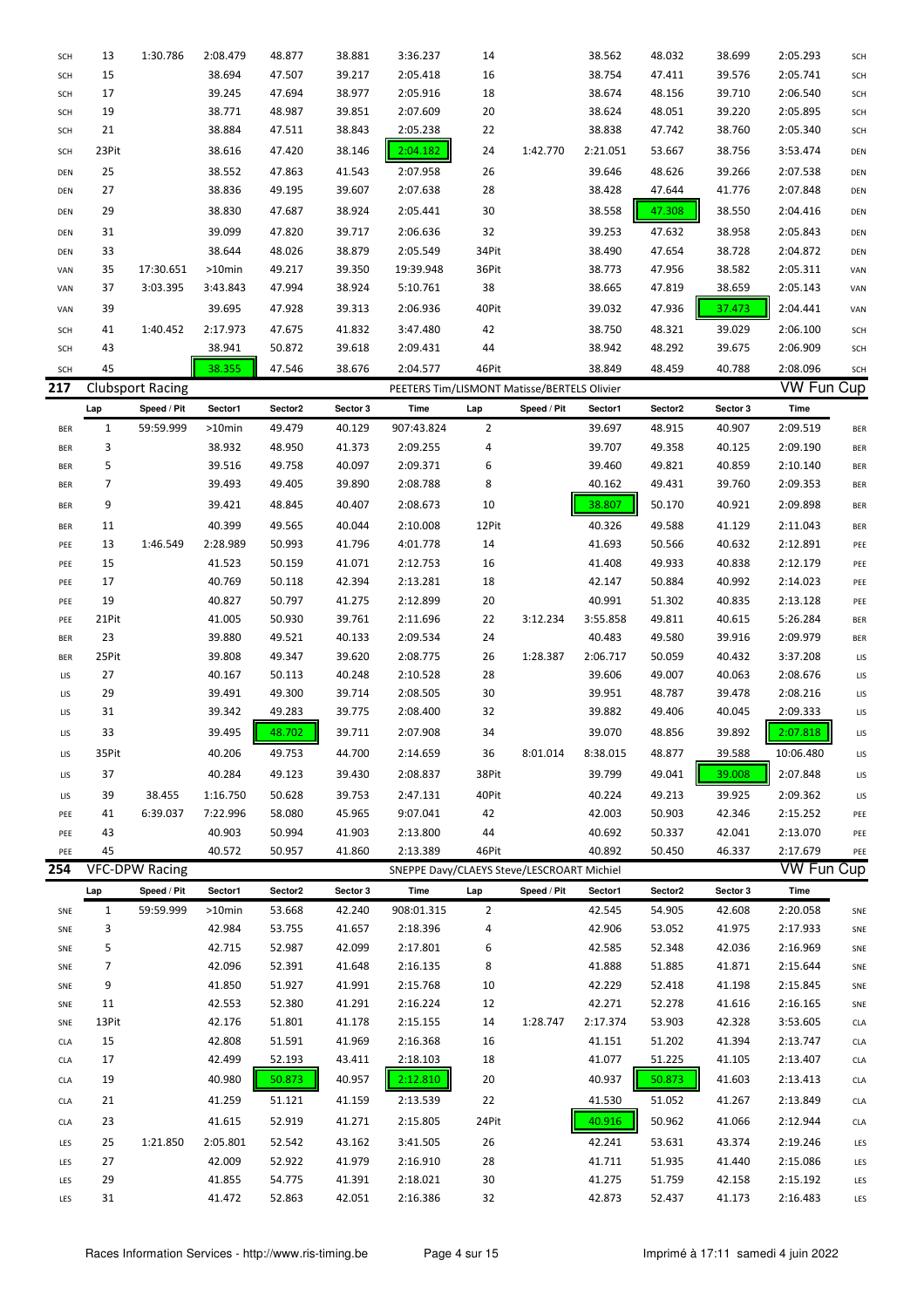| LES        | 33           |                    | 41.185                        | 52.503           | 41.908           | 2:15.596                                                  | 34             |             | 41.380             | 52.231           | 42.206           | 2:15.817             | LES                      |
|------------|--------------|--------------------|-------------------------------|------------------|------------------|-----------------------------------------------------------|----------------|-------------|--------------------|------------------|------------------|----------------------|--------------------------|
| LES        | 35Pit        |                    | 43.046                        | 53.417           | 43.716           | 2:20.179                                                  | 36             | 996:12.408  | 8:43.115           | 53.050           | 42.270           | 10:18.435            | SNE                      |
| SNE        | 37           |                    | 42.718                        | 52.332           | 41.862           | 2:16.912                                                  | 38             |             | 42.597             | 52.597           | 41.768           | 2:16.962             | SNE                      |
| SNE        | 39           |                    | 41.788                        | 51.546           | 41.710           | 2:15.044                                                  | 40Pit          |             | 41.889             | 52.464           | 40.741           | 2:15.094             | SNE                      |
| SNE        | 41           | 3:48.170           | 4:40.387                      | 56.248           | 44.037           | 6:20.672                                                  | 42             |             | 44.878             | 59.210           | 45.326           | 2:29.414             | SNE                      |
| SNE        | 43Pit        |                    | 47.571                        | 55.869           | 44.473           | 2:27.913                                                  |                |             |                    |                  |                  |                      |                          |
| 260        |              |                    | Mc Donalds Racing by Comtoyou |                  |                  | BOUILLON Francois/DETAVERNIER Angélique/VERVISCH Frédéric |                |             |                    |                  |                  | <b>VW Fun Cup</b>    |                          |
|            | Lap          | Speed / Pit        | Sector1                       | Sector2          | Sector 3         | Time                                                      | Lap            | Speed / Pit | Sector1            | Sector2          | Sector 3         | Time                 |                          |
| DET        | $\mathbf{1}$ | 59:59.999          | >10min                        | 53.250           | 41.750           | 907:26.990                                                | $\overline{2}$ |             | 39.483             | 49.287           | 41.735           | 2:10.505             | DET                      |
| DET        | 3            |                    | 39.367                        | 48.934           | 39.646           | 2:07.947                                                  | 4Pit           |             | 39.403             | 49.855           | 41.042           | 2:10.300             | DET                      |
| DET        | 5            | 51.303             | 1:30.942                      | 48.359           | 40.617           | 2:59.918                                                  | 6              |             | 39.575             | 48.683           | 40.012           | 2:08.270             | DET                      |
| DET        | 7            |                    | 39.043                        | 48.550           | 39.683           | 2:07.276                                                  | 8              |             | 39.030             | 50.210           | 39.746           | 2:08.986             | DET                      |
| DET        | 9            |                    | 39.069                        | 48.285           | 39.416           | 2:06.770                                                  | 10             |             | 39.076             | 48.167           | 40.077           | 2:07.320             | DET                      |
| DET        | 11           |                    | 39.083                        | 48.522           | 40.118           | 2:07.723                                                  | 12             |             | 39.632             | 49.036           | 39.462           | 2:08.130             | DET                      |
| DET        | 13           |                    | 39.067                        | 48.081           | 39.212           | 2:06.360                                                  | 14             |             | 39.023             | 48.342           | 39.786           | 2:07.151             | DET                      |
|            | 15Pit        |                    | 39.681                        | 48.603           | 40.263           | 2:08.547                                                  | 16             | 2:08.794    | 2:51.474           | 50.495           | 41.295           | 4:23.264             | <b>BOU</b>               |
| DET<br>BOU | 17           |                    | 41.007                        | 50.305           | 40.742           | 2:12.054                                                  | 18             |             | 41.133             | 50.983           | 41.078           | 2:13.194             |                          |
| BOU        | 19           |                    | 42.449                        | 50.358           | 42.366           | 2:15.173                                                  | 20             |             | 41.231             | 50.786           | 41.178           | 2:13.195             | <b>BOU</b><br><b>BOU</b> |
| BOU        | 21           |                    | 41.048                        | 52.073           | 40.578           | 2:13.699                                                  | 22             |             | 40.336             | 50.368           | 40.763           | 2:11.467             | <b>BOU</b>               |
| BOU        | 23           |                    | 40.267                        | 50.992           | 41.327           | 2:12.586                                                  | 24             |             | 40.383             | 50.133           | 40.310           | 2:10.826             | <b>BOU</b>               |
| BOU        | 25           |                    | 41.047                        | 50.348           | 40.620           | 2:12.015                                                  | 26             |             | 40.892             | 50.737           | 40.553           | 2:12.182             | <b>BOU</b>               |
| BOU        | 27           |                    | 39.941                        | 49.782           | 41.096           | 2:10.819                                                  | 28             |             | 39.531             | 50.622           | 40.575           | 2:10.728             | <b>BOU</b>               |
| BOU        | 29           |                    | 40.840                        | 50.297           | 41.241           | 2:12.378                                                  | 30             |             | 40.793             | 51.065           | 40.210           | 2:12.068             | <b>BOU</b>               |
| BOU        | 31           |                    | 39.922                        | 49.779           | 40.413           | 2:10.114                                                  | 32Pit          |             | 40.070             | 50.396           | 40.429           | 2:10.895             | <b>BOU</b>               |
| BOU        | 33Pit        | 2:32.816           | 3:16.532                      | 1:08.191         | 53.167           | 5:17.890                                                  | 34Pit          | 3:36.063    | 4:17.062           | 58.693           | 52.257           | 6:08.012             | <b>BOU</b>               |
| DET        | 35           | 7:01.581           | 7:41.670                      | 49.756           | 39.865           | 9:11.291                                                  | 36             |             | 39.324             | 48.350           | 39.577           | 2:07.251             | DET                      |
| DET        | 37           |                    | 38.863                        | 48.464           | 41.284           | 2:08.611                                                  | 38Pit          |             | 40.610             | 48.765           | 39.465           | 2:08.840             | DET                      |
|            |              |                    |                               |                  |                  |                                                           |                |             |                    |                  |                  |                      |                          |
| DET        | 39           | 1:38.846           | 2:18.201                      | 48.442           | 39.354           | 3:45.997                                                  | 40             |             | 39.509             | 48.367           | 39.293           | 2:07.169             | DET                      |
| DET        | 41           |                    | 39.691                        | 53.976           | 39.411           | 2:13.078                                                  | 42             |             | 39.411             | 48.408           | 39.360           | 2:07.179             | DET                      |
| DET        | 43           |                    | 39.495                        | 47.879           | 39.794           | 2:07.168                                                  | 44             |             | 39.559             | 48.436           | 39.474           | 2:07.469             | DET                      |
|            |              |                    |                               |                  |                  |                                                           |                |             |                    |                  |                  |                      |                          |
| DET        | 45           |                    | 39.105                        | 48.401           | 39.654           | 2:07.160                                                  | 46             |             | 39.234             | 48.305           | 39.456           | 2:06.995             | DET                      |
| DET        | 47           |                    | 39.100                        | 48.058           | 39.406           | 2:06.564                                                  | 48Pit          |             | 39.248             | 51.986           | 48.019           | 2:19.253             | DET                      |
| 278        |              | Acome Racing by AP |                               |                  |                  | NAVA Manu/DOUTREPONT David/MARECHAL Olivier               |                |             |                    |                  |                  | <b>VW Fun Cup</b>    |                          |
|            | Lap          | Speed / Pit        | Sector1                       | Sector2          | Sector 3         | Time                                                      | Lap            | Speed / Pit | Sector1            | Sector2          | Sector 3         | <b>Time</b>          |                          |
| <b>NAV</b> | $\mathbf{1}$ | 59:59.999          | >10min                        | 47.761           | 39.711           | 907:38.282                                                | 2              |             | 38.904             | 48.288           | 39.446           | 2:06.638             | <b>NAV</b>               |
| <b>NAV</b> | 3Pit         |                    | 39.311                        | 51.157           | 42.701           | 2:13.169                                                  | 4              | 4:20.378    | 4:59.953           | 51.043           | 41.160           | 6:32.156             | <b>NAV</b>               |
| NAV        | 5            |                    | 39.128                        | 51.965           | 40.030           | 2:11.123                                                  | 6              |             | 40.570             | 48.381           | 40.587           | 2:09.538             | <b>NAV</b>               |
| <b>NAV</b> | 7            |                    | 39.277                        | 48.014           | 39.312           | 2:06.603                                                  | 8Pit           |             | 38.862             | 49.116           | 40.203           | 2:08.181             | <b>NAV</b>               |
| DOU        | 9            | 3:08.501           | 3:47.025                      | 49.277           | 39.597           | 5:15.899                                                  | 10             |             | 39.733             | 48.146           | 40.124           | 2:08.003             | DOU                      |
| DOU        | 11           |                    | 39.494                        | 56.990           | 42.278           | 2:18.762                                                  | 12Pit          |             | 41.341             | 49.160           | 39.184           | 2:09.685             | DOU                      |
| DOU        | 13           | 11:51.598          | >10min                        | 48.634           | 39.342           | 13:58.643                                                 | 14             |             | 39.441             | 48.351           | 39.527           | 2:07.319             | DOU                      |
| DOU        | 15           |                    | 39.518                        | 48.615           | 39.589           | 2:07.722                                                  | 16Pit          |             | 39.624             | 48.659           | 38.246           | 2:06.529             | DOU                      |
| DOU        | 17           | 5:01.967           | 5:40.404                      | 49.352           | 40.490           | 7:10.246                                                  | 18             |             | 38.717             | 48.223           | 39.154           | 2:06.094             | DOU                      |
| DOU        | 19Pit        |                    | 39.631                        | 53.690           | 38.905           | 2:12.226                                                  | 20             | 4:52.934    | 5:34.397           | 1:01.922         | 40.369           | 7:16.688             | DOU                      |
| DOU        | 21           |                    | 39.389                        | 48.477           | 39.187           | 2:07.053                                                  | 22             |             | 39.198             | 48.297           | 39.127           | 2:06.622             | DOU                      |
| DOU        | 23Pit        |                    | 39.332                        | 49.318           | 39.557           | 2:08.207                                                  | 24             | 11:36.373   | >10min             | 51.755           | 40.343           | 13:46.109            | MAR                      |
| MAR        | 25           |                    | 39.889                        | 49.248           | 39.605           | 2:08.742                                                  | 26             |             | 39.736             | 52.399           | 42.300           | 2:14.435             | MAR                      |
| MAR        | 27           |                    | 39.923                        | 49.315           | 39.520           | 2:08.758                                                  | 28             |             | 39.574             | 48.886           | 39.209           | 2:07.669             | MAR                      |
| MAR        | 29Pit        |                    | 40.079                        | 53.313           | 41.992           | 2:15.384                                                  | 30             | 3:59.945    | 4:39.653           | 53.295           | 40.007           | 6:12.955             | NAV                      |
| NAV        | 31           |                    | 39.279                        | 47.839           | 39.344           | 2:06.462                                                  | 32             |             | 39.691             | 53.241           | 39.268           | 2:12.200             | <b>NAV</b>               |
| <b>NAV</b> | 33           |                    | 39.178                        | 48.345           | 39.123           | 2:06.646                                                  | 34             |             | 39.153             | 48.023           | 39.526           | 2:06.702             | <b>NAV</b>               |
| <b>NAV</b> | 35           |                    | 39.070                        | 47.712           | 39.078           | 2:05.860                                                  | 36Pit          |             | 42.070             | 54.530           | 45.573           | 2:22.173             | <b>NAV</b>               |
| 280        |              | Socardenne Milo    |                               |                  |                  | CAPRASSE Kevin/DONNIACUO Lorenzo/VAN IMPE Timo            |                |             |                    |                  |                  | <b>VW Fun Cup</b>    |                          |
|            | Lap          | Speed / Pit        | Sector1                       | Sector2          | Sector 3         | Time                                                      | Lap            | Speed / Pit | Sector1            | Sector2          | Sector 3         | Time                 |                          |
| DON        | $\mathbf{1}$ | 59:59.999          | >10min                        | 48.554           | 42.521           | 907:28.232                                                | $\overline{2}$ |             | 38.793             | 48.997           | 44.012           | 2:11.802             | DON                      |
| DON        | 3            |                    | 38.646                        | 48.047           | 38.943           | 2:05.636                                                  | 4              |             | 39.144             | 50.074           | 47.239           | 2:16.457             | DON                      |
| DON        | 5            |                    | 38.545                        | 47.644           | 38.574           | 2:04.763                                                  | 6Pit           |             | 40.348             | 50.126           | 37.866           | 2:08.340             | DON                      |
| DON        | 7            | 5:47.896           | 6:25.332                      | 47.870           | 39.734           | 7:52.936                                                  | 8              |             | 42.338             | 1:14.477         | 50.149           | 2:46.964             | DON                      |
| DON<br>DON | 9<br>11Pit   | 3:05.778           | 38.761<br>3:44.446            | 47.516<br>48.723 | 38.530<br>38.845 | 2:04.807<br>5:12.014                                      | 10Pit<br>12Pit | 2:20.867    | 38.980<br>2:58.271 | 47.707<br>48.046 | 37.802<br>38.231 | 2:04.489<br>4:24.548 | DON<br>DON               |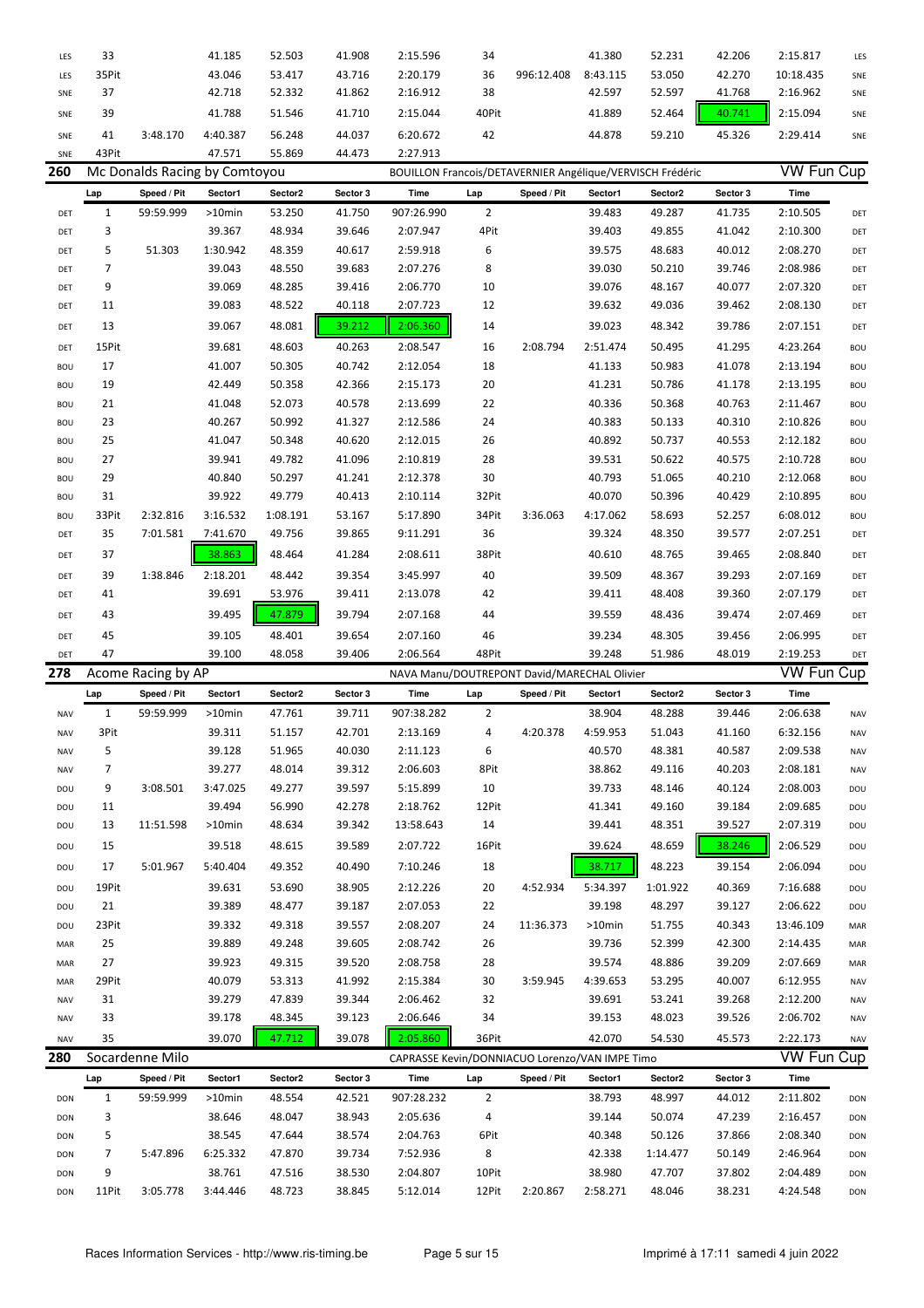| VAN        | 13           | 2:33.459                   | 3:11.851         | 48.825           | 39.704           | 4:40.380                                                         | 14             |             | 39.257           | 49.316           | 39.639           | 2:08.212             | VAN        |
|------------|--------------|----------------------------|------------------|------------------|------------------|------------------------------------------------------------------|----------------|-------------|------------------|------------------|------------------|----------------------|------------|
| VAN        | 15           |                            | 38.906           | 48.656           | 39.544           | 2:07.106                                                         | 16Pit          |             | 39.168           | 48.342           | 38.356           | 2:05.866             | VAN        |
| VAN        | 17           | 4:36.824                   | 5:14.632         | 48.144           | 38.922           | 6:41.698                                                         | 18             |             | 38.648           | 48.163           | 38.788           | 2:05.599             | VAN        |
| VAN        | 19Pit        |                            | 39.069           | 47.658           | 39.725           | 2:06.452                                                         | 20             | 2:56.156    | 3:33.887         | 47.814           | 39.220           | 5:00.921             | VAN        |
| VAN        | 21           |                            | 38.904           | 47.685           | 39.042           | 2:05.631                                                         | 22Pit          |             | 38.947           | 48.585           | 38.208           | 2:05.740             | VAN        |
| VAN        | 23           | 3:41.308                   | 4:19.201         | 53.205           | 40.695           | 5:53.101                                                         | 24             |             | 38.706           | 47.786           | 39.398           | 2:05.890             | VAN        |
| VAN        | 25Pit        |                            | 38.729           | 47.528           | 37.752           | 2:04.009                                                         | 26Pit          | 2:16.205    | 2:55.226         | 52.068           | 59.036           | 4:46.330             | CAP        |
| CAP        | 27           | 7:25.090                   | 8:01.227         | 48.059           | 38.188           | 9:27.474                                                         | 28             |             | 38.210           | 47.801           | 39.701           | 2:05.712             | CAP        |
|            |              |                            |                  |                  |                  |                                                                  |                |             |                  |                  |                  |                      |            |
| CAP        | 29           |                            | 38.112           | 47.370           | 38.338           | 2:03.820                                                         | 30Pit          |             | 38.130           | 47.439           | 38.163           | 2:03.732             | CAP        |
| VAN        | 31           | 1:43.250                   | 2:20.471         | 47.807           | 38.899           | 3:47.177                                                         | 32             |             | 38.733           | 47.754           | 39.095           | 2:05.582             | VAN        |
| VAN        | 33           |                            | 38.962           | 47.984           | 39.204           | 2:06.150                                                         | 34             |             | 38.878           | 47.749           | 38.600           | 2:05.227             | VAN        |
| VAN        | 35           |                            | 38.731           | 47.703           | 38.626           | 2:05.060                                                         | 36             |             | 39.181           | 47.498           | 38.752           | 2:05.431             | VAN        |
| VAN        | 37           |                            | 38.574           | 47.509           | 38.283           | 2:04.366                                                         | 38Pit          |             | 38.981           | 47.949           | 41.485           | 2:08.415             | VAN        |
| 283        | Allure Team  |                            |                  |                  |                  | DOMINGUES Carine/CROCI Philippe/DOMINGUES Jorge/DE MIGUEL Julien |                |             |                  |                  |                  | <b>VW Fun Cup</b>    |            |
|            | Lap          | Speed / Pit                | Sector1          | Sector2          | Sector 3         | Time                                                             | Lap            | Speed / Pit | Sector1          | Sector2          | Sector 3         | <b>Time</b>          |            |
| DE         | 1            | 59:59.999                  | >10min           | 50.985           | 42.518           | 907:26.660                                                       | $\overline{2}$ |             | 39.744           | 49.733           | 41.621           | 2:11.098             | DE         |
| DE         | 3            |                            | 39.690           | 49.203           | 39.637           | 2:08.530                                                         | 4              |             | 39.002           | 49.991           | 39.939           | 2:08.932             | DE         |
| DE         | 5            |                            | 39.233           | 49.556           | 39.511           | 2:08.300                                                         | 6Pit           |             | 39.459           | 55.002           | 39.876           | 2:14.337             | DE         |
| CRO        | 7            | 1:48.603                   | 2:41.522         | 54.099           | 43.925           | 4:19.546                                                         | 8              |             | 41.391           | 52.397           | 42.878           | 2:16.666             | CRO        |
| CRO        | 9            |                            | 39.973           | 50.299           | 41.673           | 2:11.945                                                         | 10             |             | 40.475           | 51.855           | 41.658           | 2:13.988             | CRO        |
| CRO        | 11           |                            | 40.587           | 51.814           | 43.014           | 2:15.415                                                         | 12             |             | 41.124           | 51.009           | 42.093           | 2:14.226             | CRO        |
| CRO        | 13           |                            | 40.910           | 51.100           | 41.817           | 2:13.827                                                         | 14             |             | 41.020           | 51.124           | 41.919           | 2:14.063             | CRO        |
| CRO        | 15Pit        |                            | 40.781           | 50.200           | 45.350           | 2:16.331                                                         | 16             | 4:10.546    | 4:56.140         | 50.934           | 44.113           | 6:31.187             | <b>DOM</b> |
| <b>DOM</b> | 17           |                            | 40.690           | 49.907           | 41.699           | 2:12.296                                                         | 18             |             | 40.590           | 50.221           | 41.239           | 2:12.050             | <b>DOM</b> |
| <b>DOM</b> | 19           |                            | 40.697           | 49.942           | 41.887           | 2:12.526                                                         | 20             |             | 39.941           | 50.514           | 40.396           | 2:10.851             | <b>DOM</b> |
| DOM        | 21           |                            | 40.094           | 51.162           | 40.541           | 2:11.797                                                         | 22             |             | 40.052           | 49.511           | 40.551           | 2:10.114             | <b>DOM</b> |
| <b>DOM</b> | 23           |                            | 40.782           | 50.021           | 41.082           | 2:11.885                                                         | 24             |             | 39.627           | 49.022           | 40.676           | 2:09.325             | <b>DOM</b> |
| <b>DOM</b> | 25           |                            | 41.592           | 53.581           | 44.630           | 2:19.803                                                         | 26Pit          |             | 44.901           | 51.896           | 44.084           | 2:20.881             | <b>DOM</b> |
| <b>DOM</b> | 27           | 1:46.398                   | 2:38.071         | 56.149           | 47.025           | 4:21.245                                                         | 28             |             | 42.147           | 53.515           | 44.462           | 2:20.124             | <b>DOM</b> |
| 284        |              | Standwork by AC Motorsport |                  |                  |                  | MARTHOZ Christophe/QUEDE Arnaud                                  |                |             |                  |                  |                  | <b>VW Fun Cup</b>    |            |
|            |              |                            |                  |                  |                  |                                                                  |                |             |                  |                  |                  |                      |            |
|            |              |                            |                  |                  |                  |                                                                  |                |             |                  |                  |                  |                      |            |
|            | Lap          | Speed / Pit                | Sector1          | Sector2          | Sector 3         | Time                                                             | Lap            | Speed / Pit | Sector1          | Sector2          | Sector 3         | Time                 |            |
| QUE        | $\mathbf{1}$ | 59:59.999                  | $>10$ min        | 50.523           | 45.723           | 907:32.151                                                       | 2              |             | 40.020           | 50.123           | 41.516           | 2:11.659             | QUE        |
| QUE        | 3            |                            | 40.297           | 51.051           | 40.191           | 2:11.539                                                         | 4              |             | 40.655           | 50.417           | 40.387           | 2:11.459             | QUE        |
| QUE        | 5Pit         |                            | 39.783           | 49.806           | 40.538           | 2:10.127                                                         | 6              | 1:10.347    | 1:49.740         | 50.029           | 40.429           | 3:20.198             | QUE        |
| QUE        | 7            |                            | 39.937           | 49.977           | 40.370           | 2:10.284                                                         | 8              |             | 39.741           | 49.140           | 39.906           | 2:08.787             | QUE        |
| QUE        | 9            |                            | 39.768           | 50.935           | 40.252           | 2:10.955                                                         | 10             |             | 40.473           | 49.873           | 40.111           | 2:10.457             | QUE        |
| QUE        | 11           |                            | 39.871           | 49.688           | 39.980           | 2:09.539                                                         | 12             |             | 39.507           | 50.184           | 40.359           | 2:10.050             | QUE        |
| QUE        | 13Pit        |                            | 40.258           | 49.986           | 40.081           | 2:10.325                                                         | 14             | 1:37.173    | 2:19.946         | 50.444           | 41.349           | 3:51.739             | MAR        |
| MAR        | 15           |                            | 41.300           | 50.032           | 41.042           | 2:12.374                                                         | 16             |             | 40.981           | 50.580           | 41.221           | 2:12.782             | MAR        |
| MAR        | 17           |                            | 41.042           | 49.967           | 40.879           | 2:11.888                                                         | 18             |             | 40.542           | 50.201           | 41.131           | 2:11.874             | MAR        |
| MAR        | 19           |                            | 40.800           | 51.752           | 41.412           | 2:13.964                                                         | 20             |             | 40.666           | 50.345           | 41.316           | 2:12.327             | MAR        |
| MAR        | 21           |                            | 40.777           | 51.317           | 40.708           | 2:12.802                                                         | 22             |             | 40.356           | 50.654           | 41.105           | 2:12.115             | MAR        |
| MAR        | 23Pit        |                            | 40.388           | 49.675           | 42.903           | 2:12.966                                                         | 24             | 5:34.546    | 6:16.644         | 50.236           | 42.007           | 7:48.887             | MAR        |
| MAR        | 25           |                            | 40.581           | 50.091           | 40.591           | 2:11.263                                                         | 26             |             | 40.339           | 49.851           | 40.579           | 2:10.769             | MAR        |
| MAR        | 27Pit        |                            | 40.805           | 51.115           | 42.504           | 2:14.424                                                         | 28             | 1:24.842    | 2:07.269         | 49.657           | 42.366           | 3:39.292             | QUE        |
| QUE        | 29           |                            | 39.594           | 49.297           | 40.093           | 2:08.984                                                         | 30             |             | 39.819           | 49.511           | 39.916           | 2:09.246             | QUE        |
| QUE        | 31           |                            | 39.589           | 49.682           | 39.802           | 2:09.073                                                         | 32             |             | 39.795           | 49.618           | 40.052           | 2:09.465             | QUE        |
| QUE        | 33Pit        |                            | 39.879           | 49.309           | 40.298           | 2:09.486                                                         | 34             | 8:26.032    | 9:05.040         | 50.189           | 40.556           | 10:35.785            | QUE        |
| QUE        | 35           |                            | 39.561           | 49.620           | 40.402           | 2:09.583                                                         | 36Pit          |             | 39.629           | 49.355           | 39.501           | 2:08.485             | QUE        |
| MAR        | 37           | 3:06.113                   | 3:49.060         | 52.899           | 41.918           | 5:23.877                                                         | 38             |             | 41.098           | 49.740           | 40.833           | 2:11.671             | MAR        |
| MAR        | 39           |                            | 40.300           | 49.524           | 40.811           | 2:10.635                                                         | 40Pit          |             | 40.552           | 49.866           | 41.184           | 2:11.602             | MAR        |
| MAR        | 41           | 1:24.964                   | 2:09.738         | 52.783           | 42.038           | 3:44.559                                                         | 42             |             | 40.419           | 49.979           | 41.259           | 2:11.657             | MAR        |
| MAR        | 43           |                            | 40.450           | 51.069           | 42.112           | 2:13.631                                                         | 44             |             | 42.473           | 51.310           | 41.647           | 2:15.430             | MAR        |
| MAR        | 45           |                            | 40.334           | 49.821           | 42.622           | 2:12.777                                                         |                |             |                  |                  |                  |                      |            |
| 290        |              | Herock By Comtoyou Racing  |                  |                  |                  | VAN LAERE Laurent/FERRARI Enzo/DE COCK Benjamin                  |                |             |                  |                  |                  | <b>VW Fun Cup</b>    |            |
|            |              | Speed / Pit                | Sector1          | Sector2          | Sector 3         | Time                                                             |                | Speed / Pit | Sector1          | Sector2          | Sector 3         | Time                 |            |
|            | Lap          |                            |                  |                  |                  |                                                                  | Lap            |             |                  |                  |                  |                      |            |
| FER        | $\mathbf{1}$ | 59:59.999                  | >10min           | 53.221           | 46.314           | 907:30.195                                                       | 2              |             | 39.244           | 48.773           | 44.531           | 2:12.548             | FER        |
| FER<br>FER | 3<br>5       |                            | 39.271<br>38.958 | 48.414<br>48.343 | 41.024<br>39.964 | 2:08.709<br>2:07.265                                             | 4<br>6         |             | 39.045<br>38.440 | 47.936<br>48.759 | 40.255<br>39.920 | 2:07.236<br>2:07.119 | FER<br>FER |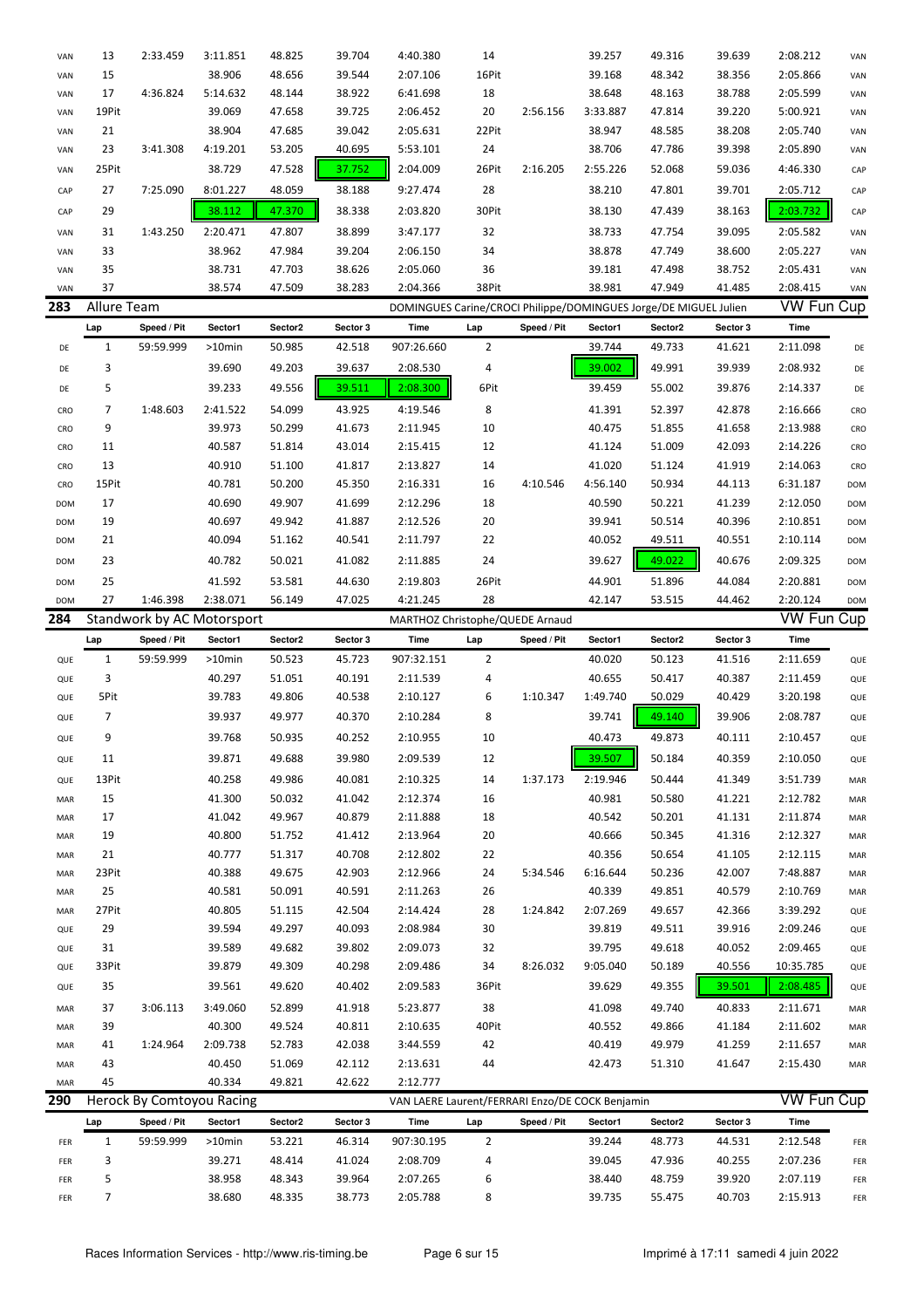| FER | 9            |                          | 38.706    | 47.809  | 41.490   | 2:08.005                                                       | 10             |             | 38.696   | 47.796  | 38.429   | 2:04.921          | FER        |
|-----|--------------|--------------------------|-----------|---------|----------|----------------------------------------------------------------|----------------|-------------|----------|---------|----------|-------------------|------------|
| FER | 11Pit        |                          | 38.751    | 47.867  | 39.952   | 2:06.570                                                       | 12             | 3:52.495    | 4:34.740 | 51.773  | 41.161   | 6:07.674          | VAN        |
| VAN | 13           |                          | 40.744    | 49.815  | 41.167   | 2:11.726                                                       | 14             |             | 39.900   | 49.858  | 40.920   | 2:10.678          | VAN        |
| VAN | 15           |                          | 39.809    | 49.275  | 40.257   | 2:09.341                                                       | 16             |             | 39.870   | 49.581  | 39.862   | 2:09.313          | VAN        |
| VAN | 17           |                          | 39.302    | 48.654  | 39.707   | 2:07.663                                                       | 18             |             | 39.277   | 48.777  | 40.210   | 2:08.264          | VAN        |
| VAN | 19           |                          | 39.749    | 48.901  | 39.912   | 2:08.562                                                       | 20             |             | 39.955   | 49.121  | 39.642   | 2:08.718          | VAN        |
| VAN | 21           |                          | 39.649    | 48.900  | 39.599   | 2:08.148                                                       | 22             |             | 39.621   | 49.123  | 40.956   | 2:09.700          | VAN        |
| VAN | 23Pit        |                          | 39.785    | 48.900  | 38.760   | 2:07.445                                                       | 24             | 1:16.596    | 1:54.774 | 49.059  | 39.762   | 3:23.595          | DE         |
| DE  | 25           |                          | 39.767    | 48.800  | 39.548   | 2:08.115                                                       | 26             |             | 39.338   | 49.744  | 39.440   | 2:08.522          | DE         |
| DE  | 27           |                          | 39.757    | 48.856  | 39.508   | 2:08.121                                                       | 28             |             | 39.666   | 48.764  | 39.283   | 2:07.713          | DE         |
| DE  | 29           |                          | 39.565    | 48.244  | 38.896   | 2:06.705                                                       | 30             |             | 39.780   | 48.734  | 41.557   | 2:10.071          | DE         |
| DE  | 31           |                          | 44.841    | 55.761  | 40.215   | 2:20.817                                                       | 32             |             | 39.817   | 48.695  | 39.304   | 2:07.816          | DE         |
| DE  | 33Pit        |                          | 39.510    | 49.125  | 39.491   | 2:08.126                                                       | 34             | 1:38.879    | 2:18.255 | 50.963  | 40.699   | 3:49.917          | VAN        |
| VAN | 35Pit        |                          | 40.102    | 48.618  | 44.010   | 2:12.730                                                       | 36             | 11:30.058   | >10min   | 48.494  | 39.397   | 13:36.263         | FER        |
| FER | 37           |                          | 38.171    | 47.768  | 39.797   | 2:05.736                                                       | 38             |             | 39.200   | 47.605  | 38.773   | 2:05.578          | FER        |
| FER | 39           |                          | 38.860    | 47.660  | 39.130   | 2:05.650                                                       | 40             |             | 38.612   | 47.718  | 38.375   | 2:04.705          | FER        |
| FER | 41Pit        |                          | 38.623    | 47.676  | 40.031   | 2:06.330                                                       | 42             | 2:02.061    | 2:42.825 | 55.033  | 41.404   | 4:19.262          | FER        |
| FER | 43           |                          | 39.032    | 49.459  | 43.238   | 2:11.729                                                       | 44             |             | 39.119   | 47.523  | 41.672   | 2:08.314          | FER        |
| FER | 45           |                          | 41.940    | 48.058  | 39.552   | 2:09.550                                                       | 46             |             | 40.563   | 49.416  | 38.663   | 2:08.642          | FER        |
| FER | 47           |                          | 38.015    | 47.481  | 39.660   | 2:05.156                                                       | 48Pit          |             | 41.845   | 52.570  | 42.546   | 2:16.961          | FER        |
| 291 |              | PVT With Allure          |           |         |          | VAUTERIN Thomas/VERVISCH Gilles/VERHAEREN Nygel                |                |             |          |         |          | <b>VW Fun Cup</b> |            |
|     |              |                          |           |         |          |                                                                |                |             |          |         | Sector 3 |                   |            |
|     | Lap          | Speed / Pit              | Sector1   | Sector2 | Sector 3 | Time                                                           | Lap            | Speed / Pit | Sector1  | Sector2 |          | Time              |            |
| VER | $\mathbf{1}$ | 59:59.999                | $>10$ min | 55.044  | 41.819   | 908:35.574                                                     | 2Pit           |             | 40.120   | 51.357  | 40.025   | 2:11.502          | VER        |
| VER | 3            | 1:12.673                 | 1:51.527  | 49.077  | 53.287   | 3:33.891                                                       | 4              |             | 39.869   | 48.494  | 39.118   | 2:07.481          | VER        |
| VER | 5            |                          | 39.079    | 48.918  | 38.917   | 2:06.914                                                       | 6              |             | 39.153   | 48.489  | 38.797   | 2:06.439          | VER        |
| VER | 7            |                          | 46.922    | 55.254  | 39.692   | 2:21.868                                                       | 8              |             | 39.071   | 47.964  | 38.661   | 2:05.696          | VER        |
| VER | 9            |                          | 39.328    | 48.256  | 43.115   | 2:10.699                                                       | 10             |             | 44.140   | 58.805  | 39.567   | 2:22.512          | VER        |
| VER | 11           |                          | 38.939    | 48.776  | 38.772   | 2:06.487                                                       | 12Pit          |             | 39.156   | 47.983  | 38.828   | 2:05.967          | VER        |
| VER | 13           | 3:13.889                 | 4:04.657  | 52.335  | 44.106   | 5:41.098                                                       | 14             |             | 42.493   | 50.399  | 43.210   | 2:16.102          | VER        |
| VER | 15           |                          | 40.693    | 50.703  | 41.194   | 2:12.590                                                       | 16             |             | 41.003   | 50.263  | 41.244   | 2:12.510          | VER        |
| VER | 17           |                          | 41.441    | 51.196  | 40.462   | 2:13.099                                                       | 18             |             | 41.048   | 51.089  | 40.501   | 2:12.638          | VER        |
| VER | 19           |                          | 40.495    | 49.354  | 40.480   | 2:10.329                                                       | 20             |             | 40.668   | 51.002  | 40.767   | 2:12.437          | VER        |
| VER | 21           |                          | 40.092    | 49.173  | 40.483   | 2:09.748                                                       | 22             |             | 40.075   | 49.086  | 42.177   | 2:11.338          | VER        |
| VER | 23Pit        |                          | 40.465    | 49.570  | 40.108   | 2:10.143                                                       | 24             | 2:37.378    | 3:21.015 | 49.395  | 40.132   | 4:50.542          | VAU        |
| VAU | 25           |                          | 39.702    | 48.791  | 39.491   | 2:07.984                                                       | 26             |             | 39.271   | 48.712  | 39.910   | 2:07.893          | VAU        |
| VAU | 27           |                          | 39.941    | 50.139  | 40.242   | 2:10.322                                                       | 28             |             | 39.900   | 49.547  | 41.156   | 2:10.603          | VAU        |
| VAU | 29Pit        |                          | 39.257    | 50.639  | 40.467   | 2:10.363                                                       | 30             | 1:57.975    | 2:38.977 | 49.038  | 40.327   | 4:08.342          | VAU        |
| VAU | 31           |                          | 39.307    | 49.251  | 39.576   | 2:08.134                                                       | 32             |             | 39.424   | 48.260  | 39.891   | 2:07.575          | VAU        |
| VAU | 33Pit        |                          | 40.433    | 49.780  | 44.372   | 2:14.585                                                       | 34             | 8:39.653    | 9:20.364 | 50.866  | 40.522   | 10:51.752         | VER        |
| VER | 35           |                          | 40.123    | 51.260  | 41.182   | 2:12.565                                                       | 36             |             | 40.090   | 49.506  | 39.962   | 2:09.558          | VER        |
| VER | 37           |                          | 40.515    | 49.336  | 40.505   | 2:10.356                                                       | 38             |             | 40.554   | 49.269  | 40.215   | 2:10.038          | VER        |
| VER | 39           |                          | 39.836    | 49.755  | 40.049   | 2:09.640                                                       | 40Pit          |             | 40.343   | 49.437  | 39.822   | 2:09.602          | VER        |
| VER | 41           | 2:16.496                 | 2:55.087  | 48.894  | 38.758   | 4:22.739                                                       | 42             |             | 38.876   | 48.207  | 38.813   | 2:05.896          | VER        |
| VER | 43           |                          | 39.011    | 47.829  | 39.329   | 2:06.169                                                       | 44             |             | 38.929   | 48.333  | 40.302   | 2:07.564          | VER        |
| VER | 45           |                          | 39.049    | 57.278  | 39.504   | 2:15.831                                                       | 46             |             | 39.354   | 48.373  | 40.283   | 2:08.010          | VER        |
| 315 |              | Fun 4 Racers By Comtoyou |           |         |          | CAMARA Norbert/BARA Geoffrey/TAQUET Frederic/VERVISCH Frederic |                |             |          |         |          | <b>VW Fun Cup</b> |            |
|     | Lap          | Speed / Pit              | Sector1   | Sector2 | Sector 3 | Time                                                           | Lap            | Speed / Pit | Sector1  | Sector2 | Sector 3 | Time              |            |
| CAM | $\mathbf{1}$ | 59:59.999                | $>10$ min | 50.580  | 40.798   | 907:36.324                                                     | $\overline{2}$ |             | 41.838   | 50.274  | 40.091   | 2:12.203          | CAM        |
| CAM | 3Pit         |                          | 41.285    | 51.065  | 39.894   | 2:12.244                                                       | 4              | 59.391      | 1:39.048 | 50.044  | 39.841   | 3:08.933          | CAM        |
| CAM | 5            |                          | 40.345    | 49.907  | 40.409   | 2:10.661                                                       | 6Pit           |             | 40.414   | 50.550  | 39.456   | 2:10.420          | CAM        |
| CAM | 7            | 50.963                   | 1:30.232  | 52.843  | 41.848   | 3:04.923                                                       | 8              |             | 39.928   | 49.088  | 39.899   | 2:08.915          | CAM        |
| CAM | 9            |                          | 39.438    | 49.227  | 40.248   | 2:08.913                                                       | 10             |             | 40.262   | 49.415  | 40.493   | 2:10.170          | CAM        |
| CAM | 11           |                          | 39.822    | 49.748  | 39.928   | 2:09.498                                                       | 12             |             | 40.040   | 49.330  | 40.659   | 2:10.029          | CAM        |
| CAM | 13           |                          | 45.689    | 50.324  | 40.608   | 2:16.621                                                       | 14Pit          |             | 40.868   | 50.364  | 39.981   | 2:11.213          | CAM        |
| CAM | 15Pit        | 1:23.624                 | 2:03.628  | 51.342  | 40.326   | 3:35.296                                                       | 16             | 1:39.099    | 2:20.425 | 50.541  | 41.074   | 3:52.040          | <b>TAQ</b> |
| TAQ | 17           |                          | 40.368    | 50.376  | 40.830   | 2:11.574                                                       | 18             |             | 40.349   | 50.045  | 40.772   | 2:11.166          | <b>TAQ</b> |
| TAQ | 19           |                          | 40.735    | 51.036  | 40.429   | 2:12.200                                                       | 20             |             | 40.301   | 50.897  | 40.286   | 2:11.484          | <b>TAQ</b> |
| TAQ | 21           |                          | 40.496    | 50.490  | 40.525   | 2:11.511                                                       | 22             |             | 40.325   | 50.703  | 41.821   | 2:12.849          | <b>TAQ</b> |
| TAQ | 23           |                          | 39.879    | 49.414  | 39.831   | 2:09.124                                                       | 24             |             | 40.537   | 49.770  | 40.231   | 2:10.538          | <b>TAQ</b> |
| TAQ | 25           |                          | 40.582    | 49.673  | 40.088   | 2:10.343                                                       | 26             |             | 39.972   | 50.193  | 39.958   | 2:10.123          | TAQ        |
| TAQ | 27           |                          | 40.925    | 50.017  | 39.730   | 2:10.672                                                       | 28Pit          |             | 40.023   | 49.319  | 39.759   | 2:09.101          | TAQ        |
|     |              |                          |           |         |          |                                                                |                |             |          |         |          |                   |            |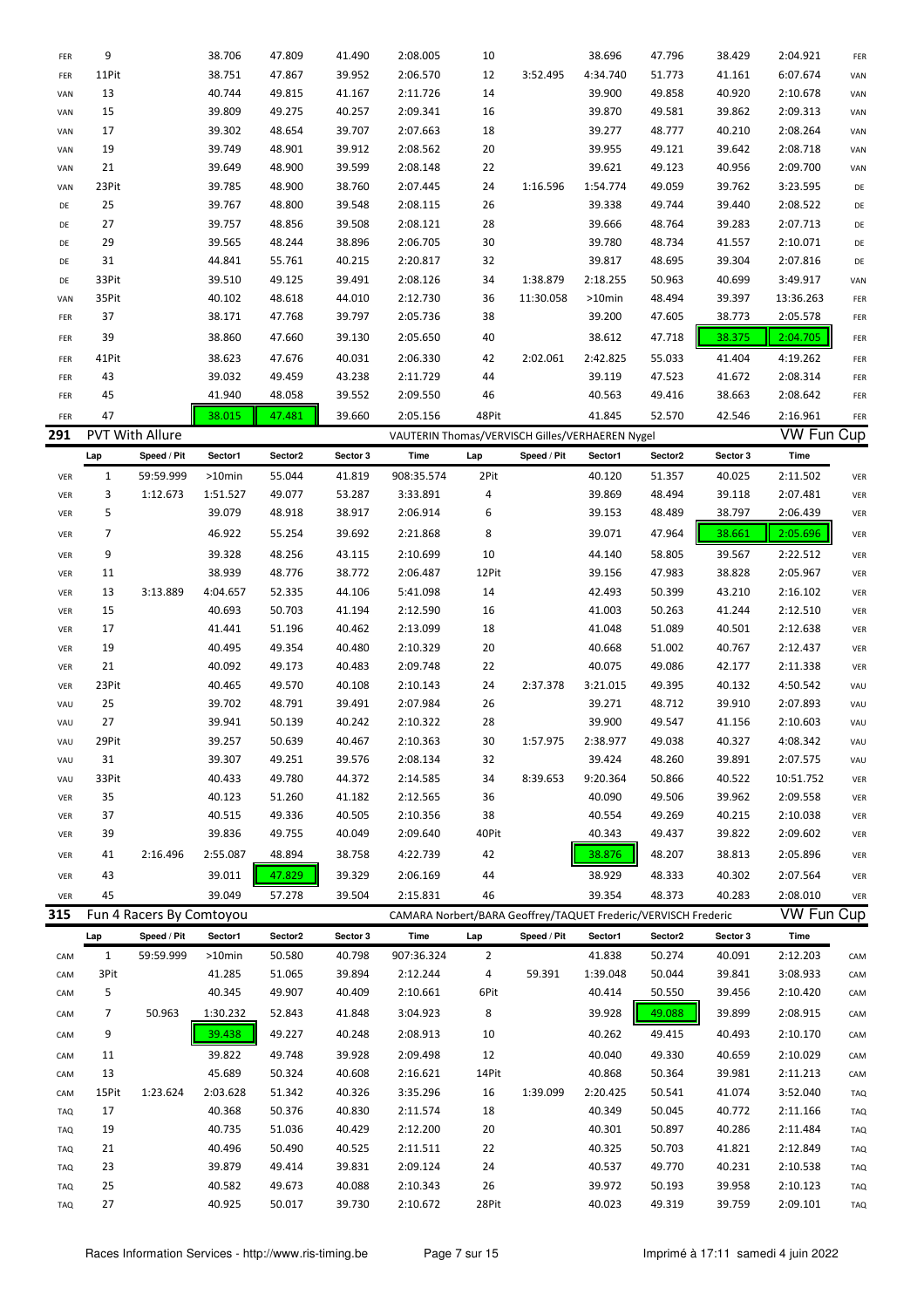| <b>TAQ</b> | 29                   | 1:27.791    | 2:07.596                       | 49.621   | 40.128   | 3:37.345                                                       | 30             |             | 40.082   | 49.593   | 40.192   | 2:09.867          | <b>TAQ</b> |
|------------|----------------------|-------------|--------------------------------|----------|----------|----------------------------------------------------------------|----------------|-------------|----------|----------|----------|-------------------|------------|
| <b>TAQ</b> | 31                   |             | 40.185                         | 49.429   | 39.716   | 2:09.330                                                       | 32             |             | 39.657   | 49.110   | 41.035   | 2:09.802          | <b>TAQ</b> |
| <b>TAQ</b> | 33                   |             | 39.784                         | 49.610   | 40.193   | 2:09.587                                                       | 34Pit          |             | 40.070   | 49.470   | 39.108   | 2:08.648          | <b>TAQ</b> |
| BAR        | 35                   | 10:35.402   | >10min                         | 51.596   | 41.887   | 12:49.578                                                      | 36             |             | 40.055   | 50.425   | 40.652   | 2:11.132          | <b>BAR</b> |
| <b>BAR</b> | 37Pit                |             | 40.092                         | 49.515   | 40.472   | 2:10.079                                                       | 38             | 35.635      | 1:14.982 | 49.616   | 40.385   | 2:44.983          | <b>BAR</b> |
|            |                      |             |                                |          |          |                                                                |                |             |          |          |          |                   |            |
| <b>BAR</b> | 39                   |             | 40.611                         | 50.155   | 39.946   | 2:10.712                                                       | 40             |             | 39.815   | 49.739   | 40.511   | 2:10.065          | <b>BAR</b> |
| <b>BAR</b> | 41Pit                |             | 40.517                         | 49.728   | 39.822   | 2:10.067                                                       | 42             | 1:14.304    | 1:52.524 | 50.067   | 40.063   | 3:22.654          | <b>BAR</b> |
| <b>BAR</b> | 43                   |             | 41.478                         | 49.548   | 40.195   | 2:11.221                                                       | 44             |             | 39.901   | 49.215   | 39.947   | 2:09.063          | <b>BAR</b> |
| <b>BAR</b> | 45                   |             | 40.621                         | 50.149   | 40.379   | 2:11.149                                                       | 46             |             | 39.953   | 49.564   | 40.002   | 2:09.519          | <b>BAR</b> |
| <b>BAR</b> | 47                   |             | 39.875                         | 49.142   | 39.522   | 2:08.539                                                       | 48Pit          |             | 40.384   | 50.056   | 41.125   | 2:11.565          | <b>BAR</b> |
| 316        | <b>Currus Racing</b> |             |                                |          |          | RENAUDIN Raphael/LANOE Loic/CRINQUANT Jonathan/AUBURTIN Pierre |                |             |          |          |          | <b>VW Fun Cup</b> |            |
|            |                      | Speed / Pit | Sector1                        | Sector2  | Sector 3 |                                                                |                | Speed / Pit |          | Sector2  |          | Time              |            |
|            | Lap                  |             |                                |          |          | Time                                                           | Lap            |             | Sector1  |          | Sector 3 |                   |            |
| <b>REN</b> | $\mathbf{1}$         | 59:59.999   | >10min                         | 52.499   | 42.575   | 907:32.500                                                     | $\overline{2}$ |             | 41.124   | 50.677   | 41.696   | 2:13.497          | <b>REN</b> |
| <b>REN</b> | 3                    |             | 40.909                         | 50.927   | 42.298   | 2:14.134                                                       | 4              |             | 40.602   | 50.481   | 41.345   | 2:12.428          | <b>REN</b> |
| <b>REN</b> | 5                    |             | 40.848                         | 49.946   | 41.452   | 2:12.246                                                       | 6Pit           |             | 41.189   | 51.436   | 40.729   | 2:13.354          | <b>REN</b> |
| LAN        | 7                    | 1:35.314    | 2:21.640                       | 56.054   | 43.064   | 4:00.758                                                       | 8              |             | 41.296   | 51.448   | 41.340   | 2:14.084          | LAN        |
| LAN        | 9                    |             | 40.082                         | 49.446   | 40.017   | 2:09.545                                                       | 10             |             | 40.448   | 50.154   | 41.465   | 2:12.067          | LAN        |
| LAN        | 11                   |             | 40.450                         | 49.835   | 40.596   | 2:10.881                                                       | 12Pit          |             | 41.112   | 50.625   | 40.741   | 2:12.478          | LAN        |
| CRI        | 13                   | 1:44.328    | 2:28.547                       | 51.320   | 57.356   | 4:17.223                                                       | 14             |             | 42.314   | 51.938   | 41.174   | 2:15.426          | CRI        |
| CRI        | 15                   |             | 41.518                         | 50.697   | 43.446   | 2:15.661                                                       | 16             |             | 42.206   | 52.938   | 41.347   | 2:16.491          | CRI        |
|            |                      |             |                                |          |          |                                                                |                |             |          |          |          |                   |            |
| CRI        | 17                   |             | 41.117                         | 50.483   | 52.853   | 2:24.453                                                       | 18Pit          |             | 41.997   | 51.090   | 41.799   | 2:14.886          | CRI        |
| AUB        | 19                   | 1:36.968    | 2:17.431                       | 50.727   | 40.614   | 3:48.772                                                       | 20             |             | 41.094   | 50.708   | 40.511   | 2:12.313          | AUB        |
| <b>AUB</b> | 21                   |             | 41.008                         | 50.308   | 40.034   | 2:11.350                                                       | 22             |             | 41.445   | 51.038   | 40.119   | 2:12.602          | AUB        |
| <b>AUB</b> | 23                   |             | 41.186                         | 50.590   | 40.233   | 2:12.009                                                       | 24Pit          |             | 40.423   | 49.722   | 38.900   | 2:09.045          | AUB        |
| <b>REN</b> | 25                   | 1:27.788    | 2:10.482                       | 50.932   | 43.114   | 3:44.528                                                       | 26             |             | 40.476   | 50.068   | 40.573   | 2:11.117          | <b>REN</b> |
| <b>REN</b> | 27                   |             | 41.171                         | 50.119   | 41.007   | 2:12.297                                                       | 28             |             | 40.693   | 51.646   | 40.331   | 2:12.670          | <b>REN</b> |
| <b>REN</b> | 29                   |             | 40.807                         | 49.531   | 40.421   | 2:10.759                                                       | 30             |             | 40.101   | 49.770   | 40.471   | 2:10.342          | <b>REN</b> |
| <b>REN</b> | 31Pit                |             | 40.671                         | 50.320   | 40.836   | 2:11.827                                                       | 32             | 1:20.048    | 2:01.969 | 52.376   | 41.128   | 3:35.473          | LAN        |
| LAN        | 33                   |             | 40.583                         | 51.089   | 39.720   | 2:11.392                                                       | 34Pit          |             | 44.542   | 1:04.221 | 49.979   | 2:38.742          | LAN        |
| LAN        | 35                   | 6:25.578    | 7:03.993                       | 51.535   | 40.313   | 8:35.841                                                       | 36             |             | 39.896   | 50.515   | 39.742   | 2:10.153          | LAN        |
| LAN        | 37                   |             | 39.626                         | 49.891   | 39.691   | 2:09.208                                                       | 38Pit          |             | 39.696   | 49.037   | 38.714   | 2:07.447          | LAN        |
| <b>CRI</b> | 39                   | 1:52.875    | 2:39.634                       | 51.573   | 41.560   | 4:12.767                                                       | 40             |             | 40.623   | 51.084   | 40.931   | 2:12.638          | <b>CRI</b> |
|            | 41                   |             | 40.588                         | 50.169   | 40.868   | 2:11.625                                                       | 42Pit          |             | 40.503   | 49.959   | 44.233   | 2:14.695          |            |
| CRI        |                      |             |                                |          |          |                                                                |                |             |          |          |          |                   | CRI        |
| AUB        | 43                   | 1:50.372    | 2:31.565                       | 50.219   | 40.348   | 4:02.132                                                       | 44             |             | 40.089   | 49.602   | 40.401   | 2:10.092          | AUB        |
| AUB        | 45                   |             | 40.179                         | 49.341   | 40.601   | 2:10.121                                                       | 46             |             | 40.215   | 49.605   | 40.048   | 2:09.868          | <b>AUB</b> |
| AUB        | 47Pit                |             | 40.391                         | 52.547   | 46.681   | 2:19.619                                                       |                |             |          |          |          |                   |            |
| 355        |                      |             | Publincentive by Leader Racing |          |          |                                                                |                |             |          |          |          | <b>VW Fun Cup</b> |            |
|            | Lap                  | Speed / Pit | Sector1                        | Sector2  | Sector 3 | Time                                                           | Lap            | Speed / Pit | Sector1  | Sector2  | Sector 3 | Time              |            |
| GEN        | 1                    | 59:59.999   | >10min                         | 50.426   | 46.877   | 907:26.496                                                     | $\overline{2}$ |             | 40.944   | 50.467   | 43.952   | 2:15.363          | GEN        |
| GEN        | 3                    |             | 40.075                         | 50.178   | 41.223   | 2:11.476                                                       | 4Pit           |             | 40.305   | 51.017   | 40.012   | 2:11.334          | GEN        |
| GEN        | 5                    | 1:48.750    | 2:30.813                       | 51.624   | 42.077   | 4:04.514                                                       | 6              |             | 42.834   | 50.849   | 43.139   | 2:16.822          | GEN        |
| GEN        | 7                    |             | 41.144                         | 52.843   | 42.245   | 2:16.232                                                       | 8              |             | 40.357   | 51.215   | 41.750   | 2:13.322          | GEN        |
|            |                      |             |                                |          |          |                                                                |                |             |          |          |          |                   |            |
| GEN        | 9                    |             | 40.231                         | 50.031   | 41.857   | 2:12.119                                                       | 10             |             | 41.225   | 50.353   | 41.369   | 2:12.947          | GEN        |
| GEN        | 11Pit                |             | 40.296                         | 50.474   | 42.030   | 2:12.800                                                       | 12             | 1:59.052    | 2:39.582 | 51.356   | 41.621   | 4:12.559          | MAH        |
| MAH        | 13                   |             | 41.133                         | 51.045   | 41.185   | 2:13.363                                                       | 14             |             | 41.166   | 50.461   | 41.026   | 2:12.653          | MAH        |
| MAH        | 15                   |             | 40.565                         | 50.627   | 42.657   | 2:13.849                                                       | 16             |             | 41.358   | 53.679   | 41.127   | 2:16.164          | MAH        |
| MAH        | 17                   |             | 40.525                         | 50.475   | 40.881   | 2:11.881                                                       | 18             |             | 41.674   | 50.180   | 40.521   | 2:12.375          | MAH        |
| MAH        | 19                   |             | 40.474                         | 51.174   | 41.014   | 2:12.662                                                       | 20             |             | 40.477   | 50.356   | 42.180   | 2:13.013          | MAH        |
| MAH        | 21                   |             | 40.959                         | 50.113   | 40.531   | 2:11.603                                                       | 22             |             | 40.612   | 50.323   | 41.233   | 2:12.168          | MAH        |
| MAH        | 23                   |             | 40.922                         | 50.141   | 41.336   | 2:12.399                                                       | 24             |             | 40.404   | 50.363   | 40.798   | 2:11.565          | MAH        |
| MAH        | 25Pit                |             | 40.690                         | 50.764   | 41.854   | 2:13.308                                                       | 26             | 2:09.938    | 2:52.826 | 53.568   | 45.515   | 4:31.909          | <b>BAU</b> |
| BAU        | 27                   |             | 42.750                         | 51.688   | 41.601   | 2:16.039                                                       | 28             |             | 41.621   | 51.005   | 42.772   | 2:15.398          | <b>BAU</b> |
|            | 29                   |             |                                |          |          |                                                                |                |             |          |          |          |                   |            |
| BAU        |                      |             | 41.081                         | 50.948   | 41.619   | 2:13.648                                                       | 30             |             | 41.057   | 50.831   | 40.591   | 2:12.479          | <b>BAU</b> |
| BAU        | 31                   |             | 40.909                         | 50.972   | 40.867   | 2:12.748                                                       | 32             |             | 40.612   | 50.933   | 41.464   | 2:13.009          | <b>BAU</b> |
| BAU        | 33                   |             | 41.733                         | 50.712   | 40.645   | 2:13.090                                                       | 34             |             | 41.072   | 50.630   | 40.652   | 2:12.354          | <b>BAU</b> |
| BAU        | 35Pit                |             | 48.626                         | 1:03.918 | 52.547   | 2:45.091                                                       | 36             | 7:13.824    | 7:52.631 | 50.925   | 40.602   | 9:24.158          | BAU        |
| BAU        | 37                   |             | 40.729                         | 50.452   | 40.704   | 2:11.885                                                       | 38             |             | 40.406   | 50.468   | 40.787   | 2:11.661          | <b>BAU</b> |
| BAU        | 39Pit                |             | 42.160                         | 55.076   | 47.970   | 2:25.206                                                       | 40             | 3:11.560    | 3:53.960 | 51.301   | 41.285   | 5:26.546          | GEN        |
| GEN        | 41                   |             | 41.202                         | 50.394   | 41.744   | 2:13.340                                                       | 42             |             | 40.994   | 51.450   | 40.877   | 2:13.321          | GEN        |
| GEN        | 43                   |             | 40.833                         | 51.185   | 40.451   | 2:12.469                                                       | 44             |             | 40.674   | 50.709   | 41.380   | 2:12.763          | <b>DUP</b> |
|            |                      |             |                                |          |          |                                                                |                |             |          |          |          |                   |            |
| DUP        | 45                   |             | 41.052                         | 50.993   | 42.938   | 2:14.983                                                       | 46             |             | 42.763   | 51.824   | 41.226   | 2:15.813          | DUP        |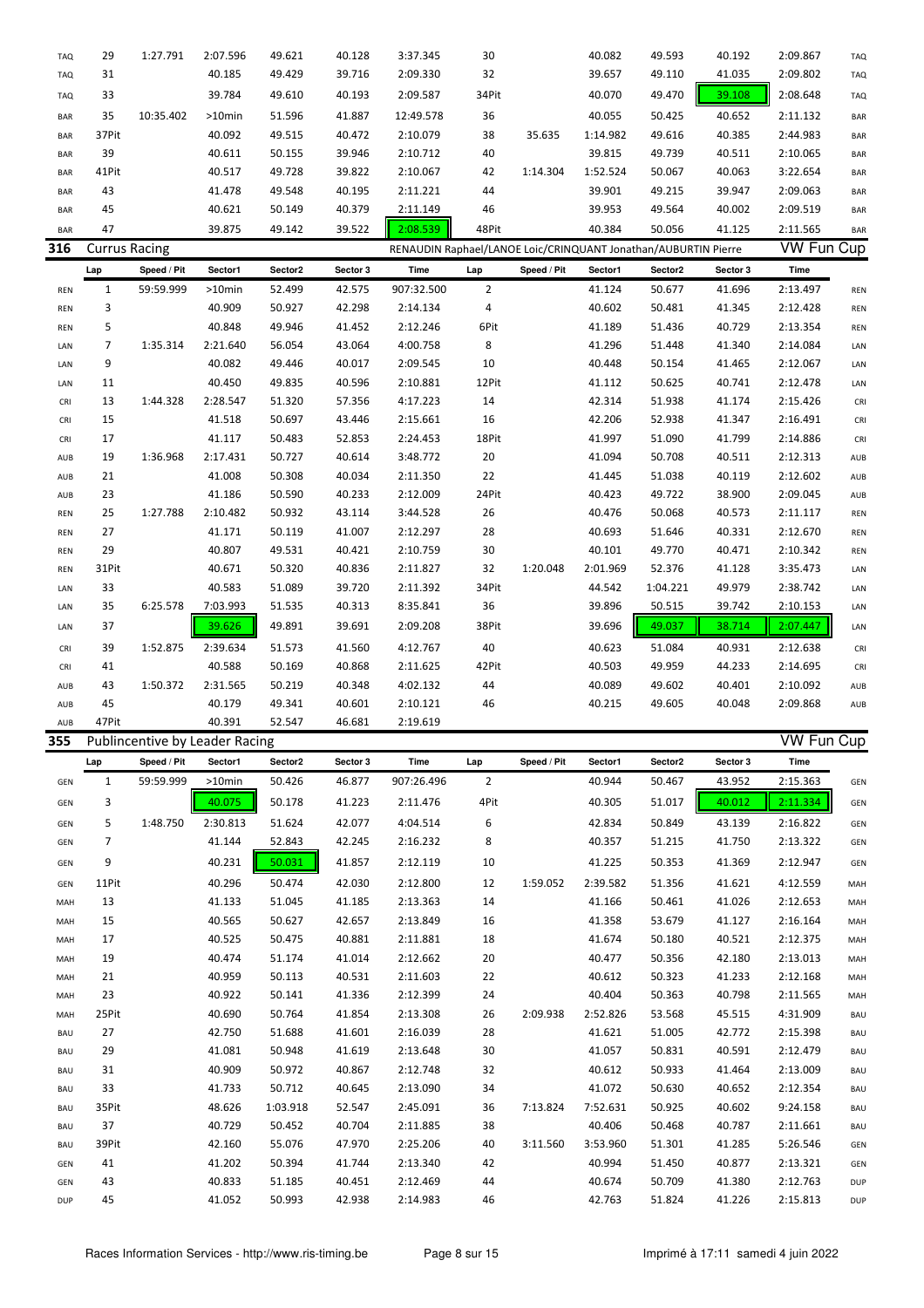| <b>DUP</b> | 47           |                    | 41.496    | 51.038  | 40.854   | 2:13.388                                                            |                |             |                                                  |         |          |                   |            |
|------------|--------------|--------------------|-----------|---------|----------|---------------------------------------------------------------------|----------------|-------------|--------------------------------------------------|---------|----------|-------------------|------------|
| 356        |              | Drive4Fun by Milo  |           |         |          | JUNGEN Sébastien/DETERME David/VILLERS Stephane/NIVARLET Christophe |                |             |                                                  |         |          | <b>VW Fun Cup</b> |            |
|            | Lap          | Speed / Pit        | Sector1   | Sector2 | Sector 3 | Time                                                                | Lap            | Speed / Pit | Sector1                                          | Sector2 | Sector 3 | Time              |            |
| <b>NIV</b> | $\mathbf{1}$ | 59:59.999          | $>10$ min | 51.316  | 43.364   | 907:29.027                                                          | $\overline{2}$ |             | 39.577                                           | 49.505  | 42.759   | 2:11.841          | NIV        |
| <b>NIV</b> | 3            |                    | 39.198    | 49.488  | 39.386   | 2:08.072                                                            | 4              |             | 39.279                                           | 49.393  | 40.076   | 2:08.748          | NIV        |
| <b>NIV</b> | 5            |                    | 39.925    | 49.102  | 39.672   | 2:08.699                                                            | 6              |             | 39.738                                           | 49.314  | 40.081   | 2:09.133          | NIV        |
| <b>NIV</b> | 7            |                    | 39.040    | 49.143  | 41.102   | 2:09.285                                                            | 8Pit           |             | 39.144                                           | 50.307  | 43.315   | 2:12.766          | NIV        |
|            |              |                    |           |         |          |                                                                     |                |             |                                                  |         |          |                   |            |
| VIL        | 9            | 2:33.992           | 3:20.969  | 53.453  | 44.164   | 4:58.586                                                            | 10             |             | 43.314                                           | 53.211  | 43.168   | 2:19.693          | VIL        |
| VIL        | 11           |                    | 42.922    | 52.103  | 43.281   | 2:18.306                                                            | 12             |             | 42.912                                           | 51.918  | 42.471   | 2:17.301          | VIL        |
| VIL        | 13           |                    | 42.207    | 51.633  | 42.724   | 2:16.564                                                            | 14             |             | 1:00.217                                         | 51.707  | 55.547   | 2:47.471          | VIL        |
| VIL        | 15           |                    | 42.863    | 53.124  | 41.834   | 2:17.821                                                            | 16             |             | 41.646                                           | 51.487  | 1:01.112 | 2:34.245          | VIL        |
| VIL        | 17           |                    | 41.932    | 52.539  | 43.520   | 2:17.991                                                            | 18             |             | 41.464                                           | 51.201  | 42.300   | 2:14.965          | VIL        |
| VIL        | 19           |                    | 41.917    | 50.416  | 42.238   | 2:14.571                                                            | 20Pit          |             | 41.788                                           | 51.417  | 43.089   | 2:16.294          | VIL        |
| <b>JUN</b> | 21           | 3:23.598           | 4:04.798  | 50.823  | 41.890   | 5:37.511                                                            | 22             |             | 41.491                                           | 51.248  | 41.704   | 2:14.443          | <b>JUN</b> |
| <b>JUN</b> | 23           |                    | 41.333    | 50.470  | 40.762   | 2:12.565                                                            | 24             |             | 41.332                                           | 51.003  | 41.026   | 2:13.361          | <b>JUN</b> |
| <b>JUN</b> | 25           |                    | 41.337    | 52.090  | 41.449   | 2:14.876                                                            | 26             |             | 40.818                                           | 50.523  | 40.703   | 2:12.044          | <b>JUN</b> |
| <b>JUN</b> | 27           |                    | 40.710    | 50.729  | 40.310   | 2:11.749                                                            | 28             |             | 41.039                                           | 51.212  | 40.698   | 2:12.949          | <b>JUN</b> |
| <b>JUN</b> | 29           |                    | 40.744    | 50.456  | 40.599   | 2:11.799                                                            | 30             |             | 40.663                                           | 51.268  | 40.557   | 2:12.488          | <b>JUN</b> |
| <b>JUN</b> | 31           |                    | 40.653    | 50.483  | 40.507   | 2:11.643                                                            | 32             |             | 40.612                                           | 50.282  | 40.326   | 2:11.220          | <b>JUN</b> |
| <b>JUN</b> | 33           |                    | 40.559    | 49.785  | 40.059   | 2:10.403                                                            | 34Pit          |             | 40.548                                           | 51.529  | 45.677   | 2:17.754          | <b>JUN</b> |
| DET        | 35           | 8:11.305           | 8:51.639  | 50.607  | 41.355   | 10:23.601                                                           | 36             |             | 40.810                                           | 50.219  | 40.693   | 2:11.722          | DET        |
| DET        | 37           |                    | 40.725    | 50.317  | 41.035   | 2:12.077                                                            | 38             |             | 40.502                                           | 49.833  | 41.691   | 2:12.026          | DET        |
| DET        | 39           |                    | 40.652    | 50.479  | 40.850   | 2:11.981                                                            | 40             |             | 41.526                                           | 50.603  | 40.704   | 2:12.833          | DET        |
| DET        | 41           |                    | 41.100    | 50.487  | 40.637   | 2:12.224                                                            | 42             |             | 40.724                                           | 50.086  | 40.357   | 2:11.167          | DET        |
| DET        | 43           |                    | 40.947    | 50.537  | 40.429   | 2:11.913                                                            | 44             |             | 40.690                                           | 50.964  | 41.373   | 2:13.027          | DET        |
| DET        | 45           |                    | 41.088    | 50.934  | 41.839   | 2:13.861                                                            | 46             |             | 40.134                                           | 50.698  | 40.347   | 2:11.179          | DET        |
| DET        | 47           |                    | 39.954    | 49.549  | 41.385   | 2:10.888                                                            | 48             |             | 40.003                                           | 50.240  | 40.063   | 2:10.306          | DET        |
| 365        |              | Carpass LRE By DRM |           |         |          |                                                                     |                |             |                                                  |         |          | <b>VW Fun Cup</b> |            |
|            | Lap          | Speed / Pit        | Sector1   | Sector2 | Sector 3 | Time                                                                | Lap            | Speed / Pit | Sector1                                          | Sector2 | Sector 3 | <b>Time</b>       |            |
| SER        | $\mathbf{1}$ | 59:59.999          | >10min    | 56.713  | 44.431   | 907:56.719                                                          | $\overline{2}$ |             | 45.441                                           | 58.646  | 43.473   | 2:27.560          | <b>SER</b> |
| SER        | 3            |                    | 43.228    | 54.640  | 50.896   | 2:28.764                                                            | 4              |             | 39.589                                           | 48.644  | 39.252   | 2:07.485          | SER        |
| SER        | 5            |                    | 39.273    | 48.302  | 39.230   | 2:06.805                                                            | 6              |             | 39.302                                           | 48.394  | 39.100   | 2:06.796          | SER        |
| SER        | 7            |                    | 39.371    | 48.290  | 39.104   | 2:06.765                                                            | 8              |             | 38.778                                           | 48.314  | 39.283   | 2:06.375          | <b>SER</b> |
| SER        | 9Pit         |                    | 40.601    | 58.916  | 45.620   | 2:25.137                                                            | 10             | 2:15.754    | 2:57.746                                         | 50.993  | 41.459   | 4:30.198          | DEN        |
| DEN        | 11           |                    | 41.101    | 51.570  | 40.917   | 2:13.588                                                            | 12             |             | 41.091                                           | 50.702  | 40.391   | 2:12.184          | DEN        |
| DEN        | 13Pit        |                    | 41.194    | 51.079  | 41.765   | 2:14.038                                                            | 14             | 1:35.757    | 2:15.323                                         | 50.066  | 40.374   | 3:45.763          | DEN        |
| DEN        | 15           |                    | 40.068    | 49.790  | 39.764   | 2:09.622                                                            | 16             |             | 39.891                                           | 49.647  | 39.791   | 2:09.329          | DEN        |
| DEN        | 17           |                    | 39.925    | 49.635  | 40.157   | 2:09.717                                                            | 18             |             | 40.943                                           | 49.908  | 39.872   | 2:10.723          | DEN        |
| DEN        | 19           |                    | 39.735    | 49.913  | 40.214   | 2:09.862                                                            | 20             |             | 39.590                                           | 49.139  | 39.590   | 2:08.319          | DEN        |
| DEN        | 21           |                    | 39.691    | 49.911  | 39.547   | 2:09.149                                                            | 22Pit          |             | 40.177                                           | 49.927  | 39.843   | 2:09.947          | DEN        |
| DE         | 23           | 1:26.843           | 2:08.723  | 49.698  | 39.408   | 3:37.829                                                            | 24             |             | 39.386                                           | 50.126  | 46.537   | 2:16.049          | DE         |
| DE         | 25           |                    | 40.317    | 50.265  | 40.048   | 2:10.630                                                            | 26             |             | 39.157                                           | 50.306  | 39.524   | 2:08.987          | DE         |
| DE         | 27           |                    | 39.501    | 49.865  | 39.854   | 2:09.220                                                            | 28             |             | 39.863                                           | 49.527  | 39.617   | 2:09.007          | DE         |
| DE         | 29           |                    | 39.469    | 49.246  | 39.685   | 2:08.400                                                            | 30             |             | 39.339                                           | 49.429  | 39.862   | 2:08.630          | DE         |
| DE         | 31           |                    | 39.617    | 49.955  | 40.486   | 2:10.058                                                            | 32             |             | 40.390                                           | 49.094  | 39.428   | 2:08.912          | DE         |
| DE         | 33           |                    | 39.304    | 49.688  | 39.967   | 2:08.959                                                            | 34             |             | 39.595                                           | 49.592  | 39.405   | 2:08.592          | DE         |
| DE         | 35Pit        |                    | 39.793    | 49.211  | 50.202   | 2:19.206                                                            | 36             | 8:47.384    | 9:27.442                                         | 51.932  | 41.757   | 11:01.131         | COP        |
| COP        | 37           |                    | 40.332    | 51.132  | 41.247   | 2:12.711                                                            | 38             |             | 40.486                                           | 50.403  | 40.690   | 2:11.579          | COP        |
| COP        | 39           |                    | 40.301    | 57.448  | 40.657   | 2:18.406                                                            | 40             |             | 40.229                                           | 50.479  | 40.348   | 2:11.056          | COP        |
| COP        | 41           |                    | 40.378    | 50.225  | 40.536   | 2:11.139                                                            | 42             |             | 40.003                                           | 50.228  | 40.366   | 2:10.597          | COP        |
| COP        | 43Pit        |                    | 41.713    | 51.462  | 43.007   | 2:16.182                                                            | 44             | 2:14.924    | 2:56.312                                         | 52.279  | 42.829   | 4:31.420          | COP        |
| COP        | 45           |                    | 40.455    | 50.562  | 41.420   | 2:12.437                                                            | 46             |             | 41.004                                           | 50.236  | 41.695   | 2:12.935          | COP        |
| COP        | 47           |                    | 40.141    | 50.421  | 40.646   | 2:11.208                                                            | 48Pit          |             | 42.356                                           | 54.637  | 44.909   | 2:21.902          | COP        |
| 377        |              | Mazuin Sport (437) |           |         |          |                                                                     |                |             | TAELMAN Lucas/RASPATELLI Matteo/LEENDERS Michael |         |          | VW Fun Cup        |            |
|            | Lap          | Speed / Pit        | Sector1   | Sector2 | Sector 3 | Time                                                                | Lap            | Speed / Pit | Sector1                                          | Sector2 | Sector 3 | Time              |            |
| RAS        | $\mathbf{1}$ | 59:59.999          | >10min    | 49.113  | 40.219   | 907:44.987                                                          | $\overline{2}$ |             | 38.837                                           | 49.036  | 39.261   | 2:07.134          | RAS        |
| RAS        | 3            |                    | 38.785    | 48.927  | 40.530   | 2:08.242                                                            | 4              |             | 39.254                                           | 48.976  | 40.681   | 2:08.911          | RAS        |
| RAS        | 5            |                    | 39.246    | 48.602  | 39.141   | 2:06.989                                                            | 6              |             | 38.720                                           | 48.698  | 38.946   | 2:06.364          | RAS        |
| RAS        | 7            |                    | 39.075    | 48.735  | 38.983   | 2:06.793                                                            | 8Pit           |             | 38.781                                           | 50.666  | 40.308   | 2:09.755          | RAS        |
| TAE        | 9            | 3:15.841           | 3:55.837  | 49.026  | 39.172   | 5:24.035                                                            | 10             |             | 39.123                                           | 48.517  | 38.955   | 2:06.595          | TAE        |
| TAE        | 11           |                    | 39.265    | 48.688  | 39.193   | 2:07.146                                                            | 12             |             | 40.251                                           | 49.251  | 40.979   | 2:10.481          | TAE        |
|            |              |                    |           |         |          |                                                                     |                |             |                                                  |         |          |                   |            |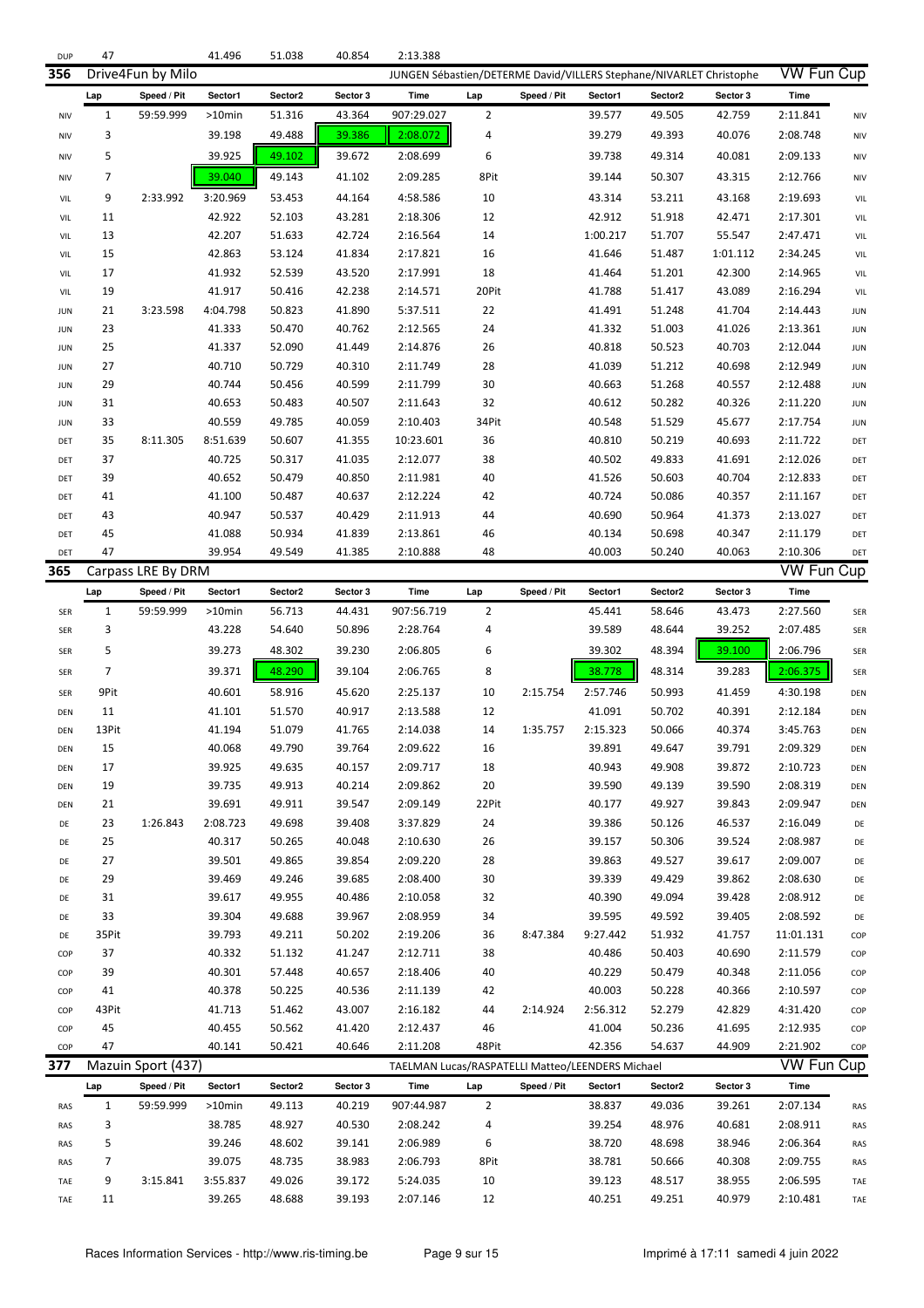| TAE        | 13                 |                         | 38.904    | 49.195   | 41.210   | 2:09.309                                       | 14             |             | 39.089   | 51.221  | 52.792   | 2:23.102          | TAE        |
|------------|--------------------|-------------------------|-----------|----------|----------|------------------------------------------------|----------------|-------------|----------|---------|----------|-------------------|------------|
| TAE        | 15Pit              |                         | 38.912    | 48.334   | 39.024   | 2:06.270                                       | 16             | 4:21.626    | 5:01.374 | 49.229  | 39.102   | 6:29.705          | LEE        |
| LEE        | 17Pit              |                         | 39.195    | 48.516   | 38.173   | 2:05.884                                       | 18             | 3:36.424    | 4:14.609 | 48.400  | 40.193   | 5:43.202          | LEE        |
| LEE        | 19                 |                         | 39.173    | 47.940   | 38.504   | 2:05.617                                       | 20             |             | 39.177   | 48.189  | 38.405   | 2:05.771          | LEE        |
| LEE        | 21                 |                         | 38.694    | 47.945   | 38.493   | 2:05.132                                       | 22Pit          |             | 38.859   | 48.407  | 38.465   | 2:05.731          | LEE        |
| LEE        | 23                 | 6:01.662                | 6:40.310  | 48.744   | 41.218   | 8:10.272                                       | 24             |             | 39.047   | 47.971  | 38.601   | 2:05.619          | LEE        |
| LEE        | 25                 |                         | 38.981    | 51.824   | 41.909   | 2:12.714                                       | 26             |             | 39.044   | 48.225  | 43.450   | 2:10.719          | LEE        |
| LEE        | 27                 |                         | 38.607    | 47.741   | 38.559   | 2:04.907                                       | 28Pit          |             | 39.849   | 49.157  | 39.631   | 2:08.637          | LEE        |
| TAE        | 29                 | 13:18.057               | >10min    | 48.439   | 39.511   | 15:21.624                                      | 30             |             | 38.692   | 48.232  | 39.168   | 2:06.092          | TAE        |
|            |                    |                         |           |          |          |                                                |                |             |          |         |          |                   |            |
| TAE        | 31                 |                         | 38.382    | 48.337   | 38.995   | 2:05.714                                       | 32             |             | 38.649   | 48.563  | 39.279   | 2:06.491          | TAE        |
| TAE        | 33                 |                         | 38.741    | 48.218   | 38.815   | 2:05.774                                       | 34Pit          |             | 38.635   | 48.232  | 38.758   | 2:05.625          | TAE        |
| RAS        | 35                 | 5:20.423                | 6:03.800  | 48.961   | 39.556   | 7:32.317                                       | 36             |             | 38.615   | 47.912  | 39.695   | 2:06.222          | RAS        |
| RAS        | 37                 |                         | 39.636    | 48.911   | 40.552   | 2:09.099                                       | 38             |             | 38.904   | 48.731  | 41.220   | 2:08.855          | RAS        |
| RAS        | 39                 |                         | 38.811    | 47.944   | 38.489   | 2:05.244                                       | 40Pit          |             | 39.092   | 48.720  | 39.608   | 2:07.420          | RAS        |
| 399        | <b>DRM Materne</b> |                         |           |          |          | HEYMANS Jean-Luc/BRAUNS Nathan/PONCELET Claude |                |             |          |         |          | <b>VW Fun Cup</b> |            |
|            | Lap                | Speed / Pit             | Sector1   | Sector2  | Sector 3 | Time                                           | Lap            | Speed / Pit | Sector1  | Sector2 | Sector 3 | Time              |            |
| <b>BRA</b> | $\mathbf{1}$       | 59:59.999               | $>10$ min | 48.422   | 40.679   | 907:43.042                                     | $\overline{2}$ |             | 40.316   | 49.082  | 40.439   | 2:09.837          | <b>BRA</b> |
| <b>BRA</b> | 3                  |                         | 38.438    | 48.620   | 40.793   | 2:07.851                                       | 4              |             | 39.444   | 48.445  | 39.141   | 2:07.030          | <b>BRA</b> |
| <b>BRA</b> | 5                  |                         | 38.704    | 48.240   | 39.212   | 2:06.156                                       | 6              |             | 39.696   | 48.564  | 38.859   | 2:07.119          | <b>BRA</b> |
| <b>BRA</b> | 7                  |                         | 38.741    | 47.897   | 39.346   | 2:05.984                                       | 8              |             | 40.070   | 48.268  | 40.663   | 2:09.001          | <b>BRA</b> |
| <b>BRA</b> | 9                  |                         | 48.983    | 1:06.254 | 39.914   | 2:35.151                                       | 10Pit          |             | 38.394   | 48.345  | 39.551   | 2:06.290          | <b>BRA</b> |
| PON        | 11                 | 2:24.990                | 3:06.800  | 49.484   | 39.816   | 4:36.100                                       | 12             |             | 40.449   | 48.581  | 39.541   | 2:08.571          | PON        |
| PON        | 13                 |                         | 39.390    | 48.537   | 39.208   | 2:07.135                                       | 14             |             | 39.202   | 48.752  | 38.996   | 2:06.950          | PON        |
| PON        | 15                 |                         | 39.594    | 48.602   | 38.780   | 2:06.976                                       | 16             |             | 39.013   | 48.271  | 39.203   | 2:06.487          | PON        |
| PON        | 17                 |                         | 38.993    | 48.764   | 38.817   | 2:06.574                                       | 18             |             | 38.463   | 48.718  | 40.030   | 2:07.211          | PON        |
| PON        | 19                 |                         | 39.297    | 48.626   | 39.209   | 2:07.132                                       | 20Pit          |             | 39.248   | 48.699  | 38.599   | 2:06.546          | PON        |
| HEY        | 21                 | 2:00.506                | 2:40.539  | 50.568   | 40.591   | 4:11.698                                       | 22             |             | 39.751   | 48.840  | 39.922   | 2:08.513          | HEY        |
| HEY        | 23                 |                         | 39.502    | 48.681   | 40.365   | 2:08.548                                       | 24             |             | 39.685   | 48.998  | 39.786   | 2:08.469          | HEY        |
| HEY        | 25                 |                         | 39.895    | 49.207   | 39.687   | 2:08.789                                       | 26             |             | 39.947   | 48.509  | 39.686   | 2:08.142          | HEY        |
| HEY        | 27                 |                         | 39.421    | 48.540   | 39.663   | 2:07.624                                       | 28             |             | 39.836   | 49.107  | 39.996   | 2:08.939          | HEY        |
| HEY        | 29                 |                         | 39.655    | 48.738   | 39.427   | 2:07.820                                       | 30             |             | 39.583   | 48.519  | 39.207   | 2:07.309          | HEY        |
| HEY        | 31                 |                         | 39.565    | 48.526   | 39.427   | 2:07.518                                       | 32             |             | 39.629   | 48.391  | 39.228   | 2:07.248          | HEY        |
| HEY        | 33Pit              |                         | 39.837    | 50.176   | 41.185   | 2:11.198                                       | 34             | 2:54.300    | 3:35.017 | 48.663  | 39.290   | 5:02.970          | PON        |
| PON        | 35Pit              |                         | 40.167    | 48.404   | 39.842   | 2:08.413                                       | 36             | 12:54.995   | >10min   | 49.507  | 41.395   | 15:05.142         | PON        |
| PON        | 37                 |                         | 39.123    | 48.107   | 39.029   | 2:06.259                                       | 38             |             | 38.779   | 48.284  | 39.367   | 2:06.430          | PON        |
| PON        | 39                 |                         | 39.236    | 48.479   | 39.320   | 2:07.035                                       | 40Pit          |             | 39.384   | 48.745  | 39.861   | 2:07.990          | PON        |
| <b>BRA</b> | 41                 | 1:41.930                | 2:21.597  | 48.852   | 39.477   | 3:49.926                                       | 42             |             | 39.499   | 48.950  | 39.360   | 2:07.809          | <b>BRA</b> |
| <b>BRA</b> | 43                 |                         | 39.233    | 48.269   | 38.898   | 2:06.400                                       | 44             |             | 38.990   | 48.118  | 39.191   | 2:06.299          | <b>BRA</b> |
| <b>BRA</b> | 45                 |                         | 38.857    | 48.053   | 39.523   | 2:06.433                                       | 46             |             | 38.592   | 47.827  | 38.856   | 2:05.275          | <b>BRA</b> |
| <b>BRA</b> | 47Pit              |                         | 38.827    | 48.001   | 45.029   | 2:11.857                                       |                |             |          |         |          |                   |            |
| 415        |                    | <b>Clubsport Racing</b> |           |          |          | DE WIT Koen/OOMS Pieter                        |                |             |          |         |          | <b>VW Fun Cup</b> |            |
|            | Lap                | Speed / Pit             | Sector1   | Sector2  | Sector 3 | Time                                           | Lap            | Speed / Pit | Sector1  | Sector2 | Sector 3 | Time              |            |
| DE         | $\mathbf{1}$       | 59:59.999               | >10min    | 49.362   | 42.573   | 907:31.435                                     | $\overline{2}$ |             | 38.857   | 48.485  | 41.642   | 2:08.984          | DE         |
| DE         | 3                  |                         | 38.683    | 48.554   | 38.840   | 2:06.077                                       | 4              |             | 39.213   | 48.280  | 38.821   | 2:06.314          | DE         |
| DE         | 5                  |                         | 39.515    | 48.975   | 38.640   | 2:07.130                                       | 6Pit           |             | 39.088   | 48.217  | 39.217   | 2:06.522          | DE         |
| DE         | 7                  | 1:30.961                | 2:08.115  | 48.477   | 38.813   | 3:35.405                                       | 8              |             | 39.167   | 48.137  | 38.550   | 2:05.854          | DE         |
| DE         | 9                  |                         | 38.989    | 48.217   | 39.073   | 2:06.279                                       | 10             |             | 39.042   | 48.463  | 38.500   | 2:06.005          | DE         |
| DE         | 11Pit              |                         | 39.175    | 48.224   | 38.346   | 2:05.745                                       | 12             | 1:36.990    | 2:16.128 | 49.574  | 39.765   | 3:45.467          | OOM        |
| <b>OOM</b> | 13                 |                         | 39.448    | 49.083   | 40.363   | 2:08.894                                       | 14             |             | 39.551   | 49.878  | 39.966   | 2:09.395          | <b>OOM</b> |
| <b>OOM</b> | 15                 |                         | 39.593    | 48.727   | 40.613   | 2:08.933                                       | 16             |             | 39.407   | 49.007  | 39.848   | 2:08.262          | <b>OOM</b> |
| <b>OOM</b> | 17                 |                         | 40.689    | 48.602   | 39.299   | 2:08.590                                       | 18             |             | 39.455   | 49.270  | 40.692   | 2:09.417          | <b>OOM</b> |
| <b>OOM</b> | 19                 |                         | 39.076    | 49.056   | 39.229   | 2:07.361                                       | 20             |             | 39.540   | 49.071  | 39.422   | 2:08.033          | OOM        |
| <b>OOM</b> | 21Pit              |                         | 39.660    | 48.709   | 37.982   | 2:06.351                                       | 22             | 1:26.757    | 2:04.089 | 48.089  | 39.780   | 3:31.958          | DE         |
| DE         | 23                 |                         | 39.653    | 48.129   | 38.953   | 2:06.735                                       | 24             |             | 38.933   | 48.072  | 38.995   | 2:06.000          | DE         |
| DE         | 25                 |                         | 39.171    | 48.773   | 38.958   | 2:06.902                                       | 26             |             | 39.106   | 48.094  | 38.713   | 2:05.913          | DE         |
| DE         | 27                 |                         | 38.991    | 48.033   | 38.838   | 2:05.862                                       | 28Pit          |             | 39.591   | 48.179  | 40.018   | 2:07.788          | DE         |
| <b>OOM</b> | 29                 | 1:39.002                | 2:17.393  | 48.573   | 40.112   | 3:46.078                                       | 30             |             | 40.229   | 48.763  | 39.611   | 2:08.603          | OOM        |
| <b>OOM</b> | 31                 |                         | 39.833    | 48.476   | 39.109   | 2:07.418                                       | 32             |             | 38.844   | 48.195  | 39.971   | 2:07.010          | OOM        |
| <b>OOM</b> | 33                 |                         | 39.302    | 48.775   | 39.967   | 2:08.044                                       | 34             |             | 39.417   | 48.587  | 39.156   | 2:07.160          | OOM        |
| <b>OOM</b> | 35                 |                         | 39.267    | 48.534   | 40.135   | 2:07.936                                       | 36Pit          |             | 39.700   | 48.981  | 39.161   | 2:07.842          | OOM        |
|            |                    |                         |           |          |          |                                                |                |             |          |         |          |                   |            |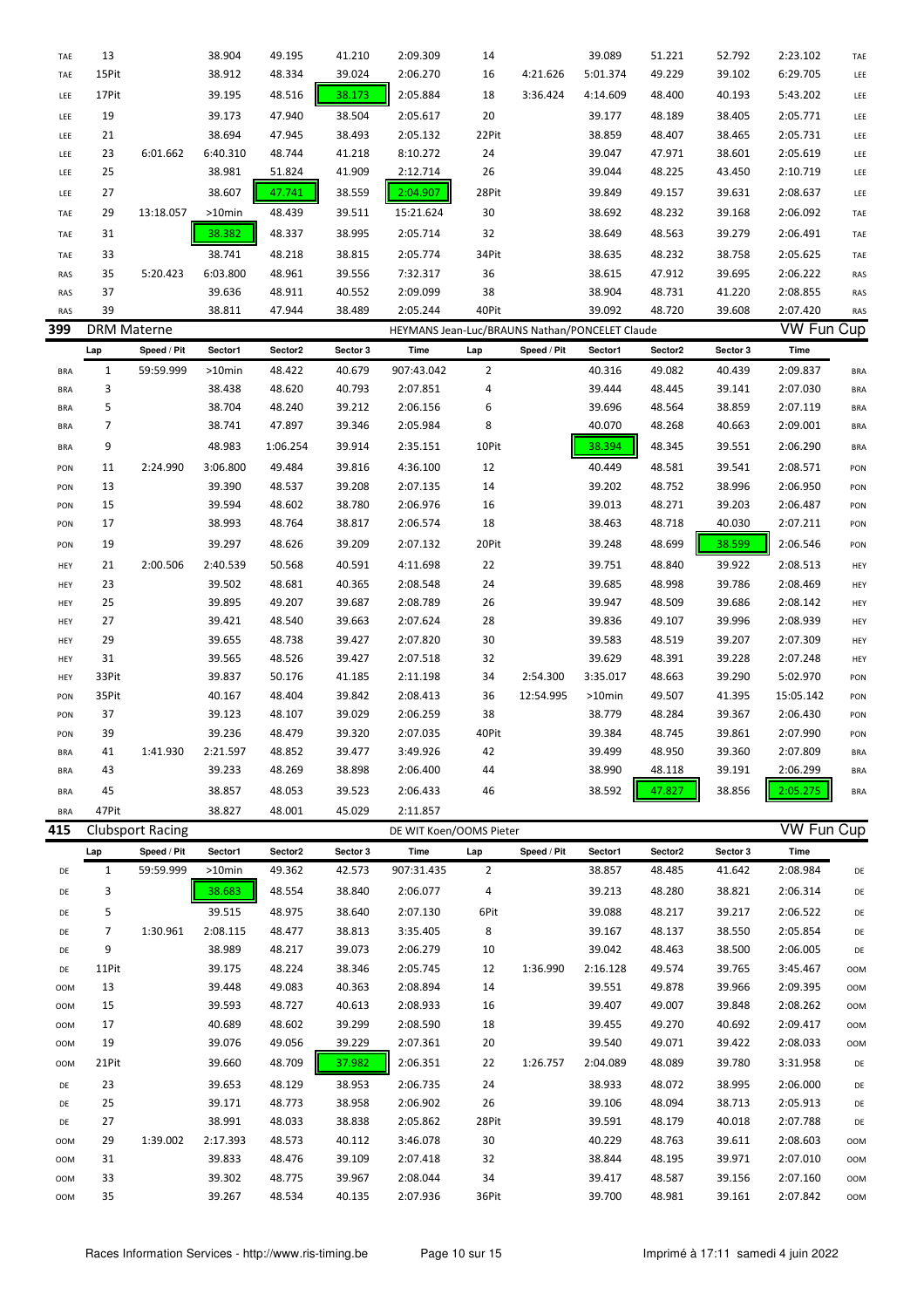| <b>OOM</b> | 37                  | 12:10.530                      | >10min            | 49.106            | 39.093             | 14:16.395                                                      | 38                    |             | 38.889            | 48.580            | 39.331             | 2:06.800          | <b>OOM</b> |
|------------|---------------------|--------------------------------|-------------------|-------------------|--------------------|----------------------------------------------------------------|-----------------------|-------------|-------------------|-------------------|--------------------|-------------------|------------|
| OOM        | 39                  |                                | 39.113            | 48.006            | 39.602             | 2:06.721                                                       | 40                    |             | 39.007            | 47.998            | 39.010             | 2:06.015          | <b>OOM</b> |
| <b>OOM</b> | 41Pit               |                                | 39.132            | 48.384            | 44.512             | 2:12.028                                                       | 42                    | 1:23.817    | 2:01.119          | 48.438            | 38.880             | 3:28.437          | DE         |
| DE         | 43                  |                                | 39.560            | 48.444            | 38.871             | 2:06.875                                                       | 44                    |             | 42.057            | 48.719            | 38.897             | 2:09.673          | DE         |
| DE         | 45                  |                                | 39.449            | 48.403            | 38.830             | 2:06.682                                                       | 46                    |             | 39.412            | 48.340            | 39.814             | 2:07.566          | DE         |
|            |                     |                                |                   |                   |                    |                                                                |                       |             |                   |                   |                    |                   |            |
| DE         | 47                  |                                | 38.739            | 47.986            | 38.737             | 2:05.462                                                       | 48                    |             | 39.206            | 48.160            | 38.744             | 2:06.110          | DE         |
| 426        | AP By Acome         |                                |                   |                   |                    | PIRON Pierre/PIRON Gilles/VANDORMAEL Jean-Luc                  |                       |             |                   |                   |                    | <b>VW Fun Cup</b> |            |
|            | Lap                 | Speed / Pit                    | Sector1           | Sector2           | Sector 3           | Time                                                           | Lap                   | Speed / Pit | Sector1           | Sector2           | Sector 3           | Time              |            |
| VAN        | $\mathbf{1}$        | 59:59.999                      | $>10$ min         | 47.948            | 39.040             | 907:37.108                                                     | $\overline{2}$        |             | 39.144            | 48.075            | 39.862             | 2:07.081          | VAN        |
| VAN        | 3                   |                                | 38.833            | 49.063            | 39.728             | 2:07.624                                                       | 4                     |             | 39.095            | 47.829            | 39.401             | 2:06.325          | VAN        |
| VAN        | 5                   |                                | 39.334            | 47.943            | 39.583             | 2:06.860                                                       | 6                     |             | 38.983            | 48.369            | 38.956             | 2:06.308          | VAN        |
| VAN        | 7Pit                |                                | 39.420            | 50.047            | 42.776             | 2:12.243                                                       | 8                     | 4:21.856    | 4:59.463          | 47.806            | 39.455             | 6:26.724          | VAN        |
| VAN        | 9                   |                                | 39.155            | 47.779            | 39.393             | 2:06.327                                                       | 10                    |             | 38.636            | 48.181            | 39.667             | 2:06.484          | VAN        |
| VAN        | 11                  |                                | 40.570            | 50.373            | 39.151             | 2:10.094                                                       | 12Pit                 |             | 38.891            | 48.337            | 46.431             | 2:13.659          | VAN        |
| PIR        | 13                  | 2:02.272                       | 2:42.049          | 50.989            | 41.214             | 4:14.252                                                       | 14                    |             | 39.058            | 49.952            | 40.487             | 2:09.497          | PIR        |
| PIR        | 15                  |                                | 39.679            | 49.534            | 40.191             | 2:09.404                                                       | 16                    |             | 39.633            | 50.246            | 39.920             | 2:09.799          | PIR        |
| PIR        | 17                  |                                | 39.286            | 49.343            | 39.682             | 2:08.311                                                       | 18                    |             | 39.788            | 50.073            | 40.134             | 2:09.995          | PIR        |
| PIR        | 19                  |                                | 39.632            | 48.775            | 39.918             | 2:08.325                                                       | 20                    |             | 39.320            | 49.010            | 39.440             | 2:07.770          | PIR        |
| PIR        | 21Pit               |                                | 40.079            | 50.347            | 39.937             | 2:10.363                                                       | 22                    | 2:49.226    | 3:28.756          | 50.651            | 39.095             | 4:58.502          | VAN        |
| VAN        | 23                  |                                | 39.116            | 48.199            | 39.072             | 2:06.387                                                       | 24                    |             | 38.887            | 48.257            | 39.334             | 2:06.478          | VAN        |
| VAN        | 25                  |                                | 39.206            | 47.784            | 38.853             | 2:05.843                                                       | 26                    |             | 38.766            | 48.199            | 38.641             | 2:05.606          | VAN        |
|            |                     |                                |                   |                   |                    |                                                                |                       |             |                   |                   |                    |                   |            |
| VAN        | 27                  |                                | 39.405            | 47.662            | 38.823             | 2:05.890                                                       | 28                    |             | 39.035            | 47.799            | 39.166             | 2:06.000          | VAN        |
| VAN        | 29                  |                                | 38.682            | 47.974            | 39.015             | 2:05.671                                                       | 30                    |             | 38.821            | 47.847            | 38.708             | 2:05.376          | VAN        |
| VAN        | 31Pit               |                                | 38.757            | 48.810            | 39.588             | 2:07.155                                                       | 32                    | 1:21.067    | 2:02.167          | 49.680            | 39.908             | 3:31.755          | PIR        |
| PIR        | 33                  |                                | 39.516            | 48.902            | 39.558             | 2:07.976                                                       | 34Pit                 |             | 39.735            | 48.778            | 48.299             | 2:16.812          | PIR        |
| PIR        | 35                  | 7:10.210                       | 7:46.632          | 48.615            | 39.207             | 9:14.454                                                       | 36                    |             | 39.196            | 48.161            | 39.154             | 2:06.511          | PIR        |
| PIR        | 37                  |                                | 39.568            | 47.833            | 38.857             | 2:06.258                                                       | 38                    |             | 38.944            | 48.833            | 39.158             | 2:06.935          | PIR        |
| PIR        | 39                  |                                | 39.084            | 48.002            | 38.981             | 2:06.067                                                       | 40Pit                 |             | 39.010            | 48.470            | 37.715             | 2:05.195          | PIR        |
| PIR        | 41                  | 1:14.401                       | 1:53.771          | 49.099            | 39.715             | 3:22.585                                                       | 42                    |             | 39.762            | 48.943            | 39.510             | 2:08.215          | PIR        |
| PIR        | 43                  |                                | 39.544            | 48.268            | 39.339             | 2:07.151                                                       | 44                    |             | 39.010            | 47.838            | 38.690             | 2:05.538          | PIR        |
| PIR        | 45                  |                                | 38.899            | 49.407            | 40.205             | 2:08.511                                                       | 46                    |             | 38.693            | 48.789            | 39.584             | 2:07.066          | PIR        |
|            |                     |                                |                   |                   |                    |                                                                |                       |             |                   |                   |                    |                   |            |
|            | 47                  |                                |                   |                   |                    |                                                                |                       |             |                   |                   |                    |                   |            |
| PIR<br>PIR | 49Pit               |                                | 39.008<br>39.108  | 50.964<br>49.901  | 39.329<br>40.487   | 2:09.301<br>2:09.496                                           | 48                    |             | 38.948            | 48.861            | 39.040             | 2:06.849          | PIR        |
|            |                     |                                |                   |                   |                    |                                                                |                       |             |                   |                   |                    |                   |            |
| 463        | M3M                 |                                |                   |                   |                    | SOYEZ Axel/SENTE Arthur/SENTE Frédéric                         |                       |             |                   |                   |                    |                   | Fun Cup    |
|            | Lap                 | Speed / Pit                    | Sector1           | Sector2           | Sector 3           | <b>Time</b>                                                    | Lap                   | Speed / Pit | Sector1           | Sector2           | Sector 3           | Time              |            |
| SOY        | $\mathbf{1}$        | 59:59.999                      | $>10$ min         | 53.681            | 42.629             | 907:48.440                                                     | 2                     |             | 39.637            | 49.441            | 39.695             | 2:08.773          | SOY        |
| SOY        | 3Pit                |                                | 39.363            | 48.831            | 40.882             | 2:09.076                                                       | 4                     | 1:30.675    | 2:10.969          | 49.311            | 40.821             | 3:41.101          | SOY        |
| SOY        | 5                   |                                | 39.895            | 48.691            | 39.187             | 2:07.773                                                       | 6                     |             | 39.645            | 49.160            | 39.458             | 2:08.263          | SOY        |
| SOY        | 7                   |                                | 39.740            | 48.484            | 39.414             | 2:07.638                                                       | 8Pit                  |             | 40.203            | 48.936            | 38.120             | 2:07.259          | SOY        |
| SEN        | 9                   | 5:13.891                       | 6:04.593          | 51.566            | 41.606             | 7:37.765                                                       | 10                    |             | 41.305            | 50.572            | 40.600             | 2:12.477          | SEN        |
| SEN        | 11                  |                                | 40.918            | 50.713            | 40.643             | 2:12.274                                                       | 12                    |             | 41.221            | 50.833            | 41.057             | 2:13.111          | SEN        |
| SEN        | 13                  |                                | 48.969            | 50.505            | 40.769             | 2:20.243                                                       | 14Pit                 |             | 42.041            | 50.436            | 41.576             | 2:14.053          | SEN        |
| SEN        | 15                  | 1:26.784                       | 2:09.564          | 50.931            | 41.996             | 3:42.491                                                       | 16                    |             | 41.425            | 50.090            | 40.543             | 2:12.058          | SEN        |
| SEN        | 17                  |                                | 41.164            | 51.075            | 42.383             | 2:14.622                                                       | 18                    |             | 41.151            | 50.553            | 42.313             | 2:14.017          | SEN        |
| SEN        | 19                  |                                | 41.399            | 50.500            | 41.083             | 2:12.982                                                       | 20                    |             | 40.691            | 50.155            | 40.924             | 2:11.770          | SEN        |
| SEN        | 21                  |                                | 41.043            | 49.878            | 41.710             | 2:12.631                                                       | 22Pit                 |             | 44.446            | 50.486            | 43.388             | 2:18.320          | SEN        |
| SEN        | 23                  | 3:54.336                       | 4:42.670          | 50.089            | 40.711             | 6:13.470                                                       | 24                    |             | 40.930            | 49.947            | 40.761             | 2:11.638          | SEN        |
| SEN        | 25                  |                                | 40.350            | 49.507            | 40.950             | 2:10.807                                                       | 26                    |             | 41.541            | 50.917            | 40.229             | 2:12.687          | SEN        |
| SEN        | 27                  |                                | 40.322            | 49.711            | 40.421             | 2:10.454                                                       | 28                    |             | 40.334            | 54.159            | 43.190             | 2:17.683          | SEN        |
| SEN        | 29                  |                                | 39.890            | 49.145            | 40.295             | 2:09.330                                                       | 30                    |             | 39.592            | 49.710            | 40.880             | 2:10.182          | SEN        |
| SEN        | 31                  |                                | 40.234            | 52.185            | 40.277             | 2:12.696                                                       | 32Pit                 |             | 40.447            | 50.573            | 54.896             | 2:25.916          | SEN        |
| SEN        | 33                  | 7:07.805                       | 7:47.865          | 51.256            | 41.526             | 9:20.647                                                       | 34                    |             | 39.456            | 49.054            | 41.328             | 2:09.838          | SEN        |
| SEN        | 35                  |                                | 39.551            | 49.289            | 39.566             | 2:08.406                                                       | 36                    |             | 39.901            | 48.969            | 39.657             | 2:08.527          | SEN        |
| SEN        | 37Pit               |                                | 39.834            | 49.358            | 39.165             | 2:08.357                                                       | 38                    | 1:35.158    | 2:21.050          | 53.321            | 39.487             | 3:53.858          | SOY        |
| SOY        | 39                  |                                | 39.468            | 48.498            | 39.365             | 2:07.331                                                       | 40                    |             | 39.918            | 48.972            | 39.884             | 2:08.774          | SOY        |
| SOY        | 41                  |                                |                   |                   |                    |                                                                |                       |             |                   |                   | 40.095             |                   |            |
|            |                     |                                | 39.837            | 48.580            | 39.558             | 2:07.975                                                       | 42                    |             | 39.534            | 48.380            |                    | 2:08.009          | SOY        |
| SOY        | 43                  |                                | 39.881            | 49.145            | 41.765             | 2:10.791                                                       | 44                    |             | 41.213            | 49.456            | 39.490             | 2:10.159          | SOY        |
| SOY        | 45                  |                                | 39.166            | 48.438            | 39.764             | 2:07.368                                                       | 46Pit                 |             | 41.267            | 54.296            | 45.404             | 2:20.967          | SOY        |
| 465        |                     | Compact Machinery by Leader(28 |                   |                   |                    | FOLDESI Tristan/MORLET Antoine/DUPONT Benoit/CHEVALIER Edouard |                       |             |                   |                   |                    | <b>VW Fun Cup</b> |            |
|            | Lap<br>$\mathbf{1}$ | Speed / Pit<br>59:59.999       | Sector1<br>>10min | Sector2<br>48.647 | Sector 3<br>40.968 | Time<br>907:50.202                                             | Lap<br>$\overline{2}$ | Speed / Pit | Sector1<br>38.593 | Sector2<br>48.178 | Sector 3<br>38.766 | Time<br>2:05.537  |            |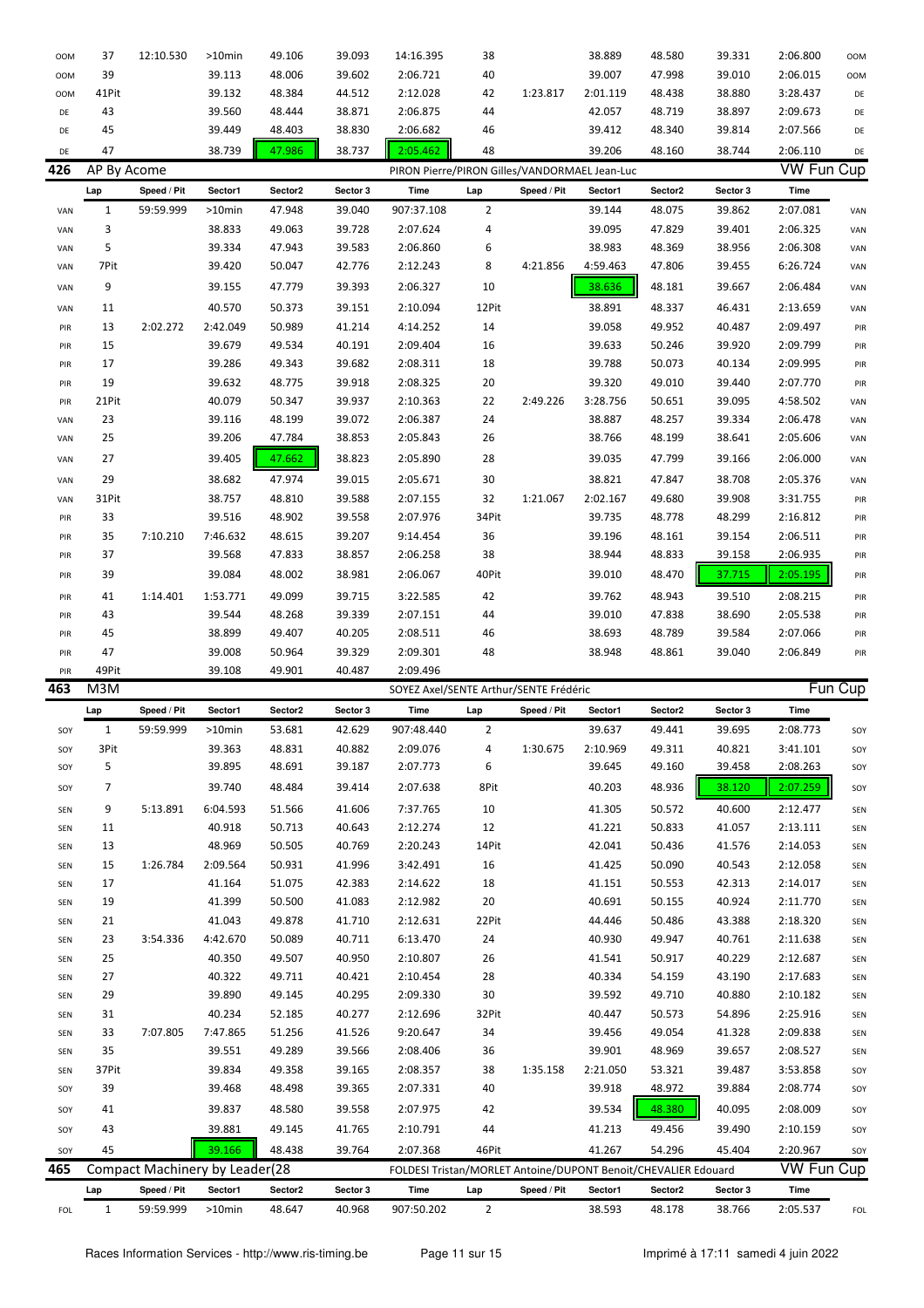| FOL        | 3     |          | 38.692   | 47.821 | 43.925 | 2:10.438 | 4     |           | 38.758    | 48.150 | 44.251 | 2:11.159  | FOL        |
|------------|-------|----------|----------|--------|--------|----------|-------|-----------|-----------|--------|--------|-----------|------------|
| <b>FOL</b> | 5     |          | 38.848   | 47.665 | 39.199 | 2:05.712 | 6     |           | 38.587    | 47.697 | 38.755 | 2:05.039  | <b>FOL</b> |
| <b>FOL</b> | 7Pit  |          | 38.659   | 48.216 | 39.278 | 2:06.153 | 8     | 1:55.096  | 2:37.428  | 49.010 | 42.752 | 4:09.190  | CHE        |
| CHE        | 9     |          | 38.934   | 48.161 | 40.155 | 2:07.250 | 10Pit |           | 39.286    | 48.592 | 39.985 | 2:07.863  | CHE        |
| CHE        | 11    | 2:27.672 | 3:07.717 | 48.612 | 39.362 | 4:35.691 | 12    |           | 39.556    | 48.845 | 39.400 | 2:07.801  | CHE        |
| CHE        | 13    |          | 38.713   | 49.031 | 39.610 | 2:07.354 | 14    |           | 39.134    | 48.576 | 39.888 | 2:07.598  | CHE        |
| CHE        | 15    |          | 40.144   | 48.809 | 39.789 | 2:08.742 | 16    |           | 39.159    | 48.527 | 39.734 | 2:07.420  | CHE        |
| CHE        | 17    |          | 38.908   | 48.685 | 39.461 | 2:07.054 | 18Pit |           | 38.897    | 48.610 | 39.178 | 2:06.685  | CHE        |
| MOR        | 19    | 1:59.180 | 2:39.792 | 48.928 | 41.111 | 4:09.831 | 20    |           | 39.582    | 49.098 | 39.754 | 2:08.434  | <b>MOR</b> |
| MOR        | 21    |          | 39.300   | 48.953 | 39.688 | 2:07.941 | 22    |           | 39.785    | 48.619 | 39.733 | 2:08.137  | <b>MOR</b> |
| MOR        | 23    |          | 39.532   | 50.729 | 44.972 | 2:15.233 | 24    |           | 39.424    | 48.578 | 39.322 | 2:07.324  | <b>MOR</b> |
| MOR        | 25    |          | 39.518   | 48.417 | 39.527 | 2:07.462 | 26    |           | 39.333    | 48.243 | 39.766 | 2:07.342  | <b>MOR</b> |
| MOR        | 27Pit |          | 39.178   | 48.381 | 39.223 | 2:06.782 | 28    | 4:30.449  | 5:13.897  | 52.272 | 40.661 | 6:46.830  | <b>DUP</b> |
| <b>DUP</b> | 29    |          | 39.605   | 48.962 | 40.396 | 2:08.963 | 30    |           | 38.534    | 48.401 | 41.408 | 2:08.343  | <b>DUP</b> |
| <b>DUP</b> | 31    |          | 39.290   | 48.803 | 40.760 | 2:08.853 | 32    |           | 39.129    | 48.419 | 39.601 | 2:07.149  | <b>DUP</b> |
| <b>DUP</b> | 33Pit |          | 39.289   | 48.825 | 39.085 | 2:07.199 | 34    | 13:38.901 | $>10$ min | 48.935 | 41.317 | 15:49.442 | FOL        |
| FOL        | 35    |          | 38.534   | 47.625 | 38.675 | 2:04.834 | 36    |           | 38.357    | 50.801 | 39.923 | 2:09.081  | FOL        |
| <b>FOL</b> | 37    |          | 38.541   | 47.742 | 38.814 | 2:05.097 | 38    |           | 39.603    | 48.971 | 38.968 | 2:07.542  | <b>FOL</b> |
| <b>FOL</b> | 39    |          | 38.485   | 47.565 | 38.515 | 2:04.565 | 40Pit |           | 38.971    | 49.159 | 39.265 | 2:07.395  | <b>FOL</b> |
| <b>DUP</b> | 41    | 2:41.607 | 3:21.212 | 48.785 | 38.829 | 4:48.826 | 42    |           | 39.359    | 48.865 | 38.983 | 2:07.207  | <b>DUP</b> |
| <b>DUP</b> | 43    |          | 39.332   | 48.013 | 39.182 | 2:06.527 | 44    |           | 38.990    | 48.918 | 39.785 | 2:07.693  | <b>DUP</b> |
| <b>DUP</b> | 45Pit |          | 38.938   | 48.557 | 41.765 | 2:09.260 |       |           |           |        |        |           |            |

| 469        | <b>Allure Team</b> |             |           |          |          | ROGIERS Henk/ROSSEL Gregory/GROSJEAN Christophe/BONIVER Christophe |                |             |          | <b>VW Fun Cup</b> |          |          |            |
|------------|--------------------|-------------|-----------|----------|----------|--------------------------------------------------------------------|----------------|-------------|----------|-------------------|----------|----------|------------|
|            | Lap                | Speed / Pit | Sector1   | Sector2  | Sector 3 | Time                                                               | Lap            | Speed / Pit | Sector1  | Sector2           | Sector 3 | Time     |            |
| ROS        | 1                  | 59:59.999   | $>10$ min | 49.053   | 42.917   | 907:29.929                                                         | $\overline{2}$ |             | 39.405   | 49.144            | 42.829   | 2:11.378 | <b>ROS</b> |
| ROS        | 3                  |             | 39.722    | 49.609   | 40.056   | 2:09.387                                                           | 4              |             | 39.817   | 49.399            | 39.458   | 2:08.674 | ROS        |
| ROS        | 5                  |             | 39.592    | 49.899   | 39.823   | 2:09.314                                                           | 6              |             | 39.073   | 49.672            | 39.780   | 2:08.525 | ROS        |
| ROS        | 7                  |             | 39.648    | 49.062   | 40.363   | 2:09.073                                                           | 8              |             | 41.469   | 51.078            | 44.523   | 2:17.070 | ROS        |
| ROS        | 9                  |             | 39.408    | 49.473   | 40.157   | 2:09.038                                                           | 10             |             | 39.470   | 49.141            | 39.241   | 2:07.852 | ROS        |
| ROS        | 11                 |             | 39.351    | 49.238   | 39.002   | 2:07.591                                                           | 12             |             | 39.633   | 49.116            | 39.231   | 2:07.980 | ROS        |
| <b>ROS</b> | 13                 |             | 39.045    | 48.945   | 39.809   | 2:07.799                                                           | 14Pit          |             | 39.981   | 48.990            | 39.122   | 2:08.093 | <b>ROS</b> |
| <b>BON</b> | 15                 | 1:15.263    | 1:57.039  | 49.390   | 39.574   | 3:26.003                                                           | 16             |             | 39.696   | 49.445            | 39.328   | 2:08.469 | <b>BON</b> |
| <b>BON</b> | 17                 |             | 39.474    | 49.017   | 39.623   | 2:08.114                                                           | 18             |             | 39.381   | 48.785            | 39.493   | 2:07.659 | <b>BON</b> |
| <b>BON</b> | 19                 |             | 38.837    | 49.228   | 40.575   | 2:08.640                                                           | 20Pit          |             | 39.662   | 49.267            | 38.840   | 2:07.769 | <b>BON</b> |
| ROG        | 21                 | 1:24.083    | 2:03.706  | 50.413   | 40.552   | 3:34.671                                                           | 22             |             | 40.806   | 50.609            | 41.658   | 2:13.073 | ROG        |
| ROG        | 23                 |             | 39.646    | 49.878   | 40.320   | 2:09.844                                                           | 24             |             | 39.826   | 50.544            | 40.443   | 2:10.813 | ROG        |
| ROG        | 25                 |             | 40.320    | 51.250   | 40.314   | 2:11.884                                                           | 26             |             | 39.904   | 49.788            | 40.061   | 2:09.753 | ROG        |
| ROG        | 27                 |             | 40.159    | 49.738   | 40.917   | 2:10.814                                                           | 28             |             | 40.266   | 49.806            | 40.054   | 2:10.126 | ROG        |
| ROG        | 29                 |             | 40.099    | 49.966   | 39.974   | 2:10.039                                                           | 30             |             | 39.593   | 49.357            | 40.025   | 2:08.975 | ROG        |
| ROG        | 31                 |             | 39.708    | 49.962   | 39.953   | 2:09.623                                                           | 32Pit          |             | 40.064   | 49.758            | 38.743   | 2:08.565 | ROG        |
| GRO        | 33                 | 1:12.660    | 1:52.106  | 49.805   | 41.080   | 3:22.991                                                           | 34             |             | 40.316   | 49.636            | 39.846   | 2:09.798 | GRO        |
| GRO        | 35                 |             | 40.078    | 49.317   | 40.939   | 2:10.334                                                           | 36             |             | 39.541   | 49.685            | 40.189   | 2:09.415 | GRO        |
| GRO        | 37Pit              |             | 44.564    | 1:03.179 | 53.023   | 2:40.766                                                           | 38             | 6:19.352    | 6:59.204 | 52.177            | 41.362   | 8:32.743 | GRO        |
| GRO        | 39                 |             | 39.731    | 49.615   | 39.956   | 2:09.302                                                           | 40             |             | 39.504   | 49.451            | 39.310   | 2:08.265 | GRO        |
| GRO        | 41                 |             | 40.289    | 48.994   | 40.301   | 2:09.584                                                           | 42             |             | 39.878   | 48.741            | 39.601   | 2:08.220 | GRO        |
| GRO        | 43Pit              |             | 39.190    | 49.216   | 39.264   | 2:07.670                                                           | 44             | 1:12.634    | 1:53.113 | 50.176            | 40.519   | 3:23.808 | <b>BON</b> |
| <b>BON</b> | 45                 |             | 39.074    | 48.845   | 40.048   | 2:07.967                                                           | 46             |             | 39.327   | 48.722            | 39.483   | 2:07.532 | <b>BON</b> |
| <b>BON</b> | 47                 |             | 39.456    | 48.722   | 39.573   | 2:07.751                                                           | 48             |             | 39.261   | 48.964            | 39.783   | 2:08.008 | <b>BON</b> |
| <b>BON</b> | 49                 |             | 39.557    | 48.962   | 39.553   | 2:08.072                                                           | 50             |             | 39.160   | 48.758            | 40.954   | 2:08.872 | <b>BON</b> |
| <b>BON</b> | 51Pit              |             | 38.837    | 48.870   | 40.079   | 2:07.786                                                           |                |             |          |                   |          |          |            |

|       |             |           |                | KLUYSKENS Sébastien/BOLLEN Cédric/DE DRYVER Emile |            |     |             |          |         |          |          | VW Fun Cup |  |
|-------|-------------|-----------|----------------|---------------------------------------------------|------------|-----|-------------|----------|---------|----------|----------|------------|--|
| Lap   | Speed / Pit | Sector1   | Sector2        | Sector 3                                          | Time       | Lap | Speed / Pit | Sector1  | Sector2 | Sector 3 | Time     |            |  |
|       | 59:59.999   | $>10$ min | 47.042         | 38.339                                            | 907:35.070 | 2   |             | 41.794   | 52.663  | 40.738   | 2:15.195 | <b>BOL</b> |  |
| 3     |             | 38.110    | 49.255         | 38.587                                            | 2:05.952   | 4   |             | 38.410   | 47.177  | 38.160   | 2:03.747 | <b>BOL</b> |  |
| 5     |             | 38.741    | 47.921         | 38.769                                            | 2:05.431   | 6   |             | 38.583   | 47.415  | 38.162   | 2:04.160 | <b>BOL</b> |  |
| 7Pit  |             | 39.338    | 47.079         | 37.341                                            | 2:03.758   | 8   | 6:44.435    | 7:22.145 | 48.046  | 39.184   | 8:49.375 | DE         |  |
| 9     |             | 38.392    | 47.684         | 38.453                                            | 2:04.529   | 10  |             | 38.178   | 47.320  | 38.655   | 2:04.153 | DE         |  |
| 11Pit |             | 38.455    | 47.932         | 38.042                                            | 2:04.429   | 12  | 3:15.184    | 3:52.601 | 47.651  | 39.167   | 5:19.419 | DE         |  |
| 13    |             | 38.246    | 47.625         | 38.444                                            | 2:04.315   | 14  |             | 38.096   | 48.934  | 38.617   | 2:05.647 | DE         |  |
| 15    |             | 38.351    | 47.631         | 39.760                                            | 2:05.742   | 16  |             | 38.624   | 48.757  | 39.200   | 2:06.581 | DE         |  |
|       |             |           | DRM Autographe |                                                   |            |     |             |          |         |          |          |            |  |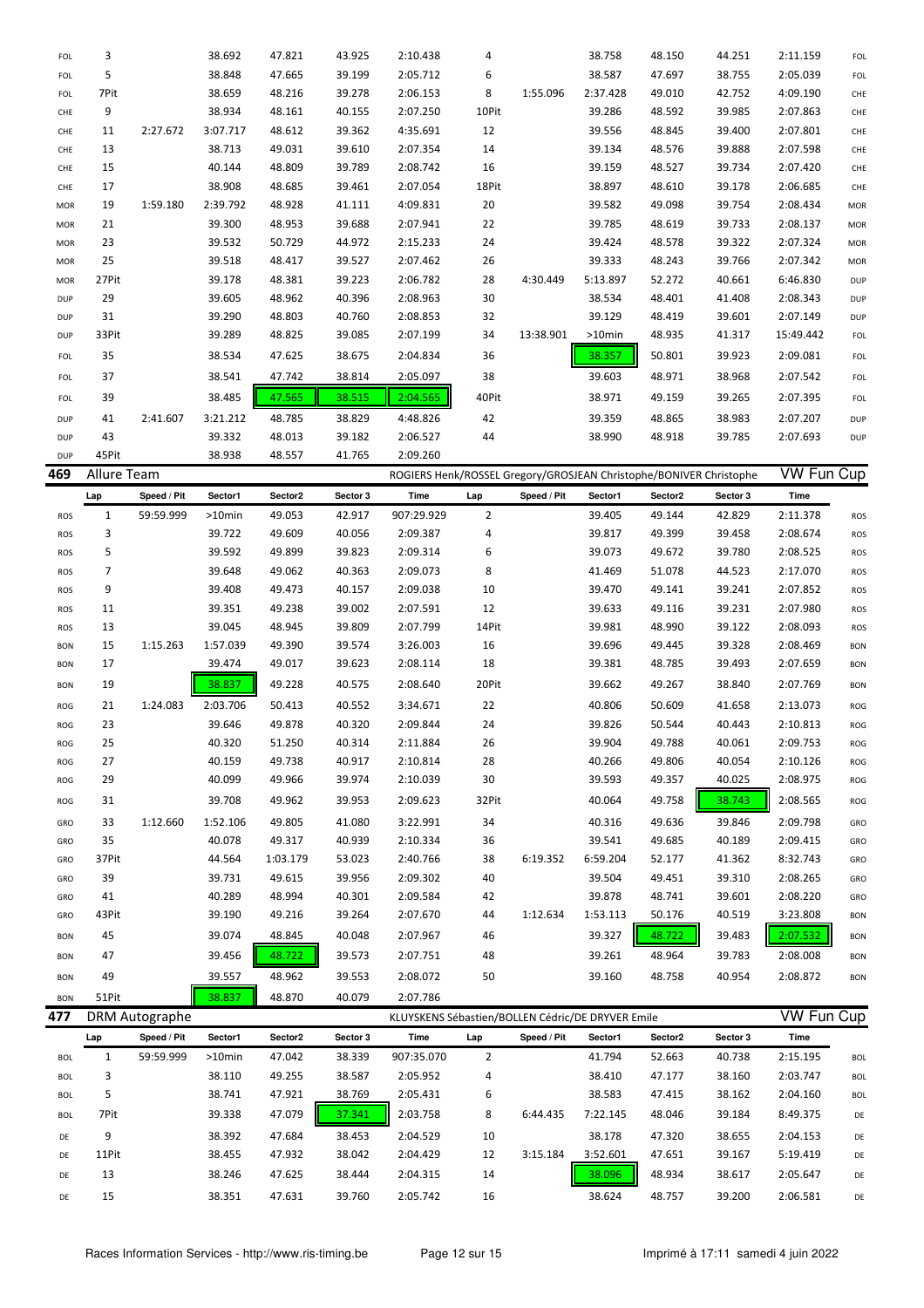| DE                | 17                  |                      | 38.382           | 47.524           | 38.762           | 2:04.668                                                        | 18Pit          |             | 38.881             | 48.275           | 37.624           | 2:04.780             | DE                |
|-------------------|---------------------|----------------------|------------------|------------------|------------------|-----------------------------------------------------------------|----------------|-------------|--------------------|------------------|------------------|----------------------|-------------------|
| KLU               | 19                  | 2:20.446             | 2:58.131         | 47.859           | 38.676           | 4:24.666                                                        | 20             |             | 38.344             | 47.248           | 38.529           | 2:04.121             | KLU               |
| KLU               | 21                  |                      | 38.138           | 47.291           | 38.449           | 2:03.878                                                        | 22             |             | 38.457             | 47.080           | 38.893           | 2:04.430             | KLU               |
| KLU               | 23                  |                      | 38.758           | 46.886           | 38.414           | 2:04.058                                                        | 24             |             | 38.365             | 46.968           | 38.255           | 2:03.588             | KLU               |
| KLU               | 25                  |                      | 38.175           | 46.906           | 38.407           | 2:03.488                                                        | 26Pit          |             | 38.238             | 46.998           | 38.585           | 2:03.821             | KLU               |
| DE                | 27Pit               | 29:17.741            | >10min           | 52.285           | 40.497           | 31:33.016                                                       | 28             | 1:27.416    | 2:05.118           | 47.216           | 38.284           | 3:30.618             | <b>BOL</b>        |
| <b>BOL</b>        | 29                  |                      | 38.151           | 46.966           | 38.275           | 2:03.392                                                        | 30             |             | 39.169             | 47.128           | 38.238           | 2:04.535             | <b>BOL</b>        |
| <b>BOL</b>        | 31                  |                      | 38.718           | 47.343           | 38.089           | 2:04.150                                                        | 32             |             | 38.351             | 46.966           | 38.179           | 2:03.496             | <b>BOL</b>        |
| <b>BOL</b>        | 33                  |                      | 38.696           | 46.956           | 38.331           | 2:03.983                                                        | 34Pit          |             | 38.368             | 46.807           | 37.855           | 2:03.030             | <b>BOL</b>        |
| 480               | Milo Tourneur       |                      |                  |                  |                  | TOURNEUR Simon/MONDRON Guillaume/VERLEYEN Gilles                |                |             |                    |                  |                  | <b>VW Fun Cup</b>    |                   |
|                   | Lap                 | Speed / Pit          | Sector1          | Sector2          | Sector 3         | Time                                                            | Lap            | Speed / Pit | Sector1            | Sector2          | Sector 3         | Time                 |                   |
| <b>MON</b>        | 1                   | 59:59.999            | >10min           | 52.877           | 44.494           | 907:27.369                                                      | 2              |             | 39.794             | 50.320           | 42.075           | 2:12.189             | <b>MON</b>        |
| MON               | 3                   |                      | 38.622           | 51.657           | 42.814           | 2:13.093                                                        | 4              |             | 40.791             | 49.017           | 38.836           | 2:08.644             | <b>MON</b>        |
| MON               | 5                   |                      | 38.736           | 48.497           | 39.419           | 2:06.652                                                        | 6              |             | 38.719             | 48.891           | 39.495           | 2:07.105             | <b>MON</b>        |
| MON               | 7                   |                      | 38.874           | 48.216           | 42.216           | 2:09.306                                                        | 8Pit           |             | 38.926             | 50.536           | 39.410           | 2:08.872             | <b>MON</b>        |
| <b>MON</b>        | 9                   | 10:27.900            | >10min           | 47.803           | 38.729           | 12:32.394                                                       | 10             |             | 38.507             | 48.536           | 40.095           | 2:07.138             | <b>MON</b>        |
| <b>MON</b>        | 11                  |                      | 38.746           | 48.078           | 38.431           | 2:05.255                                                        | 12             |             | 39.966             | 48.015           | 39.259           | 2:07.240             | <b>MON</b>        |
| MON               | 13                  |                      | 39.147           | 48.000           | 38.685           | 2:05.832                                                        | 14             |             | 39.017             | 47.978           | 38.686           | 2:05.681             | <b>MON</b>        |
| <b>MON</b>        | 15                  |                      | 39.019           | 48.220           | 38.754           | 2:05.993                                                        | 16             |             | 38.882             | 47.862           | 38.571           | 2:05.315             | <b>MON</b>        |
| <b>MON</b>        | 17                  |                      | 38.778           | 48.455           | 39.632           | 2:06.865                                                        | 18Pit          |             | 38.806             | 47.914           | 37.750           | 2:04.470             | <b>MON</b>        |
| TOU               | 19                  | 2:07.810             | 2:49.095         | 48.912           | 39.438           | 4:17.445                                                        | 20             |             | 39.344             | 48.439           | 39.153           | 2:06.936             | TOU               |
| TOU               | 21                  |                      | 39.049           | 48.687           | 39.355           | 2:07.091                                                        | 22             |             | 39.243             | 48.088           | 40.222           | 2:07.553             | TOU               |
| TOU               | 23                  |                      | 39.355           | 49.366           | 38.603           | 2:07.324                                                        | 24Pit          |             | 39.360             | 48.622           | 43.315           | 2:11.297             | TOU               |
| VER               | 25                  | 5:10.411             | 5:50.612         | 49.647           | 40.192           | 7:20.451                                                        | 26             |             | 39.163             | 48.794           | 39.876           | 2:07.833             | VER               |
| VER               | 27                  |                      | 39.794           | 49.061           | 39.381           | 2:08.236                                                        | 28             |             | 39.034             | 49.254           | 39.195           | 2:07.483             | VER               |
| VER               | 29                  |                      | 38.917           | 48.917           | 40.411           | 2:08.245                                                        | 30Pit          |             | 39.231             | 49.111           | 38.255           | 2:06.597             | VER               |
| <b>MON</b>        | 31                  | 15:14.536            | >10min           | 47.475           | 38.234           | 17:17.552                                                       | 32             |             | 38.853             | 47.450           | 38.390           | 2:04.693             | <b>MON</b>        |
| <b>MON</b>        | 33                  |                      | 38.868           | 47.414           | 38.357           | 2:04.639                                                        | 34             |             | 38.873             | 47.618           | 41.364           | 2:07.855             | <b>MON</b>        |
| <b>MON</b>        | 35Pit               |                      | 38.802           | 47.475           | 37.293           | 2:03.570                                                        | 36             | 1:25.017    | 2:04.027           | 48.345           | 38.800           | 3:31.172             | TOU               |
|                   |                     |                      |                  |                  |                  |                                                                 |                |             |                    |                  |                  |                      |                   |
| TOU               | 37                  |                      | 38.734           | 48.038           | 38.978           | 2:05.750                                                        | 38Pit          |             | 38.849             | 48.647           | 38.968           | 2:06.464             | TOU               |
|                   |                     |                      |                  |                  |                  |                                                                 |                |             |                    |                  |                  |                      |                   |
| VER               | 39                  | 58.175               | 1:37.920         | 48.941           | 39.274           | 3:06.135                                                        | 40             |             | 38.744             | 48.155           | 39.667           | 2:06.566             | VER               |
| VER               | 41Pit               |                      | 39.129           | 48.711           | 41.324           | 2:09.164                                                        |                |             |                    |                  |                  |                      |                   |
| 486               | <b>Mazuin Sport</b> |                      |                  |                  |                  | MAZUIN Michael/MAZUIN Louis/MAZUIN Camille                      |                |             |                    |                  |                  | <b>VW Fun Cup</b>    |                   |
|                   | Lap                 | Speed / Pit          | Sector1          | Sector2          | Sector 3         | <b>Time</b>                                                     | Lap            | Speed / Pit | Sector1            | Sector2          | Sector 3         | Time                 |                   |
| MAZ               | 1                   | 59:59.999            | $>10$ min        | 48.687           | 42.456           | 907:44.405                                                      | 2              |             | 38.264             | 48.145           | 38.714           | 2:05.123             | MAZ               |
| MAZ               | 3                   |                      | 39.346           | 49.065           | 38.953           | 2:07.364                                                        | 4              |             | 38.238             | 47.623           | 38.772           | 2:04.633             | MAZ               |
| MAZ               | 5                   |                      | 38.316           | 48.255           | 39.245           | 2:05.816                                                        | 6              |             | 38.476             | 48.109           | 38.357           | 2:04.942             | MAZ               |
| MAZ               | 7Pit                |                      | 38.524           | 47.925           | 37.907           | 2:04.356                                                        | 8              | 6:29.338    | 7:09.512           | 48.544           | 38.766           | 8:36.822             | MAZ               |
| MAZ               | 9Pit                |                      | 39.043           | 48.084           | 37.720           | 2:04.847                                                        | 10             | 2:20.837    | 2:59.232           | 48.202           | 39.275           | 4:26.709             | MAZ               |
| MAZ               | 11                  |                      | 39.507           | 48.400           | 39.134           | 2:07.041                                                        | 12             |             | 38.905             | 48.667           | 39.299           | 2:06.871             | MAZ               |
| MAZ               | 13                  |                      | 38.889           | 48.191           | 39.009           | 2:06.089                                                        | 14             |             | 38.830             | 48.357           | 39.244           | 2:06.431             | MAZ               |
| MAZ               | 15Pit               |                      | 38.821           | 48.650           | 40.573           | 2:08.044                                                        | 16             | 3:07.159    | 3:47.552           | 49.755           | 40.848           | 5:18.155             | MAZ               |
| MAZ               | 17                  |                      | 40.391           | 49.231           | 39.514           | 2:09.136                                                        | 18             |             | 38.971             | 48.297           | 39.294           | 2:06.562             | MAZ               |
| MAZ               | 19                  |                      | 38.969           | 48.530           | 39.398           | 2:06.897                                                        | 20             |             | 38.640             | 49.143           | 39.619           | 2:07.402             | MAZ               |
| MAZ               | 21                  |                      | 40.012           | 49.368           | 39.200           | 2:08.580                                                        | 22             |             | 39.005             | 48.055           | 39.164           | 2:06.224             | MAZ               |
| MAZ               | 23                  |                      | 38.878           | 48.244           | 40.104           | 2:07.226                                                        | 24             |             | 38.947             | 48.508           | 38.986           | 2:06.441             | MAZ               |
| MAZ               | 25                  |                      | 38.988           | 48.282           | 39.282           | 2:06.552                                                        | 26Pit          |             | 39.019             | 48.286           | 38.529           | 2:05.834             | MAZ               |
| MAZ               | 27                  | 10:28.038            | >10min           | 48.243           | 39.056           | 12:35.214                                                       | 28Pit          |             | 39.328             | 48.365           | 39.689           | 2:07.382             | MAZ               |
| MAZ               | 29                  | 8:44.826             | 9:20.933         | 48.586           | 38.844           | 10:48.363                                                       | 30             |             | 38.930             | 47.777           | 39.458           | 2:06.165             | MAZ               |
| MAZ               | 31                  |                      | 39.365           | 48.883           | 38.972           | 2:07.220                                                        | 32             |             | 38.509             | 48.344           | 39.465           | 2:06.318             | MAZ               |
| MAZ               | 33                  |                      | 38.487           | 48.359           | 38.883           | 2:05.729                                                        | 34Pit          |             | 38.795             | 48.447           | 38.487           | 2:05.729             | MAZ               |
| MAZ               | 35                  | 5:23.097             | 6:04.545         | 48.586           | 39.370           | 7:32.501                                                        | 36             |             | 38.703             | 47.675           | 41.312           | 2:07.690             | MAZ               |
| MAZ               | 37                  |                      | 38.824           | 48.073           | 41.904           | 2:08.801                                                        | 38             |             | 38.404             | 48.130           | 41.163           | 2:07.697             | MAZ               |
| MAZ               | 39                  |                      | 39.124           | 48.398           | 38.940           | 2:06.462                                                        | 40             |             | 38.490             | 48.233           | 38.918           | 2:05.641             | MAZ               |
| MAZ               | 41Pit               |                      | 42.320           | 54.988           | 42.406           | 2:19.714                                                        |                |             |                    |                  |                  |                      |                   |
| 487               |                     | <b>AC Motorsport</b> |                  |                  |                  | WINDELS Geert/ARNAUDET Benoit/BOLLE DEBAL Raphael/PIERARD Ralph |                |             |                    |                  |                  | <b>VW Fun Cup</b>    |                   |
|                   | Lap                 | Speed / Pit          | Sector1          | Sector2          | Sector 3         | Time                                                            | Lap            | Speed / Pit | Sector1            | Sector2          | Sector 3         | Time                 |                   |
| <b>BOL</b>        | 1                   | 59:59.999            | >10min           | 53.803           | 46.427           | 907:31.365                                                      | $\overline{2}$ |             | 39.563             | 49.526           | 41.887           | 2:10.976             | <b>BOL</b>        |
| <b>BOL</b><br>BOL | 3Pit<br>5           |                      | 39.791<br>39.733 | 50.556<br>49.142 | 40.136<br>39.402 | 2:10.483<br>2:08.277                                            | 4<br>6         | 5:46.781    | 6:25.973<br>39.299 | 49.300<br>48.605 | 39.816<br>39.550 | 7:55.089<br>2:07.454 | <b>BOL</b><br>BOL |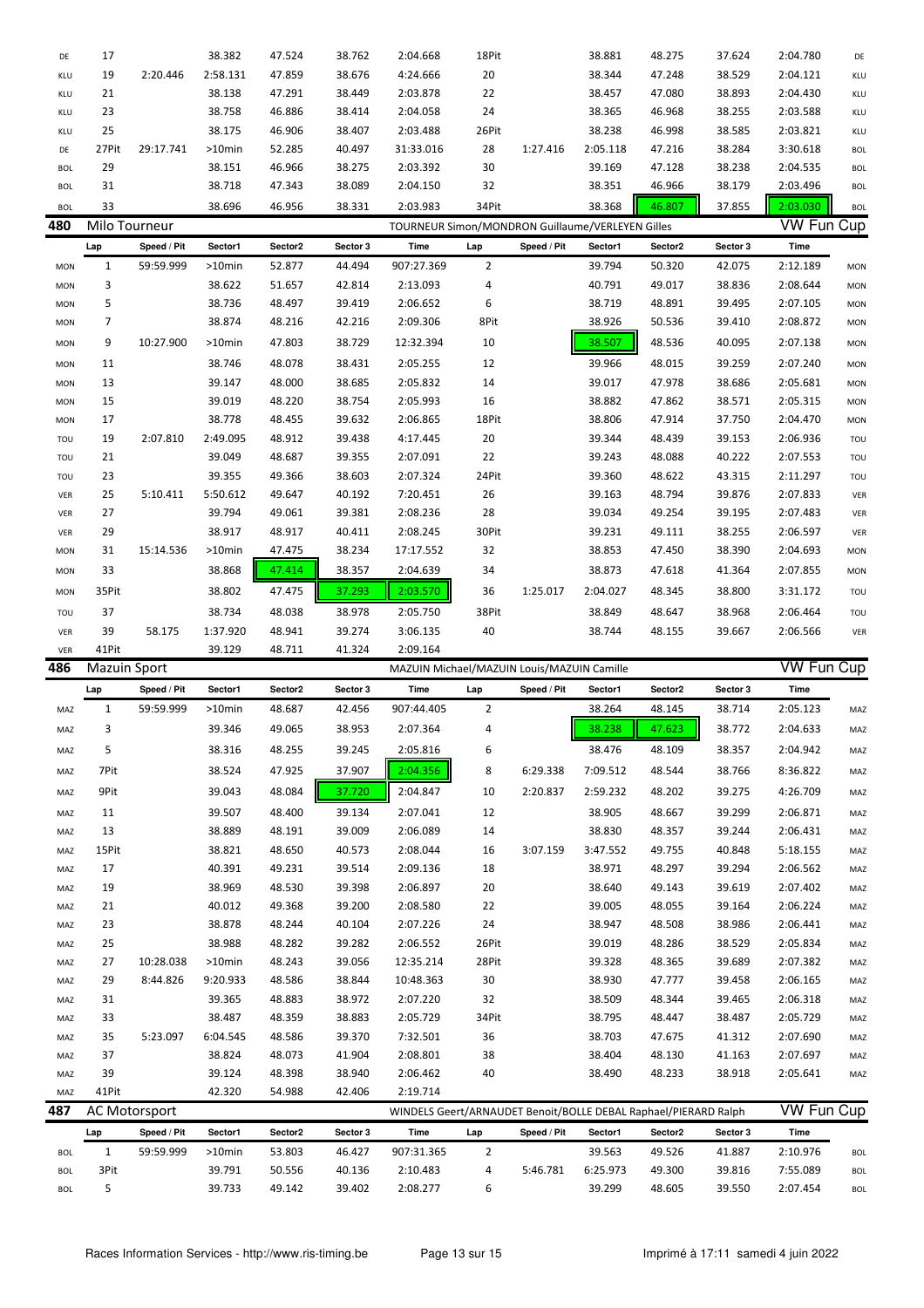| <b>BOL</b> | 7            |                 | 39.250   | 48.293  | 39.409   | 2:06.952   | 8              |             | 39.388                                                         | 48.556  | 39.591   | 2:07.535          | <b>BOL</b> |
|------------|--------------|-----------------|----------|---------|----------|------------|----------------|-------------|----------------------------------------------------------------|---------|----------|-------------------|------------|
| <b>BOL</b> | 9            |                 | 39.528   | 48.623  | 39.560   | 2:07.711   | 10Pit          |             | 39.558                                                         | 50.232  | 41.187   | 2:10.977          | <b>BOL</b> |
| PIE        | 11           | 1:13.057        | 1:52.437 | 49.849  | 41.324   | 3:23.610   | 12             |             | 39.534                                                         | 49.848  | 40.220   | 2:09.602          | PIE        |
| PIE        | 13           |                 | 39.774   | 49.331  | 40.254   | 2:09.359   | 14             |             | 39.854                                                         | 49.579  | 40.032   | 2:09.465          | PIE        |
| PIE        | 15           |                 | 39.848   | 50.195  | 39.730   | 2:09.773   | 16             |             | 39.563                                                         | 50.256  | 40.263   | 2:10.082          | PIE        |
| PIE        | 17           |                 | 39.489   | 50.148  | 40.461   | 2:10.098   | 18             |             | 39.652                                                         | 49.535  | 39.768   | 2:08.955          | PIE        |
| PIE        | 19           |                 | 39.800   | 49.559  | 39.545   | 2:08.904   | 20             |             | 39.790                                                         | 49.960  | 40.045   | 2:09.795          | PIE        |
| PIE        | 21           |                 | 40.160   | 49.798  | 42.024   | 2:11.982   | 22Pit          |             | 39.982                                                         | 50.294  | 38.596   | 2:08.872          | PIE        |
|            | 23           | 1:43.208        | 2:23.892 | 51.521  | 43.347   | 3:58.760   | 24             |             | 39.622                                                         | 50.137  | 41.244   | 2:11.003          |            |
| WIN        |              |                 |          |         |          |            |                |             |                                                                |         |          |                   | WIN        |
| <b>WIN</b> | 25           |                 | 39.888   | 49.954  | 40.552   | 2:10.394   | 26             |             | 39.426                                                         | 50.413  | 40.951   | 2:10.790          | WIN        |
| <b>WIN</b> | 27           |                 | 40.061   | 49.783  | 40.390   | 2:10.234   | 28             |             | 40.270                                                         | 49.498  | 40.385   | 2:10.153          | WIN        |
| <b>WIN</b> | 29           |                 | 39.813   | 49.880  | 40.302   | 2:09.995   | 30             |             | 39.502                                                         | 49.871  | 40.248   | 2:09.621          | WIN        |
| <b>WIN</b> | 31           |                 | 39.491   | 49.394  | 40.239   | 2:09.124   | 32             |             | 39.368                                                         | 49.915  | 40.639   | 2:09.922          | WIN        |
| <b>WIN</b> | 33           |                 | 39.647   | 50.816  | 40.170   | 2:10.633   | 34Pit          |             | 39.488                                                         | 49.462  | 47.204   | 2:16.154          | WIN        |
| ARN        | 35           | 8:30.416        | 9:13.247 | 55.182  | 43.096   | 10:51.525  | 36             |             | 40.862                                                         | 50.444  | 40.773   | 2:12.079          | ARN        |
| ARN        | 37           |                 | 41.332   | 49.823  | 40.473   | 2:11.628   | 38             |             | 40.268                                                         | 50.180  | 40.436   | 2:10.884          | ARN        |
| ARN        | 39Pit        |                 | 40.488   | 49.612  | 39.765   | 2:09.865   | 40             | 5:31.295    | 6:11.017                                                       | 50.056  | 41.071   | 7:42.144          |            |
|            | 41           |                 | 39.998   | 49.288  | 40.810   | 2:10.096   | 42             |             | 39.409                                                         | 49.329  | 39.894   | 2:08.632          |            |
|            | 43           |                 | 39.512   | 49.065  | 39.530   | 2:08.107   | 44             |             | 39.536                                                         | 49.071  | 39.595   | 2:08.202          |            |
|            | 45           |                 | 39.641   | 49.199  | 39.690   | 2:08.530   | 46Pit          |             | 39.433                                                         | 49.237  | 51.397   | 2:20.067          |            |
| 489        |              | Milo Racing HHH |          |         |          |            |                |             | HOMMERSON Alexander/HOMMERSON Marnix/HOMMERSON Niek            |         |          | VW Fun Cup        |            |
|            | Lap          | Speed / Pit     | Sector1  | Sector2 | Sector 3 | Time       | Lap            | Speed / Pit | Sector1                                                        | Sector2 | Sector 3 | Time              |            |
| HOM        | $\mathbf{1}$ | 59:59.999       | >10min   | 52.278  | 42.175   | 907:32.809 | $\overline{2}$ |             | 39.336                                                         | 48.908  | 42.168   | 2:10.412          | <b>HOM</b> |
| HOM        | 3            |                 | 39.019   | 52.903  | 44.318   | 2:16.240   | 4              |             | 39.025                                                         | 49.513  | 40.930   | 2:09.468          | <b>HOM</b> |
| HOM        | 5            |                 | 39.115   | 48.335  | 39.433   | 2:06.883   | 6              |             | 38.724                                                         | 48.447  | 39.433   | 2:06.604          | <b>HOM</b> |
| HOM        | 7            |                 | 38.974   | 48.120  | 39.351   | 2:06.445   | 8              |             | 38.711                                                         | 50.897  | 40.563   | 2:10.171          | <b>HOM</b> |
| HOM        | 9            |                 | 39.695   | 48.101  | 38.950   | 2:06.746   | 10             |             | 39.046                                                         | 48.472  | 38.840   | 2:06.358          | <b>HOM</b> |
| HOM        | 11           |                 | 38.816   | 47.843  | 39.553   | 2:06.212   | 12             |             | 38.915                                                         | 48.026  | 38.701   | 2:05.642          | <b>HOM</b> |
| HOM        | 13Pit        |                 | 39.107   | 48.475  | 40.140   | 2:07.722   | 14             | 2:04.538    | 2:44.196                                                       | 48.414  | 39.361   | 4:11.971          | <b>HOM</b> |
| HOM        | 15           |                 | 38.918   | 48.156  | 38.689   | 2:05.763   | 16             |             | 38.698                                                         | 47.802  | 38.829   | 2:05.329          | <b>HOM</b> |
| HOM        | 17           |                 | 39.070   | 48.128  | 38.889   | 2:06.087   | 18             |             | 39.062                                                         | 47.994  | 38.485   | 2:05.541          | <b>HOM</b> |
| HOM        | 19           |                 | 38.906   | 48.347  | 38.852   | 2:06.105   | 20             |             | 39.055                                                         | 48.321  | 38.854   | 2:06.230          | <b>HOM</b> |
| HOM        | 21           |                 | 38.870   | 47.903  | 38.957   | 2:05.730   | 22             |             | 38.867                                                         | 47.751  | 38.738   | 2:05.356          | <b>HOM</b> |
| HOM        | 23           |                 | 38.796   | 48.779  | 41.208   | 2:08.783   | 24Pit          |             | 39.046                                                         | 49.927  | 41.931   | 2:10.904          | <b>HOM</b> |
| HOM        | 25           | 5:26.423        | 6:09.048 | 50.156  | 40.166   | 7:39.370   | 26             |             | 39.465                                                         | 50.926  | 39.755   | 2:10.146          | <b>HOM</b> |
| HOM        | 27           |                 | 39.485   | 49.452  | 39.999   | 2:08.936   | 28             |             | 40.159                                                         | 49.124  | 39.941   | 2:09.224          | <b>HOM</b> |
|            | 29           |                 | 39.509   | 49.192  | 39.609   | 2:08.310   | 30             |             | 39.618                                                         | 49.113  | 40.183   | 2:08.914          | HOM        |
| HOM        |              |                 | 39.027   | 49.193  | 39.812   | 2:08.032   | 32             |             | 40.012                                                         | 49.146  | 39.309   | 2:08.467          |            |
| HOM        | 31<br>33     |                 | 39.453   | 48.668  | 39.838   | 2:07.959   |                |             | 39.027                                                         | 49.022  |          |                   | HOM        |
| HOM        |              |                 |          |         |          |            | 34             |             |                                                                |         | 39.475   | 2:07.524          | HOM        |
| HOM        | 35Pit        |                 | 39.730   | 48.823  | 47.004   | 2:15.557   | 36             | 8:18.271    | 8:55.780                                                       | 48.502  | 38.813   | 10:23.095         | HOM        |
| HOM        | 37           |                 | 39.235   | 48.549  | 39.981   | 2:07.765   | 38             |             | 39.199                                                         | 48.166  | 39.022   | 2:06.387          | HOM        |
| HOM        | 39           |                 | 39.041   | 48.580  | 39.377   | 2:06.998   | 40             |             | 39.031                                                         | 48.380  | 39.656   | 2:07.067          | HOM        |
| HOM        | 41           |                 | 38.965   | 48.371  | 38.924   | 2:06.260   | 42Pit          |             | 38.781                                                         | 48.423  | 39.595   | 2:06.799          | HOM        |
| HOM        | 43           | 1:25.856        | 2:05.156 | 49.176  | 39.400   | 3:33.732   | 44             |             | 39.271                                                         | 49.998  | 39.354   | 2:08.623          | HOM        |
| HOM        | 45           |                 | 39.003   | 47.746  | 38.763   | 2:05.512   | 46             |             | 38.533                                                         | 47.506  | 38.443   | 2:04.482          | HOM        |
| HOM        | 47           |                 | 38.664   | 48.190  | 40.649   | 2:07.503   | 48Pit          |             | 38.786                                                         | 48.991  | 37.965   | 2:05.742          | HOM        |
| 500        |              | Pyrat By Acome  |          |         |          |            |                |             | GUILLAUME Pierre-Andre/NEVERS David/TSAMERE Arnaud/WEIL Xavier |         |          | <b>VW Fun Cup</b> |            |
|            | Lap          | Speed / Pit     | Sector1  | Sector2 | Sector 3 | Time       | Lap            | Speed / Pit | Sector1                                                        | Sector2 | Sector 3 | Time              |            |
| WEI        | $\mathbf{1}$ | 59:59.999       | >10min   | 54.051  | 43.766   | 907:51.026 | $\overline{2}$ |             | 39.952                                                         | 51.088  | 43.054   | 2:14.094          | WEI        |
| WEI        | 3            |                 | 40.185   | 49.913  | 41.077   | 2:11.175   | 4              |             | 40.200                                                         | 49.738  | 40.298   | 2:10.236          | WEI        |
| WEI        | 5            |                 | 39.898   | 49.280  | 40.329   | 2:09.507   | 6              |             | 39.837                                                         | 49.876  | 40.015   | 2:09.728          | WEI        |
| WEI        | 7            |                 | 39.499   | 49.604  | 39.815   | 2:08.918   | 8              |             | 39.427                                                         | 48.991  | 39.756   | 2:08.174          | WEI        |
| WEI        | 9            |                 | 41.360   | 56.116  | 41.296   | 2:18.772   | 10             |             | 39.055                                                         | 51.964  | 41.156   | 2:12.175          | WEI        |
| WEI        | 11           |                 | 39.220   | 48.722  | 39.528   | 2:07.470   | 12             |             | 39.654                                                         | 51.153  | 42.097   | 2:12.904          | WEI        |
|            |              |                 |          |         |          |            |                |             |                                                                |         |          |                   |            |
| WEI        | 13           |                 | 40.280   | 49.426  | 39.658   | 2:09.364   | 14             |             | 39.259                                                         | 48.782  | 39.256   | 2:07.297          | WEI        |
| WEI        | 15Pit        |                 | 41.505   | 52.214  | 42.375   | 2:16.094   | 16             | 2:02.837    | 2:45.161                                                       | 51.316  | 41.648   | 4:18.125          | <b>NEV</b> |
| <b>NEV</b> | 17           |                 | 40.181   | 51.181  | 40.970   | 2:12.332   | 18             |             | 40.616                                                         | 49.926  | 40.233   | 2:10.775          | <b>NEV</b> |
| <b>NEV</b> | 19           |                 | 40.740   | 50.082  | 40.984   | 2:11.806   | 20             |             | 39.805                                                         | 49.873  | 40.121   | 2:09.799          | <b>NEV</b> |
| <b>NEV</b> | 21           |                 | 40.514   | 50.132  | 40.875   | 2:11.521   | 22             |             | 39.960                                                         | 51.308  | 40.646   | 2:11.914          | <b>NEV</b> |
| <b>NEV</b> | 23           |                 | 39.960   | 50.496  | 40.145   | 2:10.601   | 24             |             | 39.803                                                         | 49.236  | 41.367   | 2:10.406          | <b>NEV</b> |
| <b>NEV</b> | 25           |                 | 40.823   | 49.810  | 40.039   | 2:10.672   | 26Pit          |             | 39.637                                                         | 49.665  | 40.268   | 2:09.570          | <b>NEV</b> |
|            |              |                 |          |         |          |            |                |             |                                                                |         |          |                   |            |